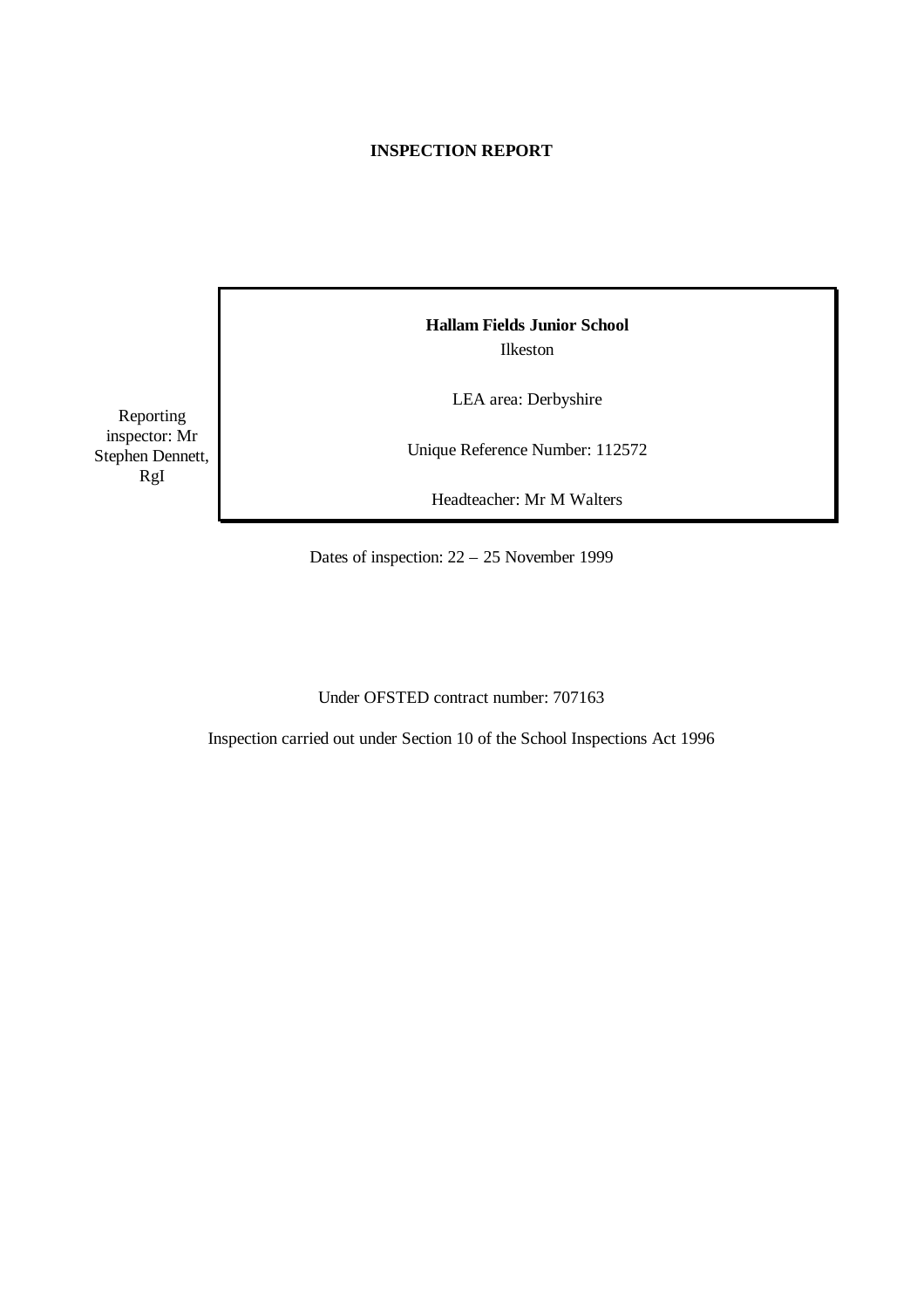#### Crown Copyright 1999

This report may be reproduced in whole or in part for non-commercial educational purposes, provided that all extracts quoted are reproduced verbatim without adaptation and on condition that the source and date thereof are stated. Further copies of this report are obtainable from the school.

Under the School Inspections Act 1996, the appropriate authority must provide a copy of this report and/or its summary free of charge to certain categories of people. Every registered parent of a registered pupil at the school should receive a free copy of the summary of the report within ten working days of receipt of the summary by the appropriate authority. A charge not exceeding the cost of supply may be made by the appropriate authority for any other copies of the report and/or its summary provided to any person who asks for one.

The appropriate authority should make a copy of the report and the summary available for inspection by members of the public at such times and at such a place as may be reasonable Any enquiries about this legislation should be addressed to the OFSTED Compliance Helpline Tel. 0171421 6567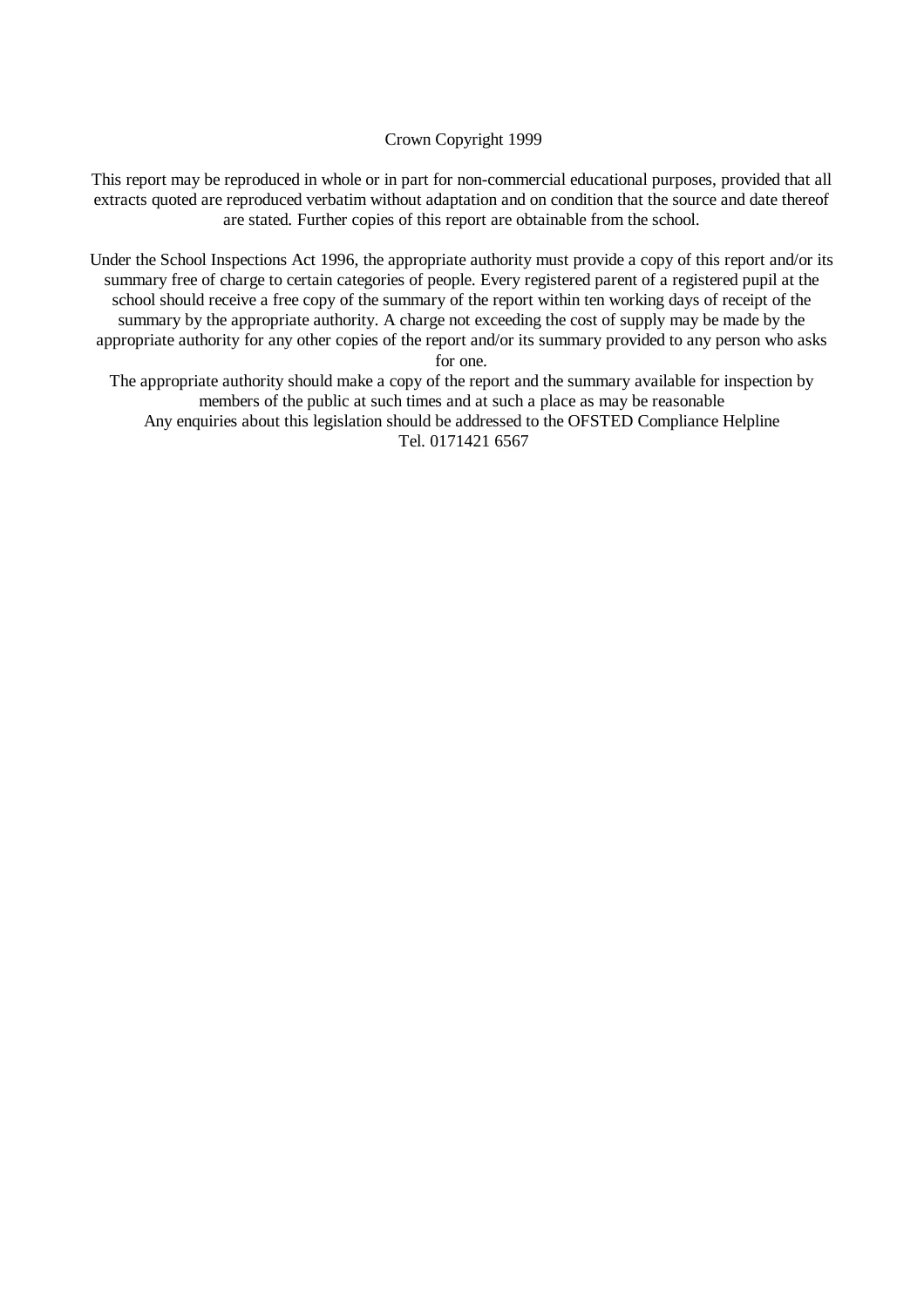# **INFORMATION ABOUT THE SCHOOL**

| Type of school:              | Junior                                                     |
|------------------------------|------------------------------------------------------------|
| Type of control:             | Community                                                  |
| Age range of pupils:         | 7 to 11                                                    |
| Gender of pupils:            | Mixed                                                      |
| School address:              | Longfield Lane<br><b>Ilkeston</b><br>Derbyshire<br>DE7 4DB |
| Telephone number:            | 0115 9322568                                               |
| Fax number:                  | n/a                                                        |
| Appropriate authority:       | Governing Body                                             |
| Name of chair of governors:  | Mr M Jones                                                 |
| Date of previous inspection: | 6 February 1996                                            |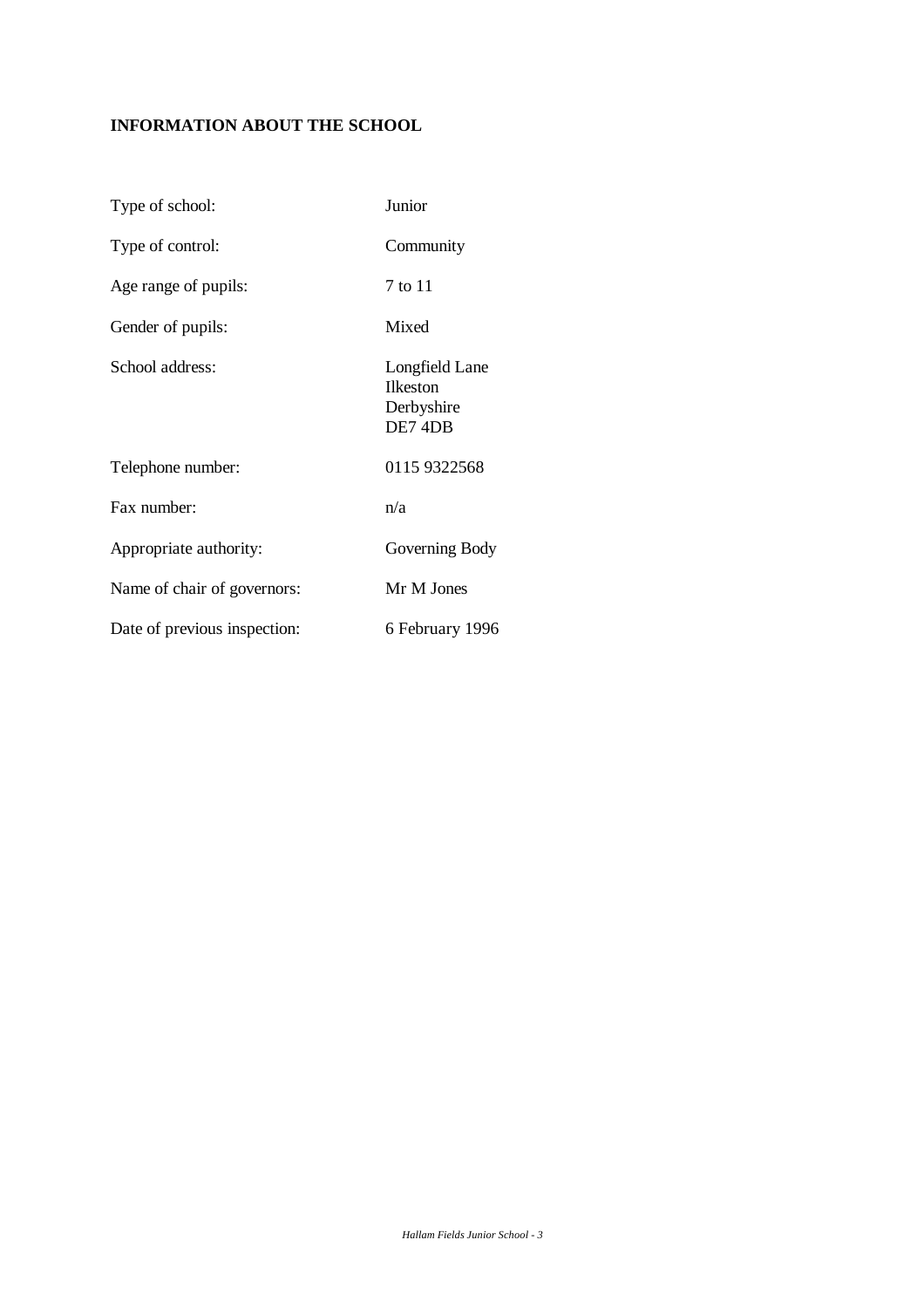# **INFORMATION ABOUT THE INSPECTION TEAM**

| <b>Team members</b>          | <b>Subject responsibilities</b>  | <b>Aspect responsibilities</b>       |
|------------------------------|----------------------------------|--------------------------------------|
| Mr Stephen Dennett, RgI      | Science                          | Pupils' Attainment and Progress      |
|                              | <b>Information Technology</b>    | Teaching                             |
|                              | Art                              | Leadership and Management            |
| Miss Val Cain, Lay Inspector |                                  | Pupils' Attitudes, Behaviour and     |
|                              |                                  | Personal Development                 |
|                              |                                  | Attendance                           |
|                              |                                  | Support, Guidance and Pupils'        |
|                              |                                  | Welfare                              |
|                              |                                  | Partnership with Parents and the     |
|                              |                                  | Community                            |
| Mr George Brown,             | Mathematics                      | Pupils' Spiritual, Moral, Social and |
| <b>Team Inspector</b>        |                                  | <b>Cultural Development</b>          |
|                              | Religious Education              | Staffing, Accommodation and          |
|                              |                                  | <b>Learning Resources</b>            |
|                              | History                          | Efficiency                           |
|                              | <b>Physical Education</b>        |                                      |
| Mr Martin Cole,              | English                          | <b>Curriculum and Assessment</b>     |
| <b>Team Inspector</b>        | Design Technology                | <b>Equal Opportunities</b>           |
|                              | Geography                        |                                      |
|                              | Music                            |                                      |
|                              | <b>Special Educational Needs</b> |                                      |

The inspection contractor was:

Evenlode Associates Limited 6 Abbey Close Alcester Warwickshire B49 4EW

Tel: 01789 766099

Any concerns or complaints about the inspection or the report should be raised with the inspection contractor. Complaints which are not satisfactorily resolved by the contractor should be raised with OFSTED by writing to:

The Registrar The Office for Standards in Education Alexandra House 33 Kingsway London WC2B 6SE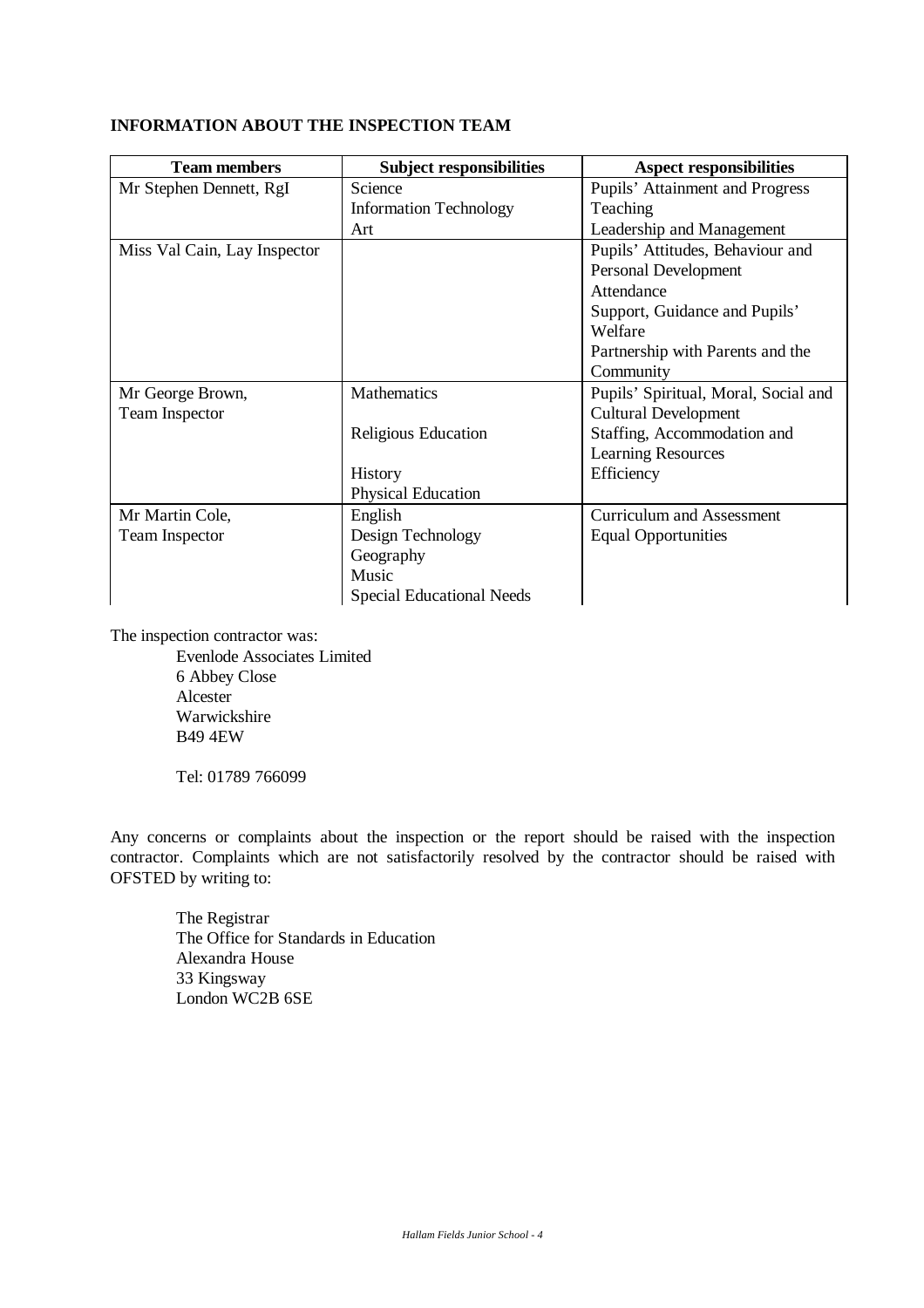#### **REPORT CONTENTS**

# **MAIN FINDINGS** What the school does well Where the school has weaknesses How the school has improved since the last inspection Standards in subjects Quality of teaching Other aspects of the school The parents' views of the school **KEY ISSUES FOR ACTION INTRODUCTION** Characteristics of the school  $1 - 4$ Key indicators **PART A: ASPECTS OF THE SCHOOL Educational standards achieved by pupils at the school** Attainment and progress  $5 - 10$ Attitudes, behaviour and personal development 11 – 13 Attendance and the set of the set of the set of the set of the set of the set of the set of the set of the set of the set of the set of the set of the set of the set of the set of the set of the set of the set of the set o **Quality of education provided** Teaching  $15 - 19$ The curriculum and assessment  $20 - 28$ Pupils' spiritual, moral, social and cultural development 29 – 34 Support, guidance and pupils' welfare  $35 - 38$ <br>Partnership with parents and the community  $39 - 42$ Partnership with parents and the community **The management and efficiency of the school** Leadership and management  $43 - 48$ Staffing, accommodation and learning resources  $49 - 54$ The efficiency of the school  $55 - 60$ **PART B: CURRICULUM AREAS AND SUBJECTS** English, mathematics and science  $61 - 87$ Other subjects 88 – 123 **PART C: INSPECTION DATA** Summary of inspection evidence 124–126 Data and indicators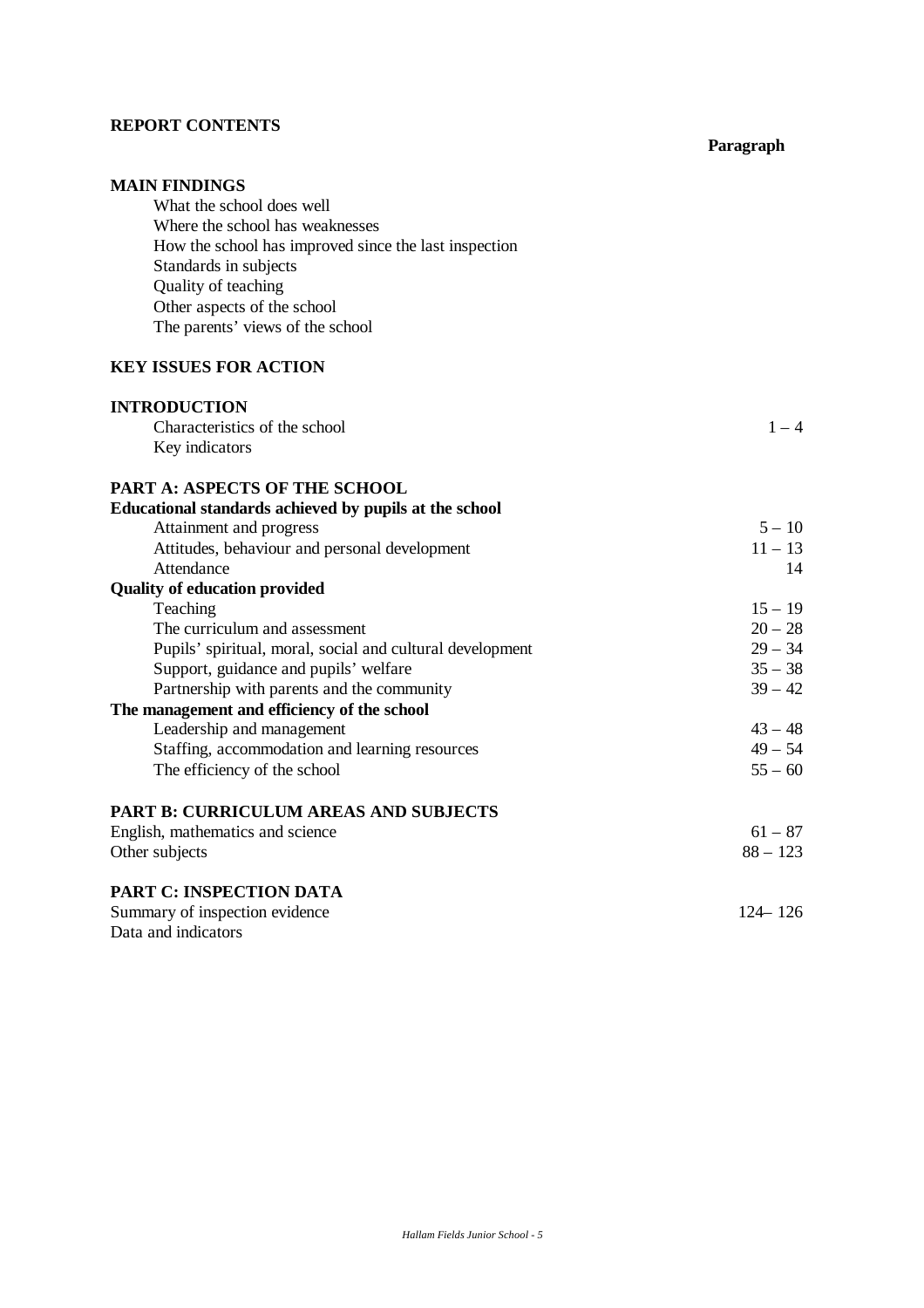## **MAIN FINDINGS**

## **WHAT THE SCHOOL DOES WELL**

- Standards in art and physical education are above those expected of pupils of this age. Pupils make good progress in physical education and very good progress in art.
- The school makes good provision for pupils with special educational needs and they make good progress.
- Pupils have good attitudes to their work and this has a positive impact on the progress they make.
- The school has good procedures for assessing pupils' attainment, monitoring their progress and ensuring their health, safety and well-being.
- The day-to-day administration and management of the school is good and there are effective systems for financial planning.
- The school has very good systems for monitoring and promoting good attendance and as a consequence attendance is above the national average.

#### **WHERE THE SCHOOL HAS WEAKNESSES**

- Standards in information technology are below average.
- There are weaknesses in some teachers' behaviour management and they have limited strategies for dealing with excessive noise levels in lessons. Not all teachers implement the school's current behaviour policy consistently.
- Procedures for monitoring and promoting discipline and good behaviour throughout the school are unsatisfactory.
- Some aspects of the monitoring of teaching and the curriculum are unsatisfactory, notably the coverage of the programme of study for information technology and the way science is taught in the middle years of the key stage.
- Some staff have not been given sufficient additional professional training to improve their basic teaching skills.
- There is insufficient funding for additional support staff to meet the demands of the curriculum.

**The school's strengths outweigh its weaknesses. However, the weaknesses identified will form the basis of an action plan which will be sent to all parents and guardians of pupils attending the school.**

# **HOW THE SCHOOL HAS IMPROVED SINCE THE PREVIOUS INSPECTION**

The school has made satisfactory progress in addressing the issues raised by the previous inspection. In 1996, the standard of pupils' writing was found to be unsatisfactory. It has now improved both in range and quality and is a strength of their work in English. Appropriate use is now made of information technology to support the development of writing, which was another aspect criticised by the previous inspection. There has been an improvement in the level of challenge given to all pupils, which represents a better position than was found by the previous inspection. Work is generally appropriately challenging for older pupils. Weaknesses in the curriculum planning process and the assessment of pupils' attainment and progress have been addressed effectively and in the case of assessment, procedures are now good. With the exception of aspects of information technology, planning now covers all of the programmes of study of the National Curriculum and effectively identifies appropriate learning objectives. As required by the previous report, the school has reviewed the arrangements for the teaching of the curriculum in mixed age classes. Although this has been generally successful, the present system for teaching science in these classes is unsatisfactory and does not meet the needs of pupils effectively.

The school has been less successful in enhancing the role of subject co-ordinators. They have not been given sufficient opportunities to monitor teaching and learning as required by the previous report. There has also been little progress in developing effective systems for the evaluation of spending decisions or the effectiveness of the schools' policies. Insufficient progress has been made in raising standards in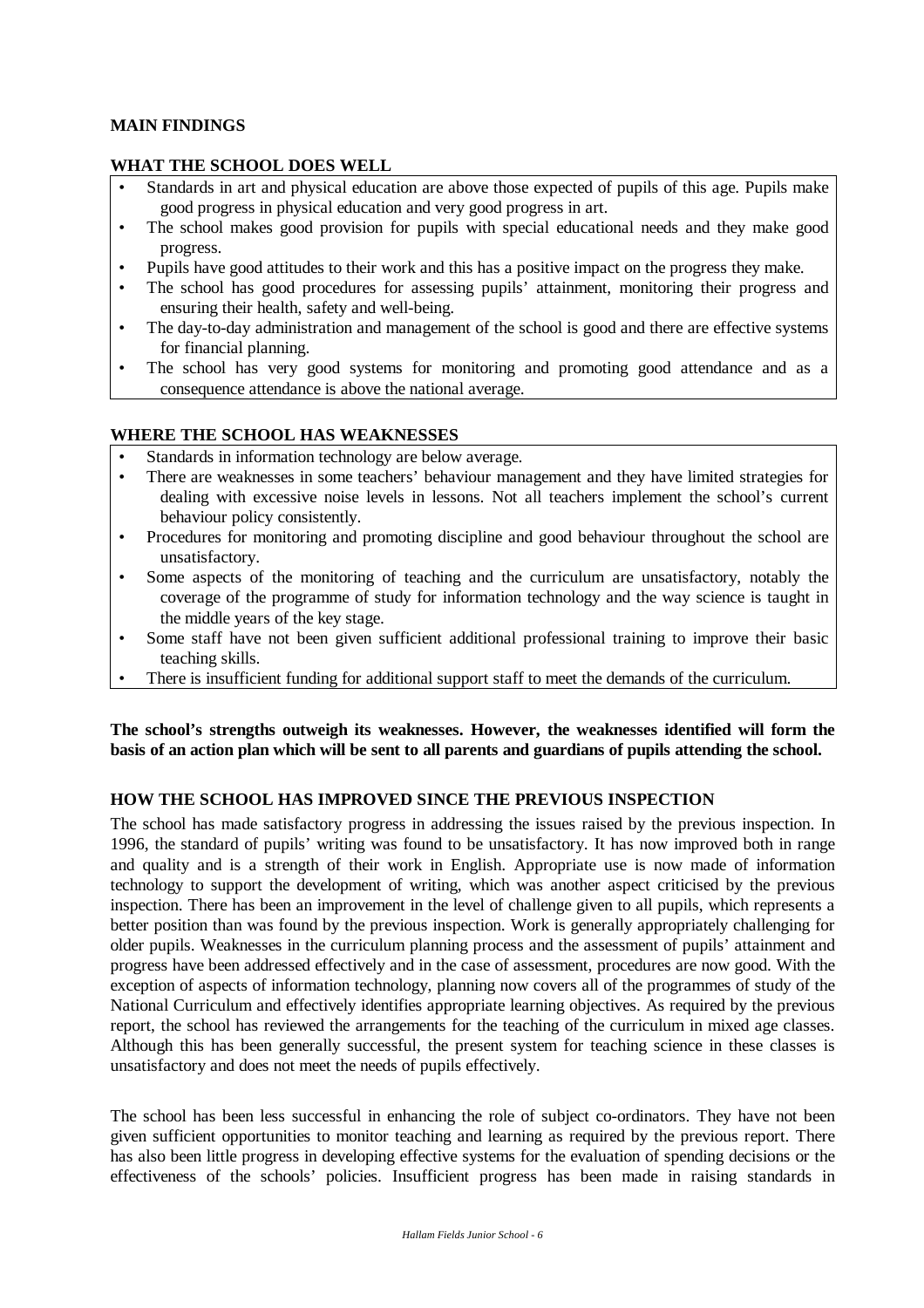information technology.

In addition to the key issues raised by the previous inspection, there were other matters which were raised by the report, which the school has addressed appropriately. Standards in art and physical education have improved since 1996 and are now above those expected from pupils of this age. Also, aspects of both English and mathematics have improved largely due to the positive impact of the national strategies for these subjects. Standards of writing are now considerably better than previously and pupils' numerical skills are a strength of their work in mathematics. Standards in all other subjects are similar to those found at the time of the previous inspection. In the light of the satisfactory leadership of the school, the effective administrative systems, generally satisfactory teaching and broadly balanced curriculum, the school has a satisfactory capacity for further improvement.

# **STANDARDS IN SUBJECTS**

The table shows the standards achieved by 11 year olds in 1999 based on the National Curriculum tests:

| Performance in     | <b>Compared with</b> | <b>Compared with</b> | <b>Key</b>         |  |
|--------------------|----------------------|----------------------|--------------------|--|
|                    | all schools          | similar schools      | well above average |  |
|                    |                      |                      | above average      |  |
| English            |                      | Е*                   | average            |  |
| <b>Mathematics</b> |                      | $E^*$                | below average      |  |
| Science            | F*                   | Е*                   | well below average |  |

The above table shows that in the National Curriculum tests the proportion of pupils gaining the expected Level 4 and above was well below average in English and mathematics and very low in science. In comparison with schools with a similar number of pupils eligible for free school meals, the proportion of pupils gaining Level 4 was very low.

The school has produced detailed figures to show that the cohort taking the test in 1999 contained a substantially higher group of pupils with special education needs than is usual. The results of their Key Stage 1 tests showed similar low attainment. Inspection indicates that the school is correct in its analysis of the 1999 cohort, as National Curriculum results for years prior to 1999 show a steady climb and pupils' results in 1998 were above average overall. Inspection findings show that standards in English, mathematics and science are currently at least similar to the national average, with a significant proportion of pupils attaining standards above this.

Standards in religious education meet the requirements of the locally agreed syllabus. In design and technology, geography, history and music standards are similar to those expected from pupils of this age. Standards in information technology are below average. In art and physical education standards are above those expected from pupils of this age. Standards in swimming are average.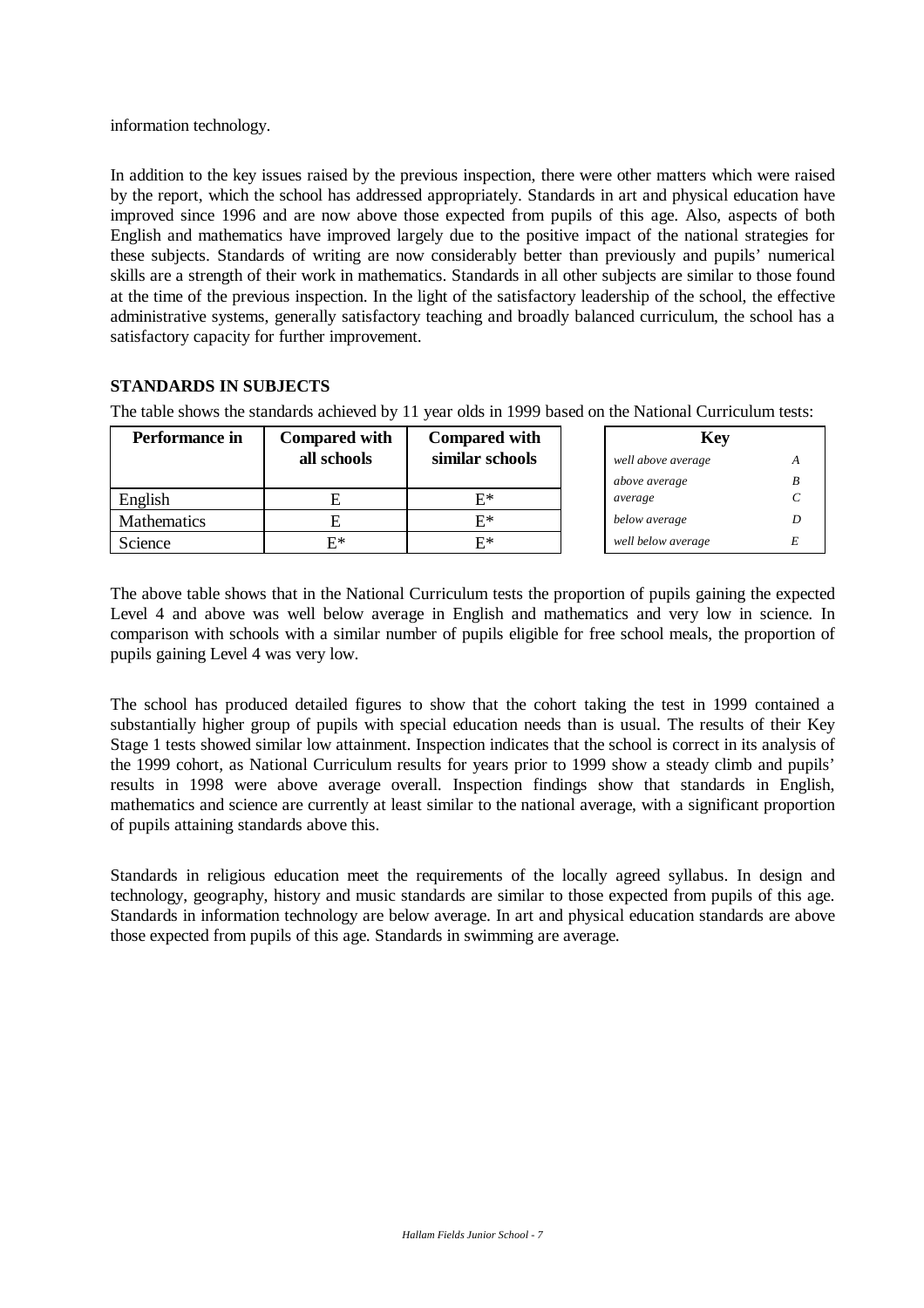# **QUALITY OF TEACHING**

| <b>Teaching in:</b>           | $7 - 11$ years |
|-------------------------------|----------------|
| English                       | Satisfactory   |
|                               |                |
| Mathematics                   | Satisfactory   |
| Science                       | Satisfactory   |
| <b>Information Technology</b> | Unsatisfactory |
| Religious education           | Satisfactory   |
| Other subjects                | Satisfactory   |

The quality of teaching is satisfactory overall. In 18 per cent of lessons, teaching was very good and in 31 per cent it was good. Although the teaching seen in 93 per cent of lessons was satisfactory or above, in 7 per cent it was unsatisfactory.

Where teaching is good, which is mainly in the classes for older pupils, teachers have clear learning objectives, lessons are well planned and good use is made of time and resources. Unsatisfactory lessons occur in the classes for younger pupils and here insecure behavioural management means the level of noise is often excessive. As a consequence the pace of lessons is slow and pupils do not make sufficient progress. With the exception of information technology, teachers have satisfactory subject knowledge and generally good use is made of questioning to extend pupils' knowledge and understanding. All teachers plan well and the majority of tasks are appropriate to the needs of individual pupils. Pupils with special educational needs are taught well.

*Inspectors make judgements about teaching in the range: excellent; very good; good; satisfactory; unsatisfactory; poor; very poor. 'Satisfactory' means that strengths outweigh any weaknesses*

| <b>Aspect</b>            | <b>Comment</b>                                                                  |  |
|--------------------------|---------------------------------------------------------------------------------|--|
| Behaviour                | Standards of behaviour are variable, but satisfactory overall. In classes for   |  |
|                          | older pupils, there are good standards of behaviour. However, younger pupils    |  |
|                          | find it difficult to remain attentive in lessons and standards of behaviour are |  |
|                          | sometimes unsatisfactory.                                                       |  |
| Attendance               | Levels of attendance are above the national average. Pupils arrive to school    |  |
|                          | promptly and lessons begin on time.                                             |  |
| Ethos*                   | The school has a satisfactory ethos for learning. Older pupils are keen to      |  |
|                          | work and enjoy their studies. However, younger pupils are sometimes             |  |
|                          | disinterested and lack motivation.                                              |  |
| Leadership and           | Systems for day-today administration are effective. The deputy headteacher      |  |
| management               | has provided good leadership whilst the headteacher is away on sick leave.      |  |
| Curriculum               | The curriculum is generally broad, balanced and relevant to the needs of        |  |
|                          | pupils. However the curriculum for information technology is unsatisfactory     |  |
|                          | and does not meet statutory requirements.                                       |  |
| Pupils with special      | The school makes good provision for pupils with special educational needs       |  |
| educational needs        | and they make good progress.                                                    |  |
| Spiritual, moral, social | The provision for pupils' spiritual, moral, social and cultural development is  |  |
| and cultural development | satisfactory overall. Acts of collective worship meet statutory requirements    |  |
|                          | and provide useful opportunities for prayer and quiet reflection.               |  |
| Staffing, resources and  | Arrangements for staffing, accommodation and learning resources are             |  |
| accommodation            | unsatisfactory overall. There are insufficient support staff to meet the        |  |
|                          | demands of the curriculum for younger pupils and arrangements for the           |  |
|                          | professional development of staff are insufficiently focused. As a result, a    |  |

#### **OTHER ASPECTS OF THE SCHOOL**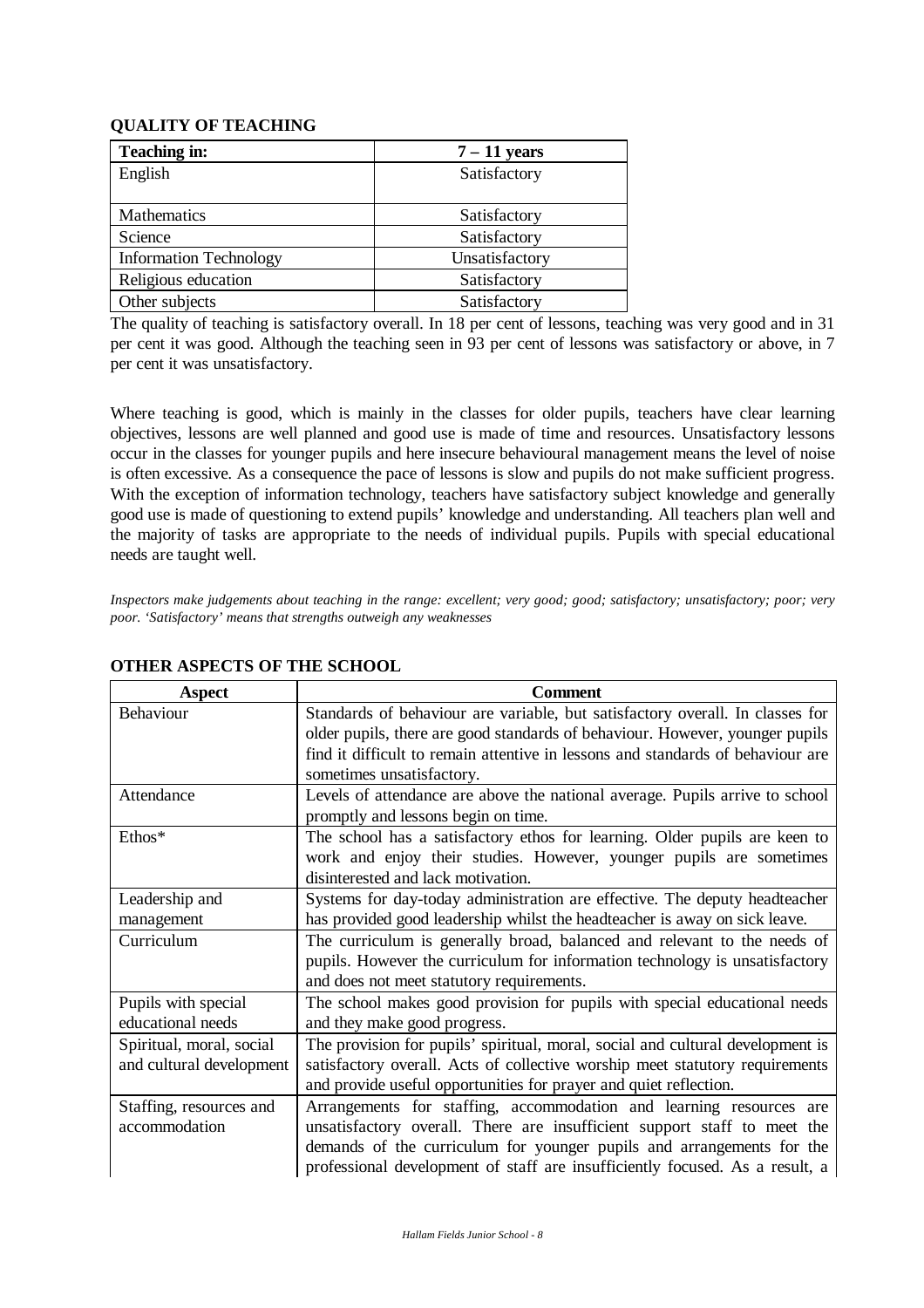|                 | number of teachers lack some behaviour management skills. |
|-----------------|-----------------------------------------------------------|
| Value for money | The school provides satisfactory value for money.         |

*\*Ethos is the climate for learning: attitudes to work, relationships and the commitment to high standards.*

## **THE PARENTS' VIEWS OF THE SCHOOL**

| What most parents like about the school                                                 | What some parents are not happy about |                                                  |
|-----------------------------------------------------------------------------------------|---------------------------------------|--------------------------------------------------|
| Parents are happy with the progress their                                               | $\bullet$                             | Pupils take too long to complete homework.       |
| children make at school.                                                                | $\bullet$                             | The school does not keep parents sufficiently    |
| Teachers try to do the best for their pupils                                            |                                       |                                                  |
| and are supportive.                                                                     | ٠                                     | Quieter pupils are ignored.                      |
| Parents are positive about the sporting<br>activities of the school.                    | $\bullet$                             | Pupils are not given sufficient reading to do at |
| Parents are positive about the incentive<br>system used to improve standards.           | ٠                                     | Some parents feel that uniform standards should  |
| Most parents are satisfied with the amount of<br>information provided by the school for | $\bullet$                             | Several parents were concerned about poor        |
| parents.                                                                                | ٠                                     | A number of parents feel class sizes are too     |
| Parents think arrangements for transfer to                                              |                                       |                                                  |
| secondary school are good.                                                              |                                       | A few parents were unhappy with the provision    |
|                                                                                         |                                       | rdinator's long-term sick leave.                 |

Inspectors agree with parents' positive comments. They also agree that standards of behaviour are variable and that in some classes the level of noise created by pupils is having a detrimental effect on their progress. However, no incidents of bullying were observed during the inspection and evidence indicates that incidents are handled effectively. For example, a pupil was recently excluded for a serious incident, which is being carefully investigated by the school.

Evidence presented by the school shows that parents are kept well informed and they are actively encouraged to make their concerns known to staff. There is no evidence that quieter pupils are ignored and generally teachers take appropriate steps to ensure that all participate in class discussions. Most pupils come to school in appropriate clothing and the majority wear the approved school uniform, which is not compulsory.

The level of work expected of pupils at home is appropriate, but inspectors agree that some pupils could be given additional practice in reading, as standards are not as high as could be expected in some classes. Although there is some evidence that provision for pupils with special educational needs suffered slightly during the co-ordinators' absence, provision is now good and pupils are making good progress. Class sizes are large and this has some marginal effect on standards, but teachers plan well to overcome the difficulties.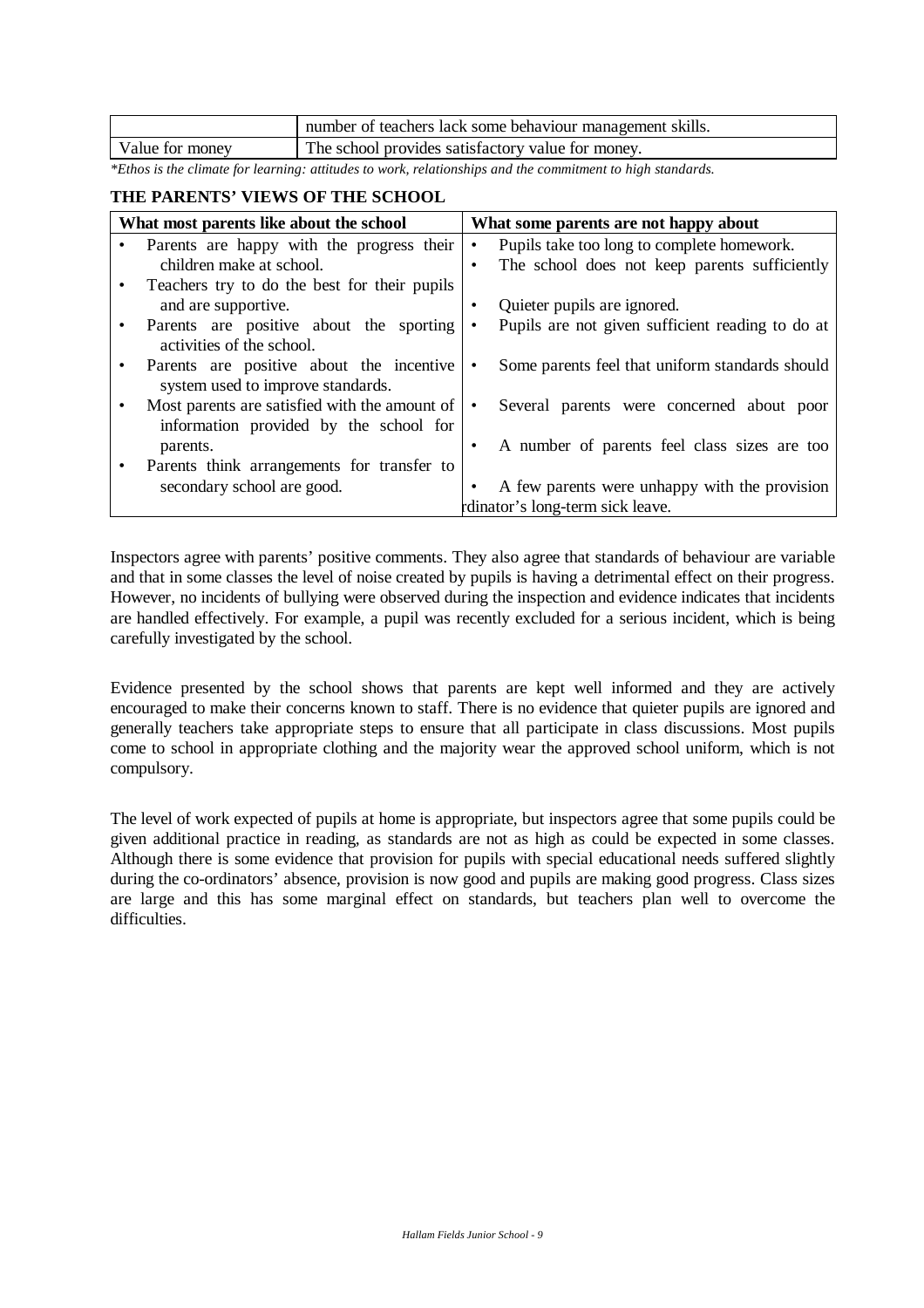## **KEY ISSUES FOR ACTION**

In order to raise standards and continue the improvements made by the school, the governors, headteacher and staff should:

- As required by the previous report, improve the quality of provision for information technology as planned by;
	- improving staff subject knowledge and expertise;
	- increasing the amount of time spent teaching the subject to at least the nationally recommended minimum;
	- improving teachers' planning for information technology to ensure complete and balanced coverage of the programme of study;
	- ensuring that information and communications technology is used effectively and consistently to support learning in other subjects of the curriculum;
	- improving the number and quality of computers and the quality software so that there are sufficient resources to meet the demands of the curriculum for the subject;
	- providing appropriate opportunities for the co-ordinator to monitor quality and standards in all classes.

*[Paragraphs: 7, 17, 20, 24, 44, 45, 46, 52, 54, 59, 81, 85, 87, 88-96, 104]*

- Improve the management of behaviour, especially in classes for younger pupils, by;
	- improving the arrangements for teachers' professional development so that they all have appropriate training in handling challenging behaviour;
	- ensuring that the school's behaviour policy is applied consistently in all classes;
	- introducing effective strategies to reduce the excessive noise levels created by pupils where necessary.

*[Paragraphs: 12. 16, 36, 44, 45, 52, 68, 78, 85, 102, 110, 118]*

- Improve the monitoring of teaching and the curriculum as planned by:
	- ensuring that co-ordinators have sufficient opportunities to monitor teaching and learning in their subjects;
	- correcting the present inequalities in the teaching of the science curriculum in the middle years of the key stage;
	- ensuring that governors have appropriate opportunities to monitor teaching and learning in all classes.

*[Paragraphs: 17, 24, 44, 46, 59, 71, 81, 86, 87, 88]*

There are a number of other minor issues which the governors should consider for inclusion in their action plan.

• The provision of support staff is inadequate, especially in the largest classes and those with younger pupils.

*[Paragraphs: 50, 87]*

• Not all statutory requirements are met.

*[Paragraphs: 20, 42, 46, 94]*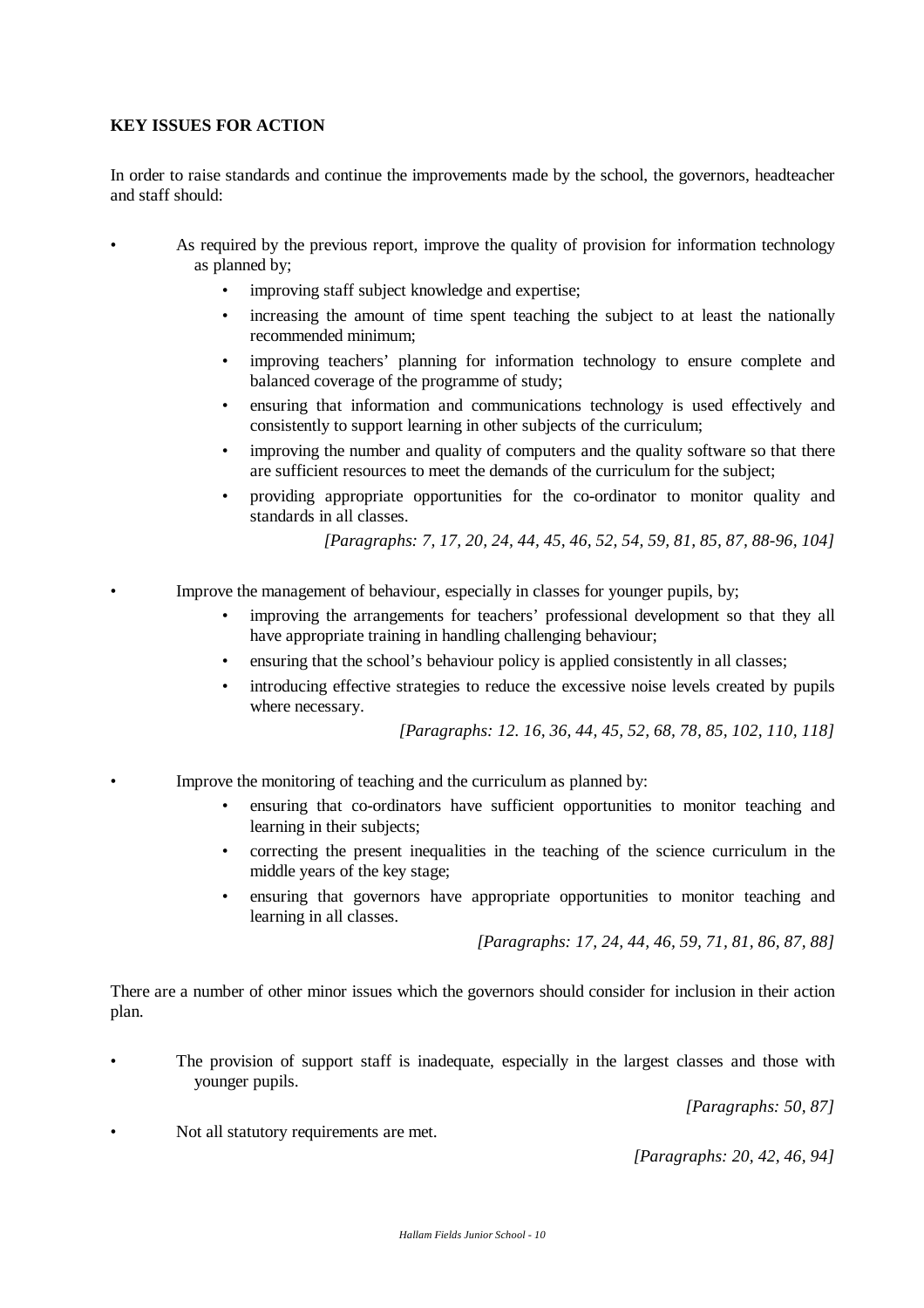## **INTRODUCTION**

#### **Characteristics of the school**

- 1 Hallam Fields Junior School provides education for 233 pupils aged seven to eleven. This represents a slight increase in roll since the previous inspection. The school is located at the edge of Ilkeston in an area of mixed privately owned and local authority housing. A significant minority of pupils come from single parent families and there is some degree of social deprivation within the area. There has been an increase in the school roll recently and a new housing estate is being built within the school's catchment area. Pupils enter the school in their seventh year from a number of local infants' schools. Their attainment on entry is broadly average, but a significant number of pupils attain standards which are below average when they first come to school. Thirty-two pupils (14 per cent) are entitled to free school meals, which is a slight increase since the previous inspection and this figure is now close to the national average.
- 2 There are currently seven classes, housed in two buildings on a dramatically sloping site. There is a reasonable sized hard play area and ample grassed playing fields. The lower junior building was completed in February 1999 and houses four classes. The upper junior building is around 35 years old and contains the good sized hall, administration areas, a library and three classrooms. The average class size is 33, which is well above the national average and an increase since the previous inspection. There are 27 pupils (11 per cent) on the school's register of special educational needs, two with statements (9 per cent). The number of pupils on the register is below the national average and there has been little change since the previous inspection. There are no pupils from ethnic minorities or for whom English is an additional language.
- 3 The school's aim, as stated in its brochure for parents, is 'to allow each child his/her true potential. To do this, we endeavour to create an atmosphere of industry and purposefulness in the school, and to provide a broad and balanced curriculum which gives children the basic skills needed for work and life. We wish to enhance basic skills with activities which are imaginative, creative, stimulating, varied and enjoyable.'
- 4 The main focus of the school development plan over the past two years has been literacy and numeracy. Currently, the school's main targets are:
- increasing the proportion of pupils reaching Level 4 or above in English to 74 per cent;
- increasing the proportion of pupils reaching Level 4 or above in mathematics to 71 per cent;
- raising the profile of religious education throughout the school;
- improving the quality of provision for information and communications technology. The school has recently joined the Internet and the National Grid for Learning.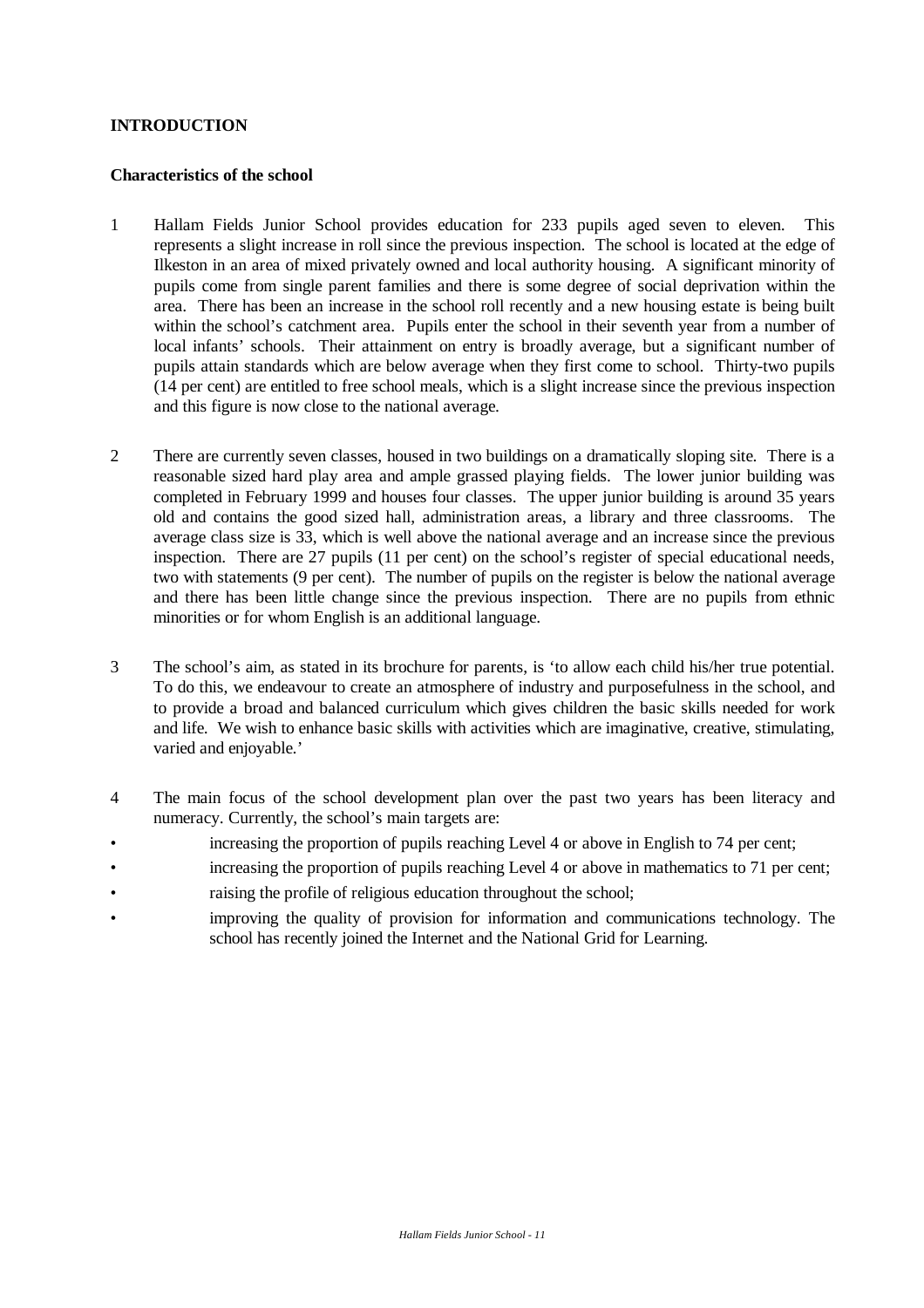## **Key indicators**

# **Attainment at Key Stage 2<sup>1</sup>**

Number of registered pupils in final year of Key Stage 2 Year Boys Girls Girls Total for latest reporting year:  $\begin{array}{|c|c|c|c|c|c|c|c|c|c|c|c|} \hline \text{1999} & \text{22} & \text{25} & \text{47} \end{array}$ 

| <b>National Curriculum Test Results</b> |             | English | <b>Mathematics</b> | Science |
|-----------------------------------------|-------------|---------|--------------------|---------|
| Number of pupils                        | <b>Boys</b> |         |                    |         |
| at NC Level 4 or                        | Girls       |         |                    |         |
| above                                   | Total       |         | 26                 | 28      |
| Percentage at NC                        | School      | 57(85)  | 55(67)             | 60(80)  |
| Level 4 or above                        | National    | 70(65)  | 69(59)             | 78(69)  |

| <b>Teacher Assessments</b> |          | English  | <b>Mathematics</b> | Science |
|----------------------------|----------|----------|--------------------|---------|
| Number of pupils           | Boys     |          | 14                 |         |
| at NC Level 4 or           | Girls    | <b>4</b> |                    |         |
| above                      | Total    | 27       | 26                 | 30      |
| Percentage at NC           | School   | 57(88)   | 55(70)             | 64(80)  |
| Level 4 or above           | National | 68(65)   | 69(65)             | 75(71,  |

#### **Attendance**

Percentage of half days (sessions) missed through absence for the latest complete reporting year:

| Authorised   | School                    | h.  |
|--------------|---------------------------|-----|
| Absence      | National comparative data | 5.4 |
| Unauthorised | School                    | 03  |
| Absence      | National comparative data |     |

#### **Exclusions**

Number of exclusions of pupils (of statutory school age) during the previous year:

|              | Number |
|--------------|--------|
| Fixed period |        |
| Permanent    |        |

# **Quality of teaching**

Percentage of teaching observed which is:

| Very good or better    | 18 |
|------------------------|----|
| Satisfactory or better |    |
| Less than satisfactory |    |

................................................

1

Percentages in parentheses refer to the year before the latest reporting year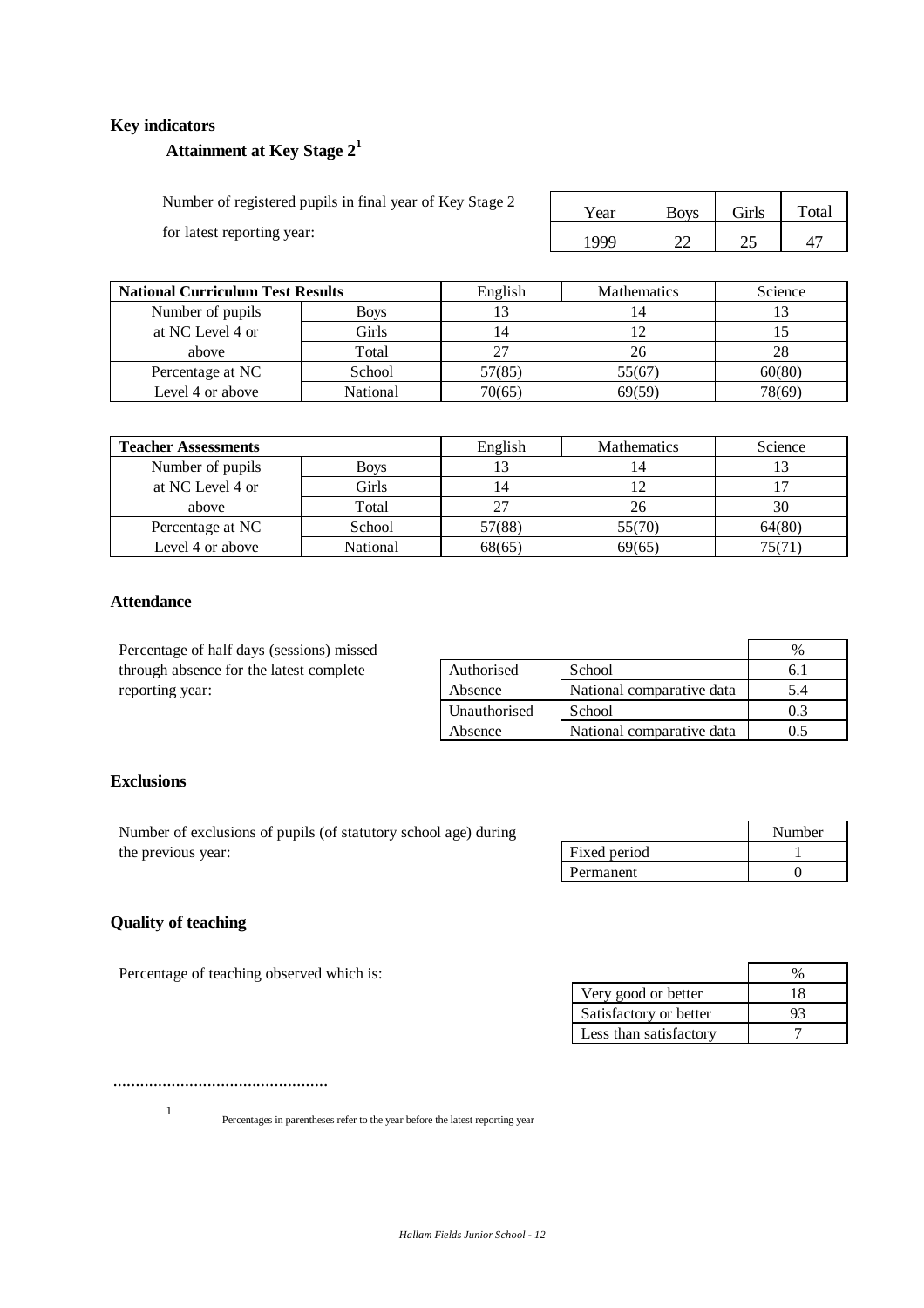## **PART A: ASPECTS OF THE SCHOOL**

## **EDUCATIONAL STANDARDS ACHIEVED BY PUPILS AT THE SCHOOL**

#### **Attainment and progress**

- 5 Pupils enter the school in their seventh year with levels of attainment which are broadly similar to those found nationally. However, there are considerable variations in the overall ability range in the school's intake and in some years, the proportion of lower attaining pupils and those with special educational needs is large. For example, the Year 6 cohort which took the 1999 national tests contained many lower attaining pupils, which had an adverse effect on the test results obtained in that year. Another factor which effects attainment on entry is the variation in attainment in some subjects. For example, overall attainment in information technology and art is below that expected of seven year olds. Standards in English, mathematics and science are broadly average on entry and in design and technology, geography, history, music and physical education they are similar to those expected of seven year olds. In religious education, standards are similar to those expected by the locally agreed syllabus at the end of Key Stage 1.
- 6 The standards attained in the 1999 National Curriculum tests for English were well below the national average. In comparison with schools with a similar number of pupils entitled to free school meals, standards were very low. The standards attained in mathematics were well below the national average and very low in comparison with those achieved by pupils in similar schools. The standards attained by pupils in science were very low both compared to the national average and pupils from similar schools. These poor results can be largely attributed to the composition of the 1999 cohort, which contained a high proportion of pupils with special educational needs and lower attaining pupils. The school has presented evidence which shows that these pupils produced similar low results when they took the Key Stage 1 national tests in 1995. Although many had increased their performance by two levels, the majority were coming from a very low starting point. Trends in attainment over the previous three years and since the last inspection, indicate a generally improving picture. Standards had risen significantly between 1996 and 1998 and were above average in the latter year. Inspection findings show that pupils make satisfactory progress in English and attain standards which are similar to the national average by the end of Year 6. In mathematics, pupils make satisfactory progress and generally attain standards which are close to the national average by the end of the key stage. Pupils make satisfactory progress in science and by the end of Year 6, pupils attain standards which are similar to the national average. Teachers' assessments generally confirm test results.
- 7 Pupils make unsatisfactory progress in information technology throughout the school and generally attain standards which are below those expected by the end of the key stage. However, standards in text processing are generally satisfactory in Years 5 and 6. Pupils make satisfactory progress in religious education and attain standards which are similar to those expected by the locally agreed syllabus by the time they leave the school. Throughout the school pupils make very good progress in art and good progress in physical education. In history, geography and music pupils make satisfactory progress.
- 8 Pupils' use of literacy skills in other subjects is satisfactory. Standards of writing are generally good and cover a good range, including poetry, letter writing and fiction. Pupils make satisfactory use of their numeracy skills in other subjects throughout the school. Pupils' use of information and communications technology in most subjects is generally unsatisfactory, although in English appropriate use is made of text processing to support writing. There appears to have been little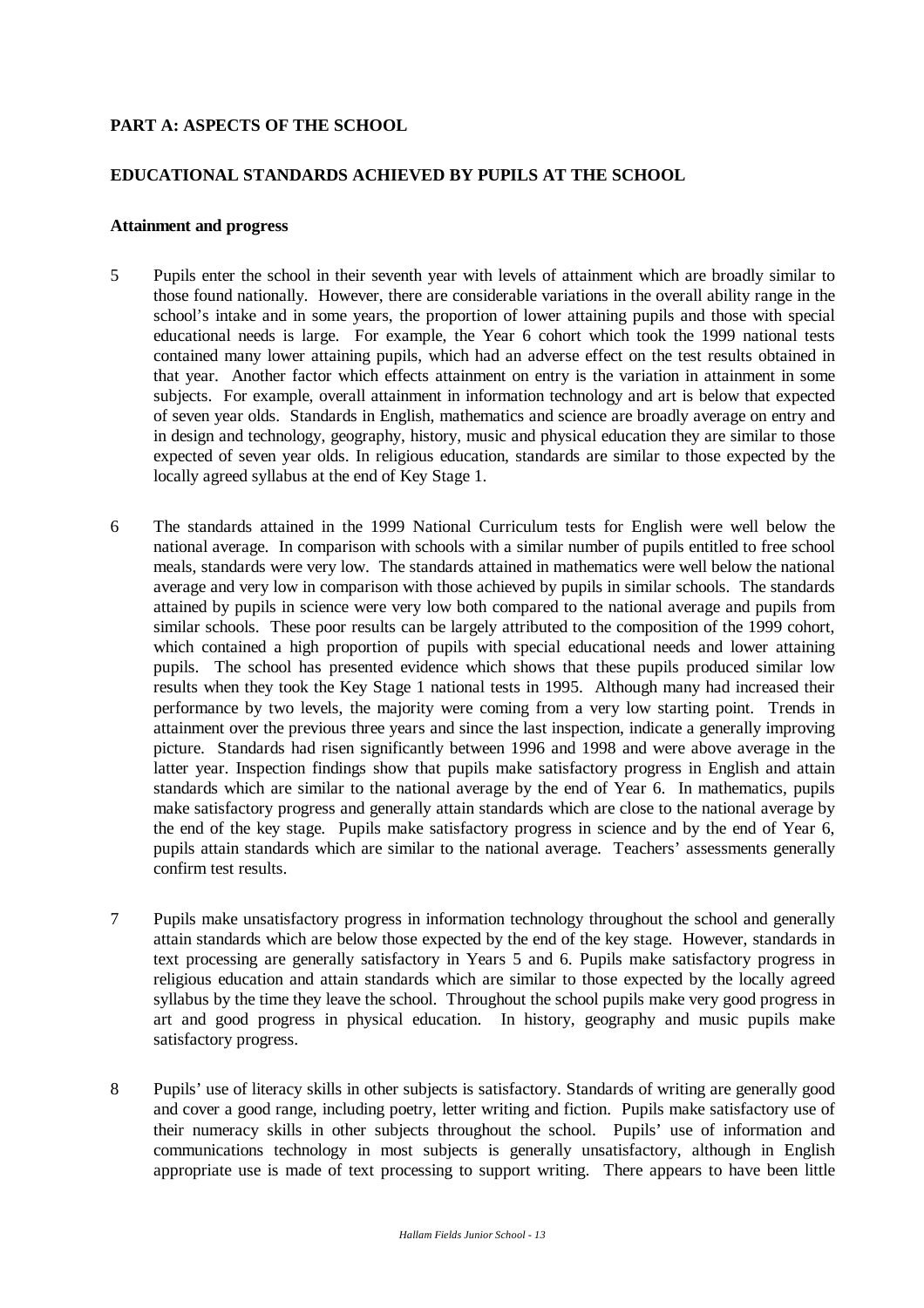progress in addressing the key issue raised by the previous inspection, where standards in information technology were found to be below those expected.

- 9 Pupils make satisfactory progress overall, regardless of their prior attainment, gender and social background. Pupils with special educational needs are well catered for, attain the standards of which they are capable and make good progress towards the targets set for them. Pupils benefit considerably from the effective support of class teachers and the special education care officers and a good range of well-targeted activities. This represents a similar picture to that found by the previous inspection.
- 10 Standards in writing, numeracy, art and physical education have improved since the previous inspection and the progress made in these aspects of the curriculum has improved. Overall standards in English, mathematics, science and religious education are generally similar to those found by the previous inspection. The progress made by pupils in design and technology, geography, history and music is similar to that made by pupils on the occasion of the previous inspection.

#### **Attitudes, behaviour and personal development**

- 11 The majority of pupils enjoy coming to school, want to learn and are enthusiastic. Most display interest and good levels of concentration keenly answering questions and participating. For example, pupils displayed great interest in a science lesson in Year 6, when they observed a demonstration of how oxygen is used up when a candle burns. They concentrated very well and asked several perceptive questions about what they had seen. Pupils concentrate well in literacy and numeracy sessions, and this contributes to the generally good progress seen in these lessons.
- 12 Behaviour both in and around school is satisfactory. However, in some classes and in some lessons, behaviour is unsatisfactory. This occurs where teachers' behaviour management is clearly insecure and strategies limited. Behaviour is not so good in younger classes where many pupils engage in low level chat, fidget and are off task. This adversely affects their own and others' progress and enjoyment. No bullying or harassment was observed during the inspection although, some inappropriate behaviour was seen. For example, in one science lesson in Year 4, pupils made so much noise during the investigative section that many lost concentration and missed the main point of the exercise. There have been two fixed-term exclusions within the last twelve months for serious incidents. One pupil was excluded recently for assaulting a pupil physically and the school was in the process of investigating the incident thoroughly.
- 13 Relationships between staff and pupils and pupils themselves are satisfactory overall. However, some friction was observed between boys and girls. When given the opportunity, pupils work well in groups and pairs, assisting each other to good effect. Good examples of pupils working in pairs were observed in literacy, maths and physical education. Pupils are courteous, trustworthy and relate well to adults. They share equipment and show respect for the fabric of the building. Pupils willingly listened to the views of others and are comfortable in voicing their opinions, for example in religious education and English lessons. Pupils' personal development is satisfactory. Some pupils are immature and some lack self control. There are presently too few opportunities for pupils to exercise responsibility by performing given tasks.

#### **Attendance**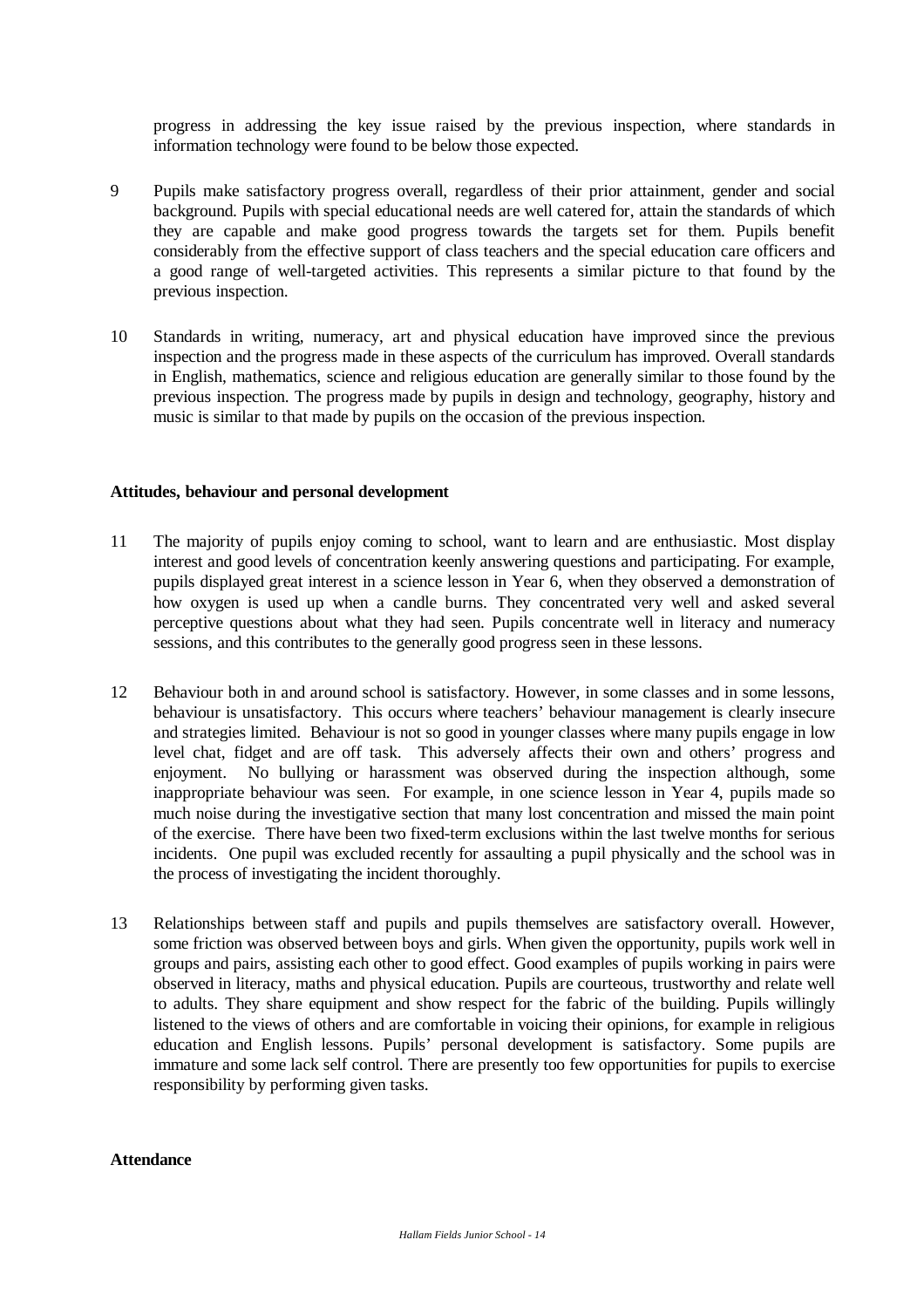14 Levels of attendance are good and remain above the national average. This has a positive impact on learning. The main reasons for absence are illness and holidays taken within term time. Parents notify the school of absences and unauthorised absence is very rare. Pupils are punctual to school and lessons start on time. High standards of attendance and punctuality, identified in the previous inspection, still prevail.

# **QUALITY OF EDUCATION PROVIDED**

# **Teaching**

- 15 The quality of teaching is satisfactory overall. It was judged to be satisfactory or better in 93 per cent of the lessons seen. In 31 per cent of lessons, teaching was good and in 18 per cent, teaching was very good. However, in 7 per cent of lessons, teaching was unsatisfactory. Overall, this is a very similar picture to that found by the previous inspection. Teachers' subject knowledge is generally secure, except in information technology, where most staff lack the expertise to use computers and appropriate technology effectively to support learning. Most teachers have appropriate expectations of achievement and in the classes for older pupils, expectations are high. Lesson planning is generally good and clearly identifies what pupils should learn. Teachers know their pupils well and activities are appropriately matched to the needs of individuals. Teachers plan as year group 'teams' and there is generally good consistency between parallel classes. However, in mixed age classes, the planning for science means that pupils in the same class are covering different aspects of the programme of study at the same time. This leads to inconsistent learning experiences for pupils in the same year group. Classroom management is generally satisfactory otherwise and provides an appropriate range of learning experiences for pupils. Teachers have worked hard and with considerable success, to introduce the National Literacy Strategy. They have made a good start with the National Numeracy Strategy.
- 16 There is considerable variation in teachers' ability to manage behaviour and discipline. Although pupils' behaviour is satisfactory overall and there is no general disruption of lessons, some teachers have insecure behaviour management strategies. The lack of appropriate strategies leads to excessive levels of noise and a consequent lack of progress by pupils in these lessons. The amount of noise made by pupils and their high incidence of 'off task' conversation were the main features of unsatisfactory lessons. In these lessons, which occur in classes for younger pupils, staff appeared to have very limited strategies for reducing noise levels and for providing pupils with clear guidelines for acceptable conversations during working time. In the classes for older pupils, teachers have effective strategies for behaviour management and this is reflected in the better progress made towards the end of the key stage. In these classes, pupils work quietly and teachers use a good range of rewards and sanctions to keep them well motivated.
- 17 Teachers make appropriate use of time and resources, but in many lessons insufficient use is made of computers to support learning. Teachers take time to train pupils effectively to look after equipment well and to use materials economically. All teachers are dedicated, professional and hard working, and this is appreciated by parents. The quality of marking is generally satisfactory and sometimes contains useful comments which enable pupils to improve their work. The use of day-today assessment information by teachers is satisfactory and plans are adjusted appropriately where necessary. Appropriate use is made of homework to support pupils' learning and to prepare them for the next phase of their education. Teaching is good in art and physical education. In other subjects of the curriculum, teaching is satisfactory overall, with the exception of information technology, where teaching is generally unsatisfactory.
- 18 In the very good lessons observed, teachers had detailed lesson plans, maintained a brisk pace and demonstrated very effective class management and organisational skills. In these lessons, teachers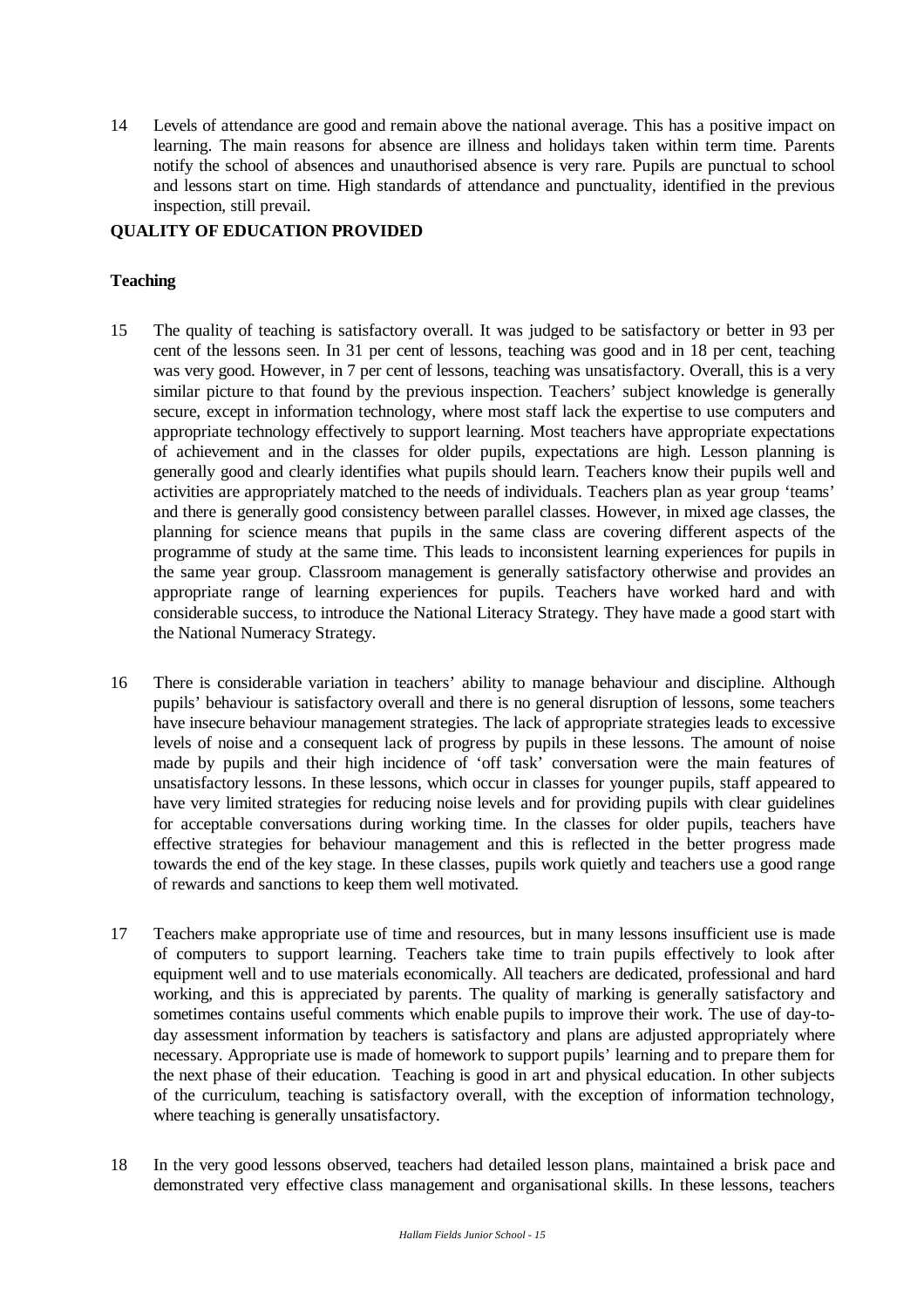have secure subject knowledge, which they use well to extend pupils' knowledge and understanding. They make good use of questioning. For example, in a good science lesson, effective use of a question and answer session ensured that pupils consolidated their understanding of how a burning candle uses oxygen from the air. Planning is good and teachers manage pupils very well. On the few occasions when behaviour is challenging, teachers employ good strategies to maintain control. Teachers are good role models for pupils and give clear guidelines for acceptable behaviour. Pupils are treated with respect, courtesy and kindness which engenders good behaviour, attitudes and personal development.

19 Teachers are very aware of their responsibilities and successfully promote learning for pupils with special educational needs. They provide appropriately matched work for the lower attaining pupils and support these pupils effectively with additional input or one-to-one assistance during the activity. In addition, in most lessons for older pupils, teachers provide sufficiently challenging work for the higher attainers. There are good relationships and the teacher involves pupils effectively. Instructions are clear and work is well matched to the needs of the pupils in the group. There is good use of well targeted praise which maintains pupil impetus and self-esteem. In planning work to meet the range of pupils' prior attainment teachers are mindful of the special needs identified for some pupils. Many of these needs relate to difficulties in literacy. These needs are addressed particularly well through the Additional Literacy Support programme in Years 3 and 4. Here a member of the support staff is often involved in effectively intensive, well-focused development of basic skills with small groups of pupils within literacy lessons. Where pupils have needs relating to maintaining concentration and application in their work they are sometimes poorly served in lessons where teachers have a general difficulty holding pupils' attention to tasks.

#### **The curriculum and assessment**

- 20 Pupils throughout the school, including those with special educational needs, receive a broad and balanced curriculum. A suitable amount of time is spent on each subject with an appropriate emphasis on numeracy and literacy. Statutory requirements to teach the National Curriculum are met except in the case of information and communication technology where the use of equipment for monitoring is not tackled. Religious education follows the locally agreed syllabus. Pupils are effectively prepared to move on to the next stage of their education, except in information technology
- 21 There is satisfactory provision for pupils' intellectual development and good provision for their physical development both through physical education lessons and the extensive extra-curricular activity in sport. Provision through the curriculum for pupils' personal development is unsatisfactory. There is no formal policy or programme for personal development and lessons generally provide too few opportunities for this aspect of their education. Too little attention is paid to encouraging pupils to take responsibility for, or show initiative in, their learning. Pupils are rarely required, for example, to make choices, assemble resources, select materials or equipment, solve problems, research information or collaborate in group discussions. Rare exceptions were seen in the opportunity for pupils to use initiative in a design and technology lesson in Year 6, and in an English lesson in Year 5, when pupils were asked to evaluate their own progress at the end of the lesson.
- 22 Pupils throughout the school have equal opportunity within, and access to, all the curriculum activities, except in the case of science for some Year 5 pupils. The planning of the science curriculum for mixed-age classes provides Year 5 pupils with experiences of differing quality depending on their class membership.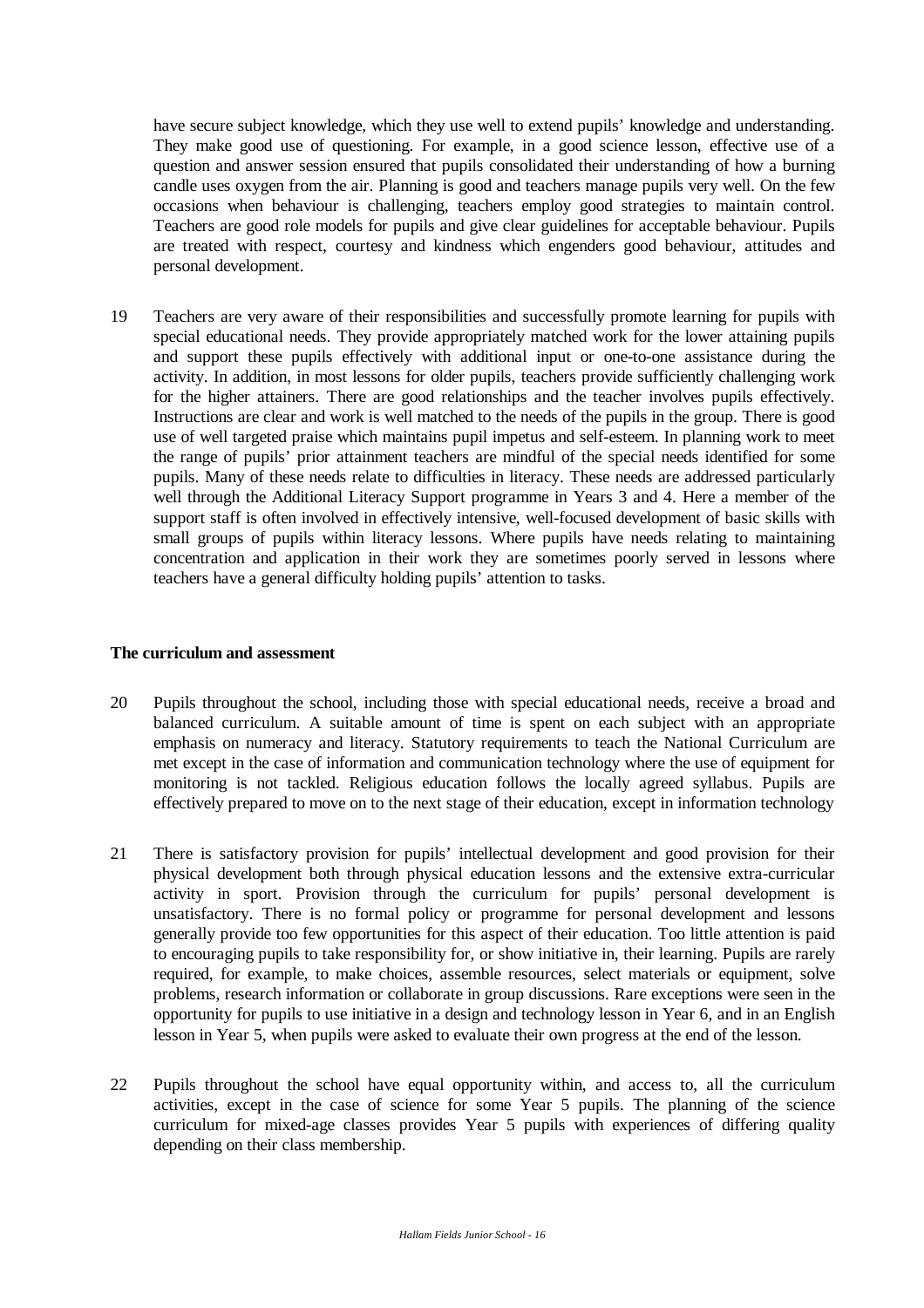- 23 The curriculum provided for pupils with special education needs is good. Individual educational plans, including those pupils with statements, clearly identify targets for pupils' progress and the strategies teachers should follow to bring about improvement. These are supported by appropriate processes for assessing and defining needs and the progress made toward targets. The programme of Additional Literacy Support provides very detailed schemes of work which are being followed by pupils in Years 3 and 4 with special needs in relation to literacy.
- 24 School policies and schemes of work for subjects, often based on national guidelines, give staff satisfactory support in planning lessons that give good coverage of the National Curriculum in all subjects except information and communication technology. Effective implementation of the national literacy and numeracy strategies results in mostly well-focused planning in these areas. An appropriate format for medium-term planning is used consistently across the curriculum and the school. With the exception of the planning of science for mixed-age classes, planning procedures take pupils smoothly through the succession of necessary steps in their learning. Planning builds well on what pupils already know and can do, with lessons tailored to the needs related to pupils' different ages and stages of progress. Teachers collaborate satisfactorily in planning, so that parallel classes in each year-group follow similar programmes, except in science.
- 25 The good range of extra curricular activities in sport is a strength of the school. The quality of these activities benefits from good links with external organisations. There are opportunities for boys and girls to compete with pupils from other schools in several sports. Annual musical and dramatic performances for parents give occasional extension to extra-curricular activity. Although there have been regular extra-curricular activities in music in the past, at the time of inspection the only regular extra-curricular activities were in sport.
- 26 The school has good procedures for assessing pupils' progress within the curriculum, especially in English, mathematics and science. The school chooses, in these subjects, to set pupils standard national tests at the end of each year. This is in addition to teachers' own assessments, which take place in other subjects, too, within each school year. Results in standard tests are thoroughly and carefully analysed, to track pupils' progress at each stage of their passage through the school and to compare performance of boys and girls. Portfolios of work representing agreed achievement at different levels are effectively used to agree standards and support teachers' assessment of work in subjects.
- 27 Very good use is beginning to be made of assessment information to set specific targets for particular pupils' progress within the school year. It is also beginning to be used to identify specific areas of weakness in pupils' progress and to adjust the curriculum and teaching accordingly in order to raise standards.
- 28 Since the schools' previous inspection there has been a substantial improvement in the quality of the curriculum and procedures for assessment. Planning of the work is more precise and detailed, more closely related to the National Curriculum and more responsive to the range of pupils' levels of attainment. Planning for mixed-age classes remains a concern, however, in science. The present planning system for science, means that pupils are being taught different topics of the scheme of work at the same time in mixed-age classes. Assessment procedures are improving in precision and in the constructive use made of the data. Overall, the curriculum provided by the school and its assessment procedures have a satisfactory impact on the progress made by pupils and the standards they achieve.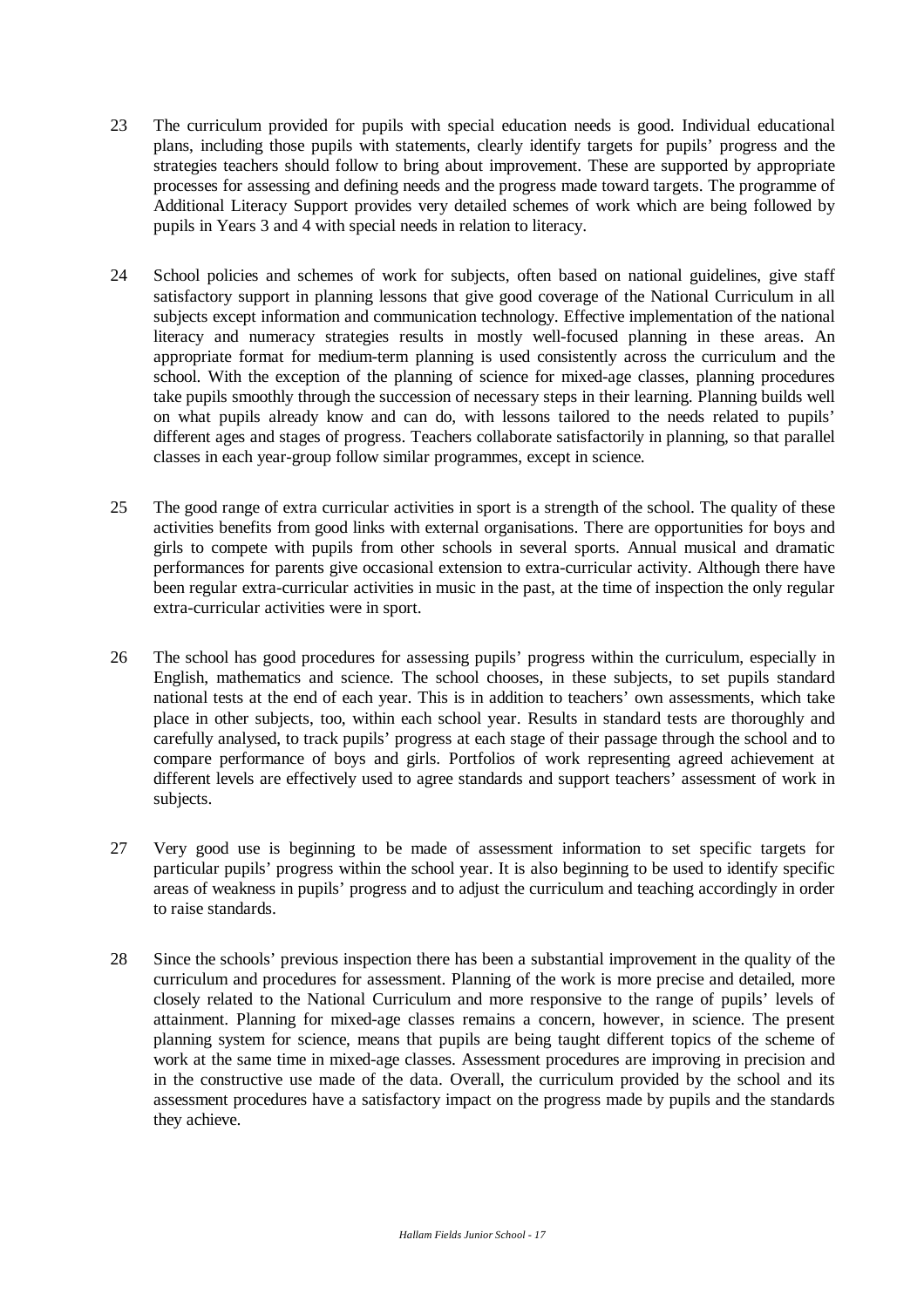#### **Pupils' spiritual, moral, social and cultural development**

- 29 The provision made for the spiritual, moral, social and cultural development of pupils is satisfactory overall. This is an aspect of school life that has been sustained since the previous inspection, but is still relatively undeveloped, particularly in the wider curriculum. There is, for example, no clear written policy in this area and the provision is therefore uneven, depending mainly on each teachers' understanding of the principles involved and how these important areas of personal development can be promoted within individual classrooms.
- 30 The provision made for the pupils' spiritual development is satisfactory. The most effective provision is made in collective worship and to a lesser degree, in religious education. During daily assemblies, there are several occasions when pupils are asked to reflect on their own values and particularly those of the school and their families. During the inspection week, the themes of 'belonging to a group' and 'sharing achievements' were well explored. This was illustrated with the story of Ezekiel and the importance of living in harmony with each other. Pupils are given a high profile in worship and are also given time to pray and reflect on how God would expect them to think and act. Some of the aims of the school centre on the values, tolerance and respect for the beliefs of others.
- 31 In the wider curriculum, there is insufficient planned provision made for spiritual development. In religious education, pupils are led thoughtfully and sensitively through several key stories that illustrate human faith and belief. These vary from Moses to leaders within other cultures. However, in other subjects, there are too few opportunities in art, drama, literature, music and science for the spiritual nature of human life to be considered and commented on.
- 32 The provision made for the moral development of pupils is satisfactory. The school's aims and values provide an appropriate basis for moral teaching and for pupils to act in the right way. Although there is little implicit teaching of moral principles, there is a satisfactory understanding of right and wrong in most pupils. A small minority of pupils require more direct teaching and influence in this respect and this is not always forthcoming. However, adults and many pupils provide good role models for moral example and understanding. Several assemblies have moral undertones and teach the pupils to think carefully about their own actions and to respect the moral code of the school. In a few lessons, the teaching is more direct. For example in a literacy lesson in Year 6, pupils considered issues of right and wrong and had to consider an argument from both sides.
- 33 The provision made for the social development of pupils is satisfactory. Although the school has no formal policy promoting the personal and social education of its pupils, there are several settings that help encourage this aspect of their personal development. An aim of the school is to help develop confidence and self-esteem and this is achieved through appropriate opportunities for pupils to discuss their work, to take part in assemblies and to perform in front of an audience, on occasions such as Christmas shows. The great majority of pupils know the way to behave around the school and show satisfactory awareness of the need to work and play in close harmony with others. The need for social responsibility is also included in the Home-School Agreement and most pupils are aware of how to protect the rights of others in the school community. Pupils are frequently rewarded with 'merit marks' for acts of consideration or thoughtfulness. The residential visit for pupils in Year 6 has proved to be a good base for social development in the past. Most teachers provide at least some opportunity for collaborative working and the chance to solve problems in conjunction with others. Older pupils are given tasks such as helping with dinner arrangements or acts of worship, and also exercise their social skills when showing prospective parents and pupils around the school. A strength of the school is the many sporting activities available to pupils during the year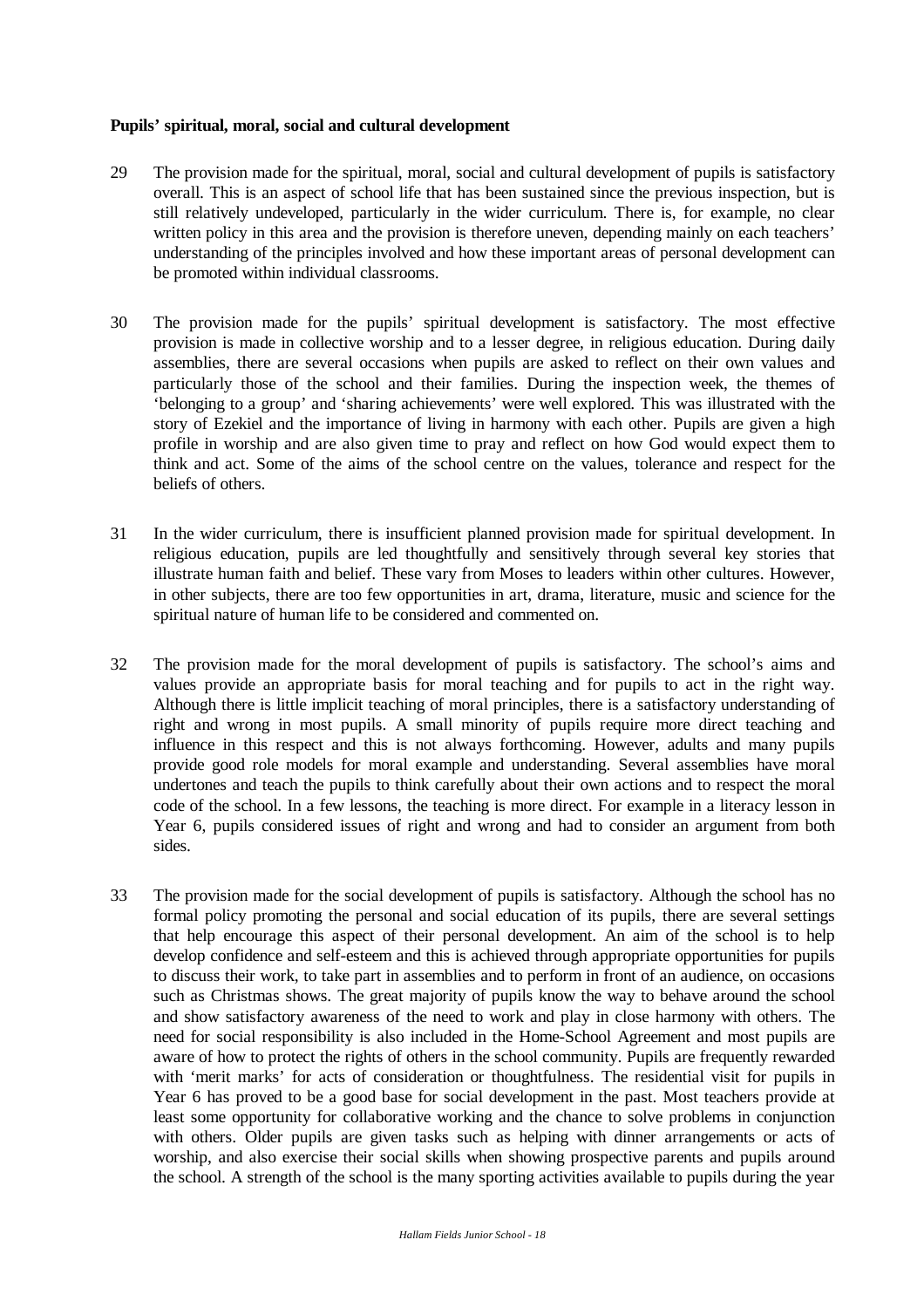and these, too, are a good source of character building and a developing sense of teamwork.

The provision made for the cultural development of pupils is satisfactory. The school provides a satisfactory range of opportunities for pupils to explore aspects of their own culture and heritage. In the past pupils have been to the theatre and touring groups have performed in school. At least once a year, pupils take part in a stage show, such as 'Oliver'. There are suitable opportunities to study the work of famous painters and musicians, although these tend to be biased towards the Western culture at the expense of other traditions. Pupils do well in their studies of the Aztecs and learn useful information about past civilisations and cultures. The best work is done in religious education where pupils undertake useful comparative studies of the cultural aspects of religion, such as Sikhism, Judaism and Hinduism. While there are some attractive artefacts to help support the learning of such cultures, the library has relatively poor stock to help extend the knowledge of pupils in these areas.

#### **Support, guidance and pupils' welfare**

- 35 The school makes satisfactory provision for the educational and personal support of pupils and their guidance. The pastoral care provided by the school for its pupils is good, which is a similar picture to that noted by the previous inspection. The school has implemented an appropriate personal social and health education programme which ensures suitable teaching of health education, sex education and drugs awareness across the school. Procedures for monitoring pupils' academic progress are good and they include the setting of appropriate individual targets. Satisfactory use is made of assessment information to keep parents informed of their children's progress through appropriate annual reports.
- 36 The procedures for promoting discipline and good behaviour are at present unsatisfactory. There is a whole-school policy, but practices vary considerably between classes and the actual impact of the policy is negligible. Incidents of inappropriate behaviour were observed in lessons involving younger pupils during the week. This adversely affects both learning and progress. Where the school's policies are implemented effectively, mainly in the classes for older pupils, behaviour is good and consequently pupils maintain better progress and attain higher standards.
- 37 Attendance and time-keeping are very well monitored by the school and the education welfare officer. The school takes every opportunity to reward and promote good attendance through its home-school agreement and in correspondence to parents. The prospectus makes a clear statement about the importance of full attendance and individual pupils' good attendance achievements are regularly celebrated in assemblies.
- 38 Child protection procedures are effective and known to all staff. There are sufficient personnel trained in first aid and they handle their responsibilities effectively when required. Regular fire drills, electrical checks and risk assessments take place and are effective in ensuring the school is a safe place to work. The school has appropriate links with the necessary outside agencies, including the police, school nurse, social services, and the education welfare service. The school makes good provision for the support, guidance and welfare of pupils with special educational needs. Staff are caring and sensitive to pupil's needs. Overall the standard of pastoral care provided for pupils is good. This makes a significant contribution to their academic and personal development.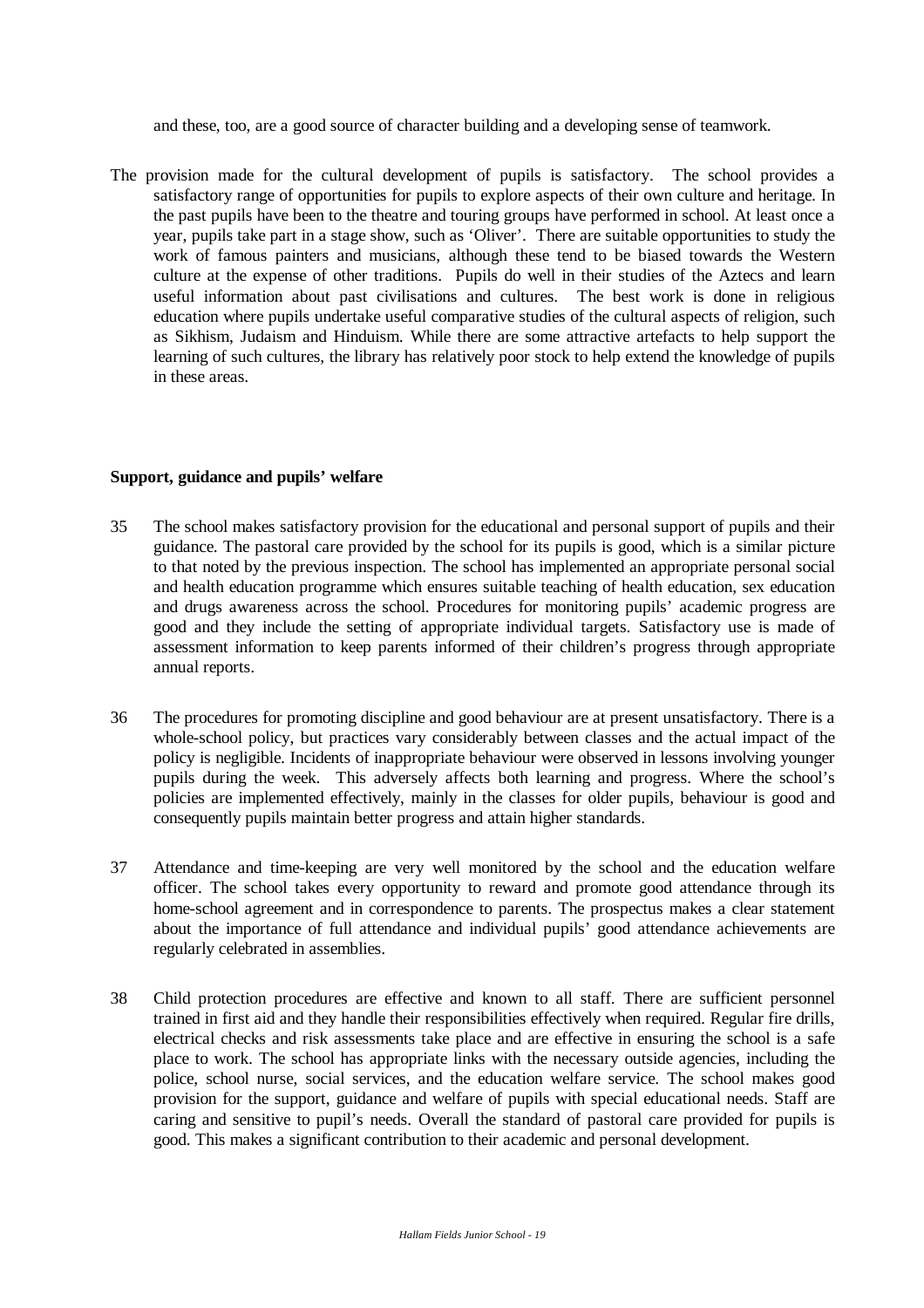#### **Partnership with parents and the community**

- 39 The school has satisfactory links with parents and the community. This is not such a good picture as found by the previous report. Although responses both at the parents' meeting and from returned questionnaires were supportive, there is clearly less parental involvement in the life of the school than on the occasion of the previous inspection. Communications are good and there are regular newsletters, topic information, meetings and parents' evenings. Additionally, parents felt that staff were both approachable and friendly, with the secretary offering valuable support. However, some parents expressed concern that they did not receive adequate notice of changes to the school's routine. Evidence present during the inspection indicated that this was not the case. Reports to parents are satisfactory and comply with legal requirements. However, they do not consistently inform parents of their child's strengths and weaknesses or methods for improvement in all subjects of the curriculum. Parents of pupils with special educational needs are given good opportunities to be involved in the review process.
- 40 At present there is no parent teacher association, but some events are organised and the money used to enhance resources. Some parents help with swimming and educational visits and others hear their children read at home. However, the lack of a reading diary means dialogue between parents and the school about pupils' reading progress is irregular. Class assemblies are well supported by parents.
- 41 Links with the community are good with a range of visits and visitors to support the National Curriculum and enhance learning. Pupils from the local secondary school on work experience attend annually but industry links are limited. Transition arrangements, both from the feeder infants' schools and into the secondary school, are very good. A programme of visits, ensure that pupils are well informed and well prepared for their transfer to secondary schooling.
- 42 There are a number of omissions in the prospectus. For example, details of the special educational needs policy, the complaints procedure and parents' right to withdraw their children from religious education. Similarly, details of the action taken to strengthen links with the community are missing from the governors' annual report to parents.

#### **THE MANAGEMENT AND EFFICIENCY OF THE SCHOOL**

#### **Leadership and management**

43 The leadership and management of the school is satisfactory overall. During the period of the inspection, the headteacher was absent due to illness and in his place, the deputy headteacher provided good leadership for the school. Evidence indicates that the headteacher is an effective administrator and all the day-to-day management systems are of a good quality. There is an appropriate educational purpose and direction to the work of the school, which is focused mainly on creating a secure learning environment. Using the action plan drawn up after the previous inspection, the governors, headteacher and deputy headteacher have continued to review progress, to make appropriate adjustments where necessary and initiate new plans when targets have been reached. As a result, the school has made satisfactory progress since the previous inspection. There have been notable successes in raising standards in writing, art, and physical education. Satisfactory progress has been made in improving the level of challenge for all pupils, in improving the quality of the curriculum and assessment and in reviewing the organisation of mixed age classes. However, the management have been less successful in addressing issues relating to standards in information technology, the role of co-ordinators in monitoring teaching and the evaluation of spending decisions.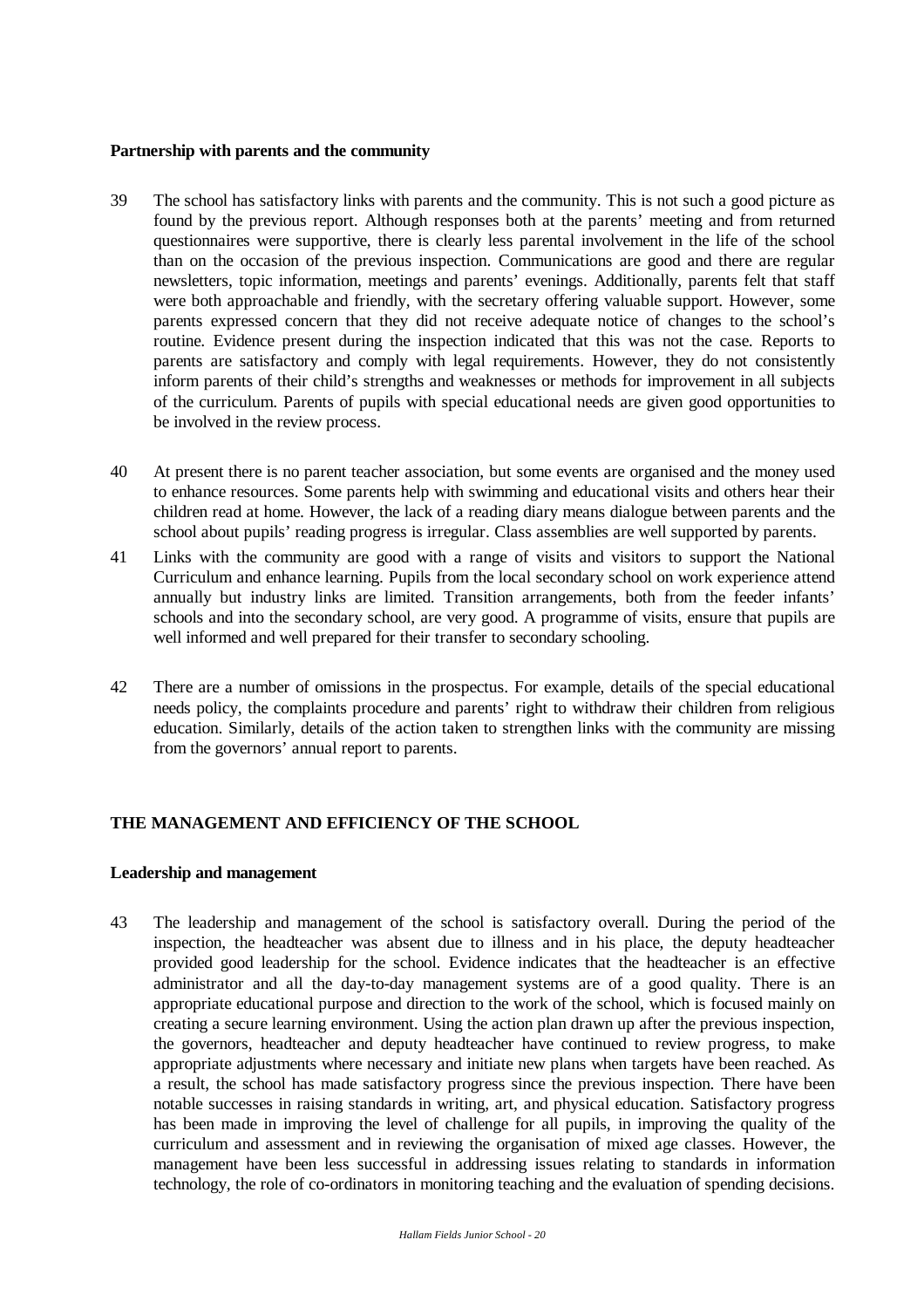Little significant progress has been made in resolving these issues. Overall the management of the school reflects a similar picture to that found by the previous inspection.

- 44 The support and monitoring of the curriculum by the governors, headteacher and subject coordinators is unsatisfactory. The headteacher and deputy headteacher have monitored the teaching of literacy and numeracy, but this has been lacking in focus and as a consequence, has not resulted in specific targets for improvement. Too few opportunities exist for co-ordinators to monitor teaching and learning in their subjects. As a result of the limited monitoring, there are some considerable variations in practice in several subjects. For example, although some teachers do assess their pupils regularly, the lack of consistent practice throughout the school means that assessment information is not always used effectively in all classes to match work to pupils' individual needs. There is significant disparity in the quality of learning in science in the middle years of the school and the aspects of control and monitoring are neglected in information technology. The monitoring of teaching in younger classes has not dealt with issues of behavioural management. However, governors have recently been appointed to oversee a number of subjects and areas of the curriculum. This is beginning to have a positive effect, especially in the provision for special educational needs, where the well-informed governor is actively supporting the special educational needs co-ordinator. The National Literacy Strategy and the National Numeracy Strategy have been implemented satisfactorily and they are managed appropriately.
- 45 The implementation of the school's aims, values and policies is unsatisfactory overall. Although the school's aims are clearly stated and are met appropriately in practice, there is considerable variation in the implementation of its policies. For example, the whole school policy for behaviour management is not followed by all teachers, and where it is, there are inconsistencies of practice. This has been noted by several parents, who are unhappy with standards of behaviour in some classes. The inspection team agrees with these comments. Very few teachers are following the information technology policy in their planning, as they only very infrequently plan for the effective use of technology to support learning in their lessons. The school's aim of providing a broad and balanced curriculum is generally met appropriately, with the exception of information technology. It has been successful in developing pupils' creativity, as art is a strength of the school. The school's values are understood well by older pupils, who seek to the best of their ability to support each other and their teachers. However, younger pupils are unclear about the values expected of them and there is less evidence that they are consistently promoted by all teachers.
- 46 The governors have worked in partnership with the school staff to implement the school's appropriate development plan. It contains suitable priorities and links to financial and other resources. Governors' meetings occur regularly in order to monitor the outcomes of the plan. The development plan is appropriately detailed for the next twelve months and termly discussion in governors' meetings ensure that progress is reviewed regularly. A number of new governors have been appointed and the governing body is now beginning to work effectively, although it does not yet have a full compliment of governors. The minutes of governors' meetings show that their formal business is properly conducted. Statutory requirements are met, with the exception of the curriculum for information technology, items in the prospectus and in the governors' annual report to parents. In the light of the satisfactory leadership of the school, the effective administrative systems, generally satisfactory teaching and broadly balanced curriculum, the school has a satisfactory capacity for further improvement.
- 47 The management of special educational needs takes clear account of the Code of Practice. Although the co-ordinator for special needs has a full-time class-teaching responsibility the provision for this aspect of the school's work is well managed. There is a policy which is being followed effectively. The co-ordinator has a good overview of special needs in the school and the school's approach is well-organised and co-ordinated. The progress of pupils with special educational needs is monitored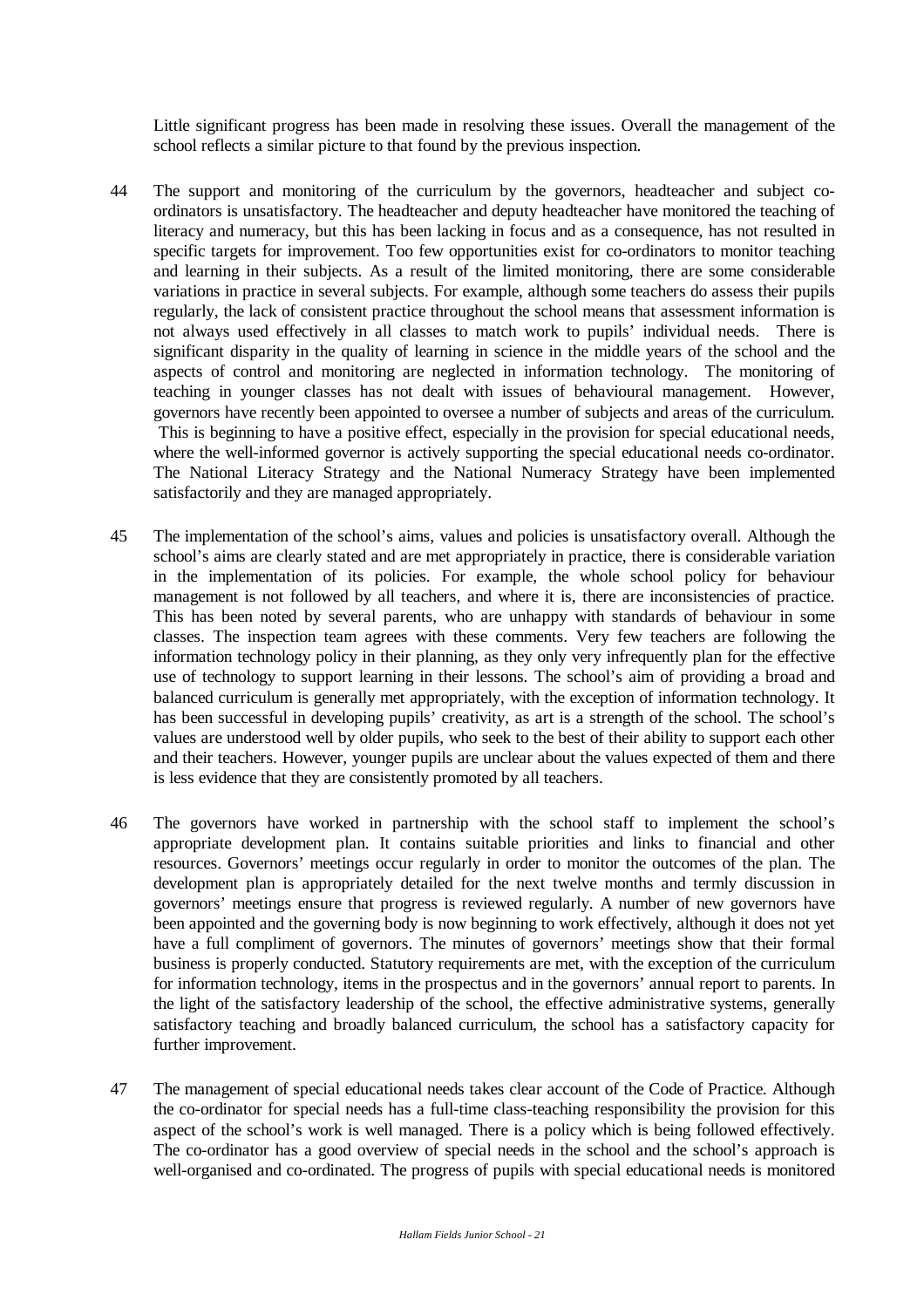well. The special needs governor is well-qualified and very supportive. There is a positive ethos in the school which promotes the provision for special educational needs as a high priority.

48 There is a satisfactory ethos for learning and older pupils are generally keen to work. Most respond positively to their teachers and there is a good working atmosphere throughout the school. However, in the classes for younger pupils, the noisy character of some lessons means that good working practices are not promoted effectively.

#### **Staffing, accommodation and learning resources**

- 49 There is a satisfactory match of qualified and experienced teachers to meet the needs of the pupils and the demands of the curriculum. Despite the well above average pupil/ teacher ratio, pupils' attainment is broadly average and the great majority make satisfactory progress. The school has mainly an experienced staff, but there are also new members who offer additional strengths and enthusiasms. With the exception of information technology where some weaknesses in knowledge and expertise occur, staff have secure subject knowledge and generally teach their own classes in all curriculum areas. Staff co-ordinators are in place for all subjects.
- 50 There is an unsatisfactory number of support staff to meet the needs of the pupils and the demands of the wider curriculum. Classroom help is largely confined to staff appointed to support pupils with special educational needs and there is only limited impact on other pupils. For example, the lack of support staff has an adverse effect on practical science lessons in classes for younger pupils, where the teacher is frequently trying to unsuccessfully support as many pupils as possible. As a consequence, pupils of average attainment make relatively slower progress in these lessons. Other non-teaching staff fulfil their roles well. The caretaker, cleaning staff and dinner staff provide good quality help to pupils throughout the school day.
- 51 As the co-ordinator for special educational needs has a full-time class-teaching responsibility, support for pupils has mostly been given by class teachers, who make good provision. Although there are few support staff to work with pupils with special educational needs, they are well-trained and briefed about pupils' needs, especially where pupils have statements. The principal member of support staff has participated voluntarily in training to enhance her work.
- 52 There are both strengths and weaknesses in the current arrangements for the professional development of staff. On the positive side, there is a good appraisal system in place, some of which is centred on subject development. There are however, areas of teaching which require selfexamination and strengthening and the current arrangements for staff development is failing to influence and improve on these areas. In addition, teachers expertise and subject knowledge in information technology is inadequate and this has adversely effected standards in the subject.
- 53 The school's accommodation is satisfactory for the needs of staff and pupils. The new classroom suite is a considerable improvement on the previous units and makes an attractive and welcoming learning environment. The main building is older, but generally sound and secure. Storage is limited and the area given to the centralised library is inadequate for the age and number of pupils on roll. A new room has been created for centralising resources and this is proving very useful. The space given over to computers is on the increase but is still not conducive to the strong development of that subject overall. The playing fields and grounds are quite extensive and provide an attractive resource for learning.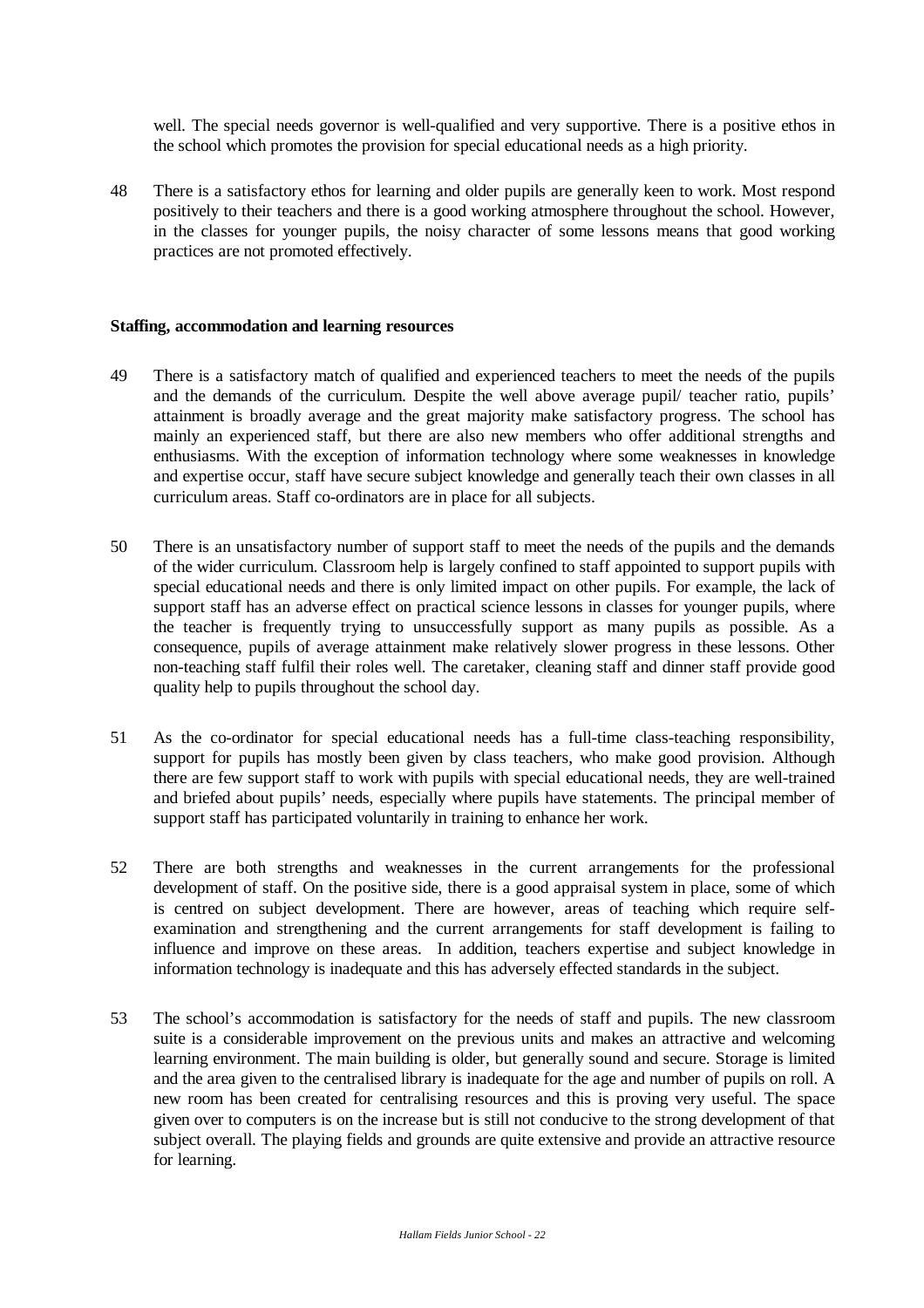54 The quality and quantity of learning resources are satisfactory in most areas, an exception being in information technology where the range of resources is insufficient for the correct development and secure delivery of the subject. Resources in physical education are good and, with the exception of the library where stock is too limited, resources for the promotion of literacy and numeracy are satisfactory. The immediate school environment is also used satisfactorily as a teaching and learning resource. There is a satisfactory range of visits to museums, outdoor centres and places of interest that help enhance pupils' learning and progress.

## **The efficiency of the school**

- 55 The school is efficiently run and makes satisfactory use of the financial and other resources made available to it on an annual basis. The quality of this area of school life has been maintained since the previous inspection.
- There are good and efficient levels of financial planning in place. This has a positive impact on learning as the school has ensured there are adequate resources in most areas, despite the very low level of funding it receives. The amount of budget share received by the school is low in national terms and there are inevitable difficulties in maintaining a balanced budget, a challenge that the school meets well. Senior staff and governors are jointly involved in ensuring that available finance is well targeted towards the priorities expressed in the school development plan. Finance is appropriately spread across all areas of school life although staffing costs are a major area of expenditure. The relatively modest contingency that the school had accrued, has all but gone and this is an obvious concern. Grants given towards the support of special educational needs and for staff training are clearly identified and expenditure is monitored appropriately.
- 57 The budget is well administered and accounts are well maintained and open to scrutiny. There has been no local authority audit since before the previous inspection, but at that time, the school was praised for its financial systems and has continued to model its methods on the recommendations of the Audit Commission. However, the school as yet does not have a suitable system for monitoring the effectiveness of spending decisions as required by the previous report.
- 58 The school is well administered on a daily basis. An experienced school secretary, together with the headteacher, ensures that the routines of the school office are both well established and efficient. Parents rightly praise the first contacts they have with the school and the manner in which daily routines support the pupils and their families.
- 59 The school makes satisfactory use of its teaching and support staff. The expertise offered by some staff is used well, such as that in physical education and music. Support staff are used well in the help given to pupils with special educational needs. The use made of the accommodation and learning resources is satisfactory overall. The school hall is well utilised for physical education, but too little use is made of the small, centralised library which is used in only a limited way for pupil research and other aspects of independent learning. Space is at a premium, even within the new teaching block, and staff do their best to maximise its potential for learning. Good use is made of available space to display pupils' work and to celebrate their achievements. Teachers ensure that learning resources are well organised and used appropriately to extend the experiences of the pupils. An exception is in information technology where there is insufficient use made of computers and related software.
- 60 Building on average attainment on entry, the school achieves satisfactory standards within pupils'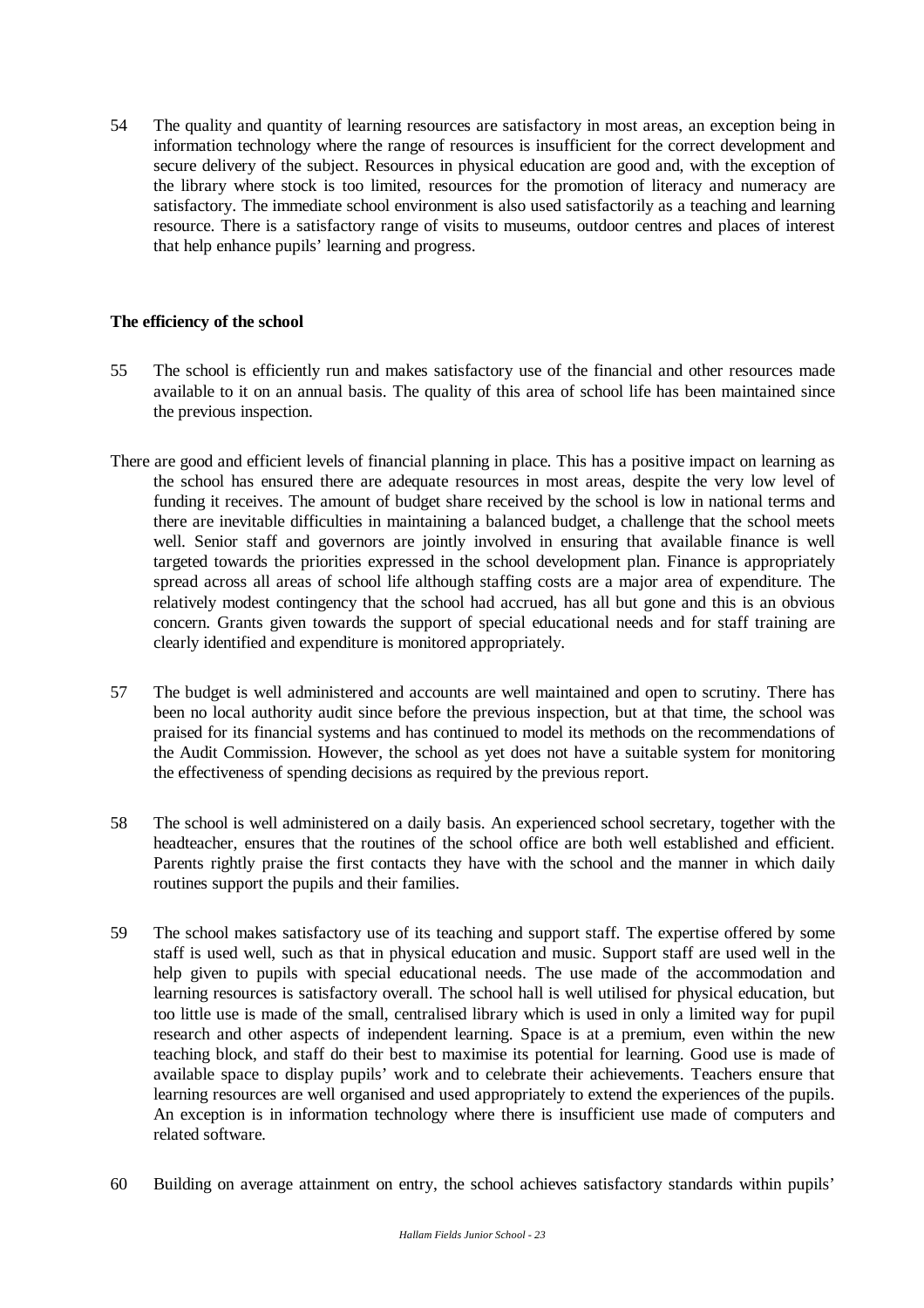attainment, progress, behaviour and overall response. This, coupled with mainly satisfactory teaching and very low unit costs, ensures that it gives satisfactory value for money.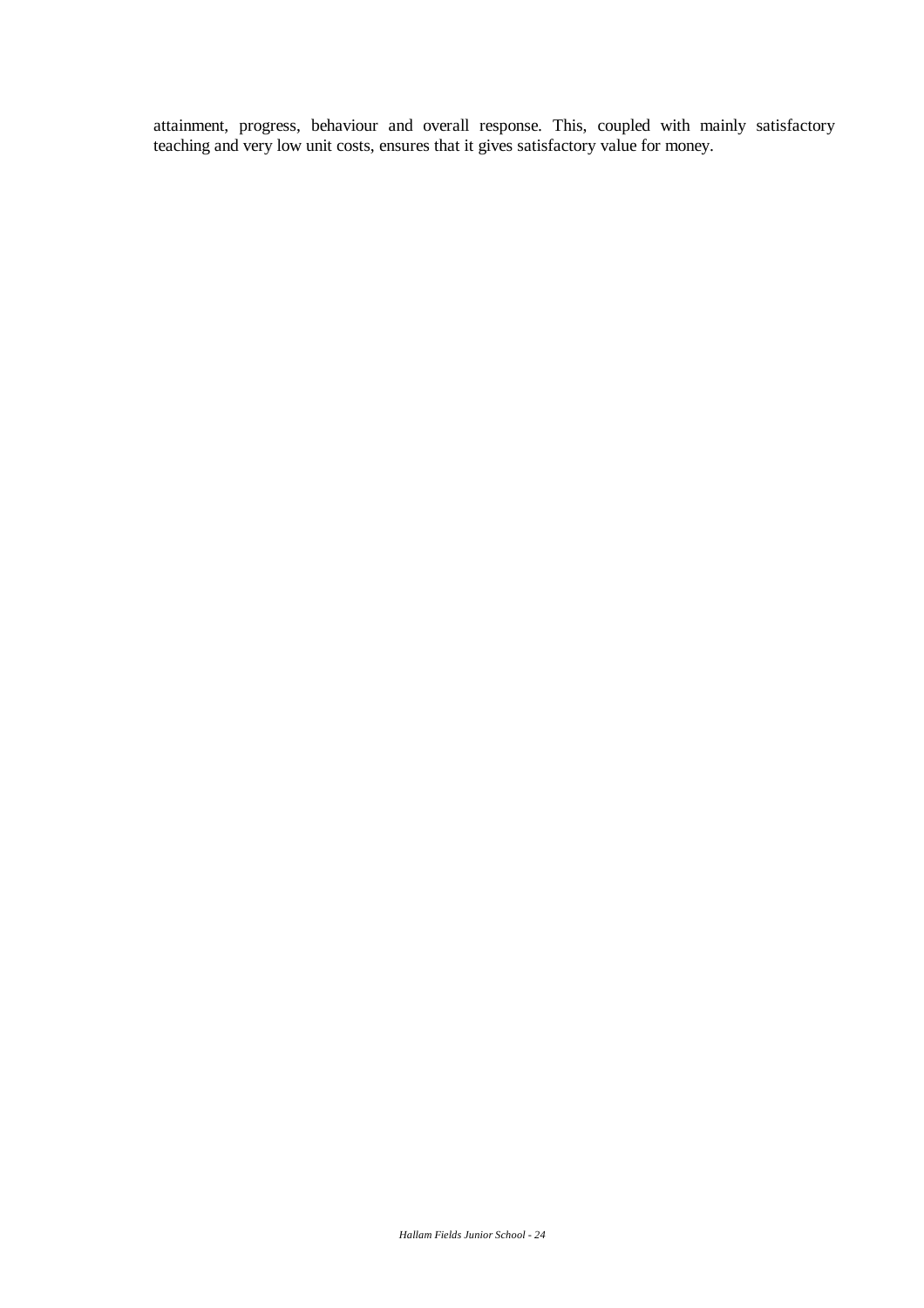## **PART B: CURRICULUM AREAS AND SUBJECTS**

#### **ENGLISH, MATHEMATICS AND SCIENCE**

#### **English**

- 61 Pupils enter the school with attainment which is broadly in line with national averages. Although their results in the 1999 National Curriculum tests were well below average, pupils are judged by inspectors to attain standards which are similar to the national average by the time pupils leave at the end of Year 6. As a result, progress is satisfactory. Contrary to the national pattern, boys do as well as girls.
- 62 In the 1999 national tests, the proportion of pupils attaining at least the expected level 4 was well below both the national average and the average for similar schools. The average level achieved by pupils was also well below the national average and the average for similar schools. However, the trend over the three years 1996-1998 is of an above-average performance, thanks largely to particularly good results in 1998. The 1999 results are judged to misrepresent the overall picture of standards in English and reflect high proportion of pupils with special educational needs and lower attaining pupils. Records of regular testing confirm that these pupils entered the school with generally low standards and that they made satisfactory progress overall. Inspection evidence confirms that in all aspects of language, this overall attainment of pupils when they leave is broadly average. This picture is broadly the same as at the school's previous inspection, except that there has been a significant improvement in writing which was previously identified as an area of relative weakness.
- 63 Pupils make satisfactory progress in speaking and listening throughout the school. They become increasingly confident and clear when speaking in their lessons across the curriculum. By the time they leave at the end of Year 6, the great majority of pupils make effective contributions to discussions. They express opinions, offer explanations or make suggestions using appropriate vocabulary. What pupils have to say generally shows that they have listened carefully and understood what they have heard. Although satisfactory overall, progress in this aspect is uneven, reflecting the different approaches of teachers in different classes. Some give very good opportunities and encouragement for pupils' speaking while others make far fewer demands and give less encouragement and progress is only just satisfactory. The best progress in speaking is made in the separate Year 4 and Year 5 classes. Progress in listening across the curriculum is also uneven, being sometimes hindered because teachers' unsatisfactory control of pupils' behaviour in some lessons in the Year 3 and the mixed classes in Years 3, 4 and 5 results in pupils not attending well to what teachers say.
- 64 Pupils with special educational needs are well supported and generally make good progress towards the individual targets set for them. A useful recent innovation has been the programme of Additional Literacy Support which targets younger pupils in need of extra help with basic literacy skills. These pupils are given regular and suitably intensive teaching in small groups often with the help of an effective and well-trained member of the support staff. The programme is promoting good progress.
- 65 Satisfactory progress is made in pupils' reading although there are specific areas of both strength and weakness. Pupils improve steadily in the fluency and accuracy of their reading of increasingly challenging text. Many learn to read aloud with good expression. Pupils develop satisfactory comprehension of the factual content of what they read. These skills serve pupils well in their work across the curriculum. However, older pupils do not develop sufficiently in understanding deeper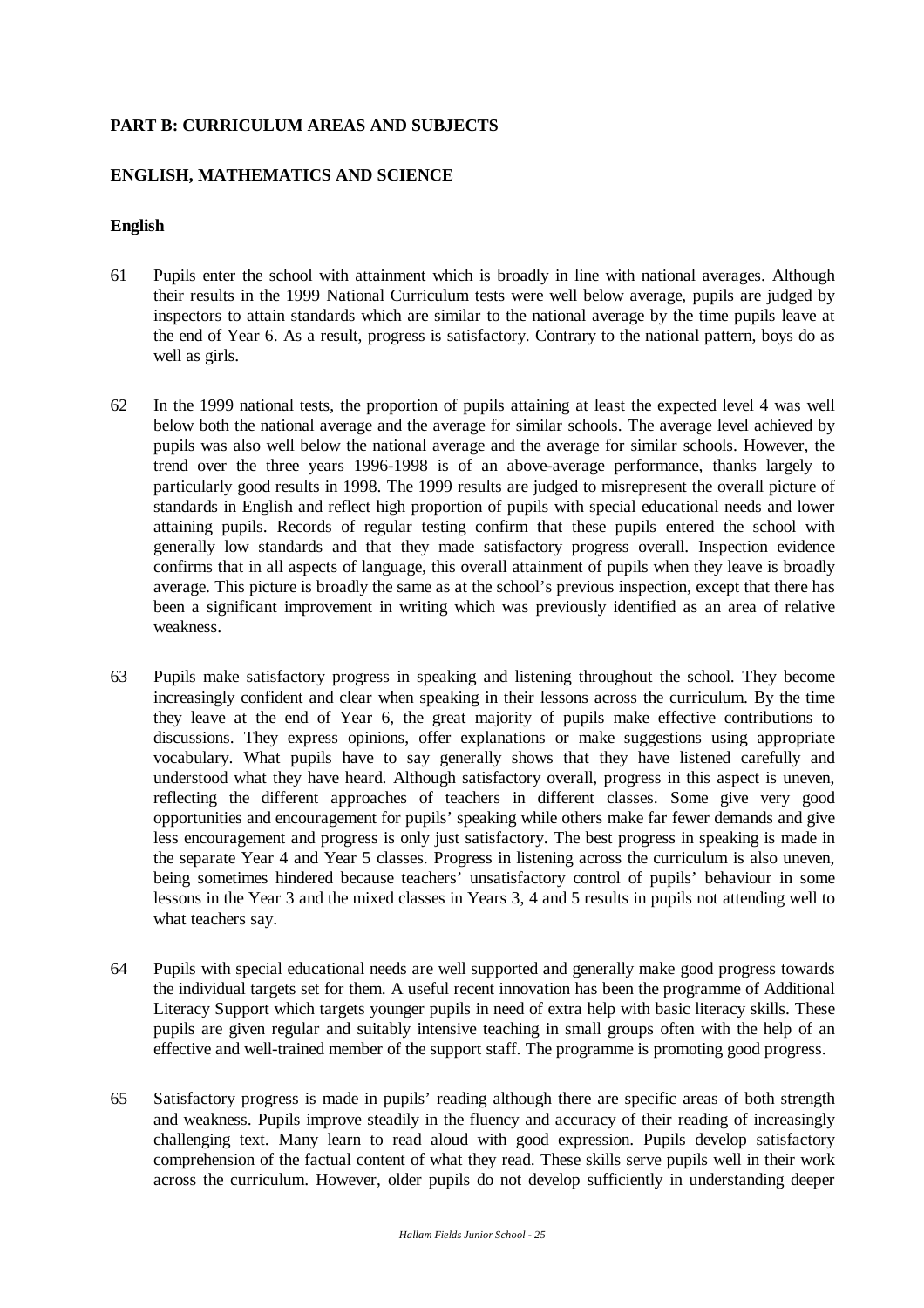layers of meaning. By the time they leave the school, only a few pupils can talk thoughtfully about characters, motivation and feelings in fiction they have read or can evaluate the qualities of the literature in any depth. This reflects generally unenthusiastic attitudes to reading and literature on the part of teachers, shown by the narrow range of books and authors pupils have read and can discuss and unsatisfactory book stocks. A further weakness in older pupils' reading skills is within the area of researching information from non-fiction books. Although most pupils leave the school knowing how to use the list of contents and index in a book they have little understanding of how libraries are organised and how to access information from them. The small, poorly stocked school library is an unsatisfactory resource for research. Most of the books are old and the non-fiction often describes and illustrates the world ten or more years before the pupils were born.

- 66 However, a strength in the work on reading is good development in pupils' appreciation of the different styles and formats of non-fiction text. They learn to recognise differences in layout, style, structure and vocabulary associated with text which serves different purposes. This is then translated into good progress in pupils' own writing for different purposes and audiences. By the time they leave the school most pupils can write effectively for a wide range of purposes and audiences adjusting their style and vocabulary appropriately. They can, for example, write effective newspaper reports, advertisements, estate agents' details, school reports, instructions for operating apparatus, persuasive letters and stories. This highlight in attainment reflects well on the planning and teaching of writing, as does pupils' good habits, particularly in Years 5 and 6. Drafting, redrafting and proof-reading their work in order to arrive at a correct final version is a strength. Sometimes pupils practise their writing skills through appropriate use of a text processing program on the computer. A good number of pupils do not find spelling easy but they know the need to check their spelling through use of dictionaries, or the spell-checker when text processing, and most are capable of producing a correct final version of their writing. There is satisfactory progress throughout the school in pupils' knowledge and use of punctuation. Regular use of capital letters and full-stops is established early in the school for the great majority of pupils. It is then extended to the use of commas, speech marks, colons and other forms in later years. Handwriting, too, progresses satisfactorily throughout the school. By Year 6, most pupils achieve at least a satisfactory standard of handwriting, which is legible and attractive, although a few do not have a consistently joined style. A minority of pupils produce writing of clearly above-average standard with some examples of outstanding use of effective vocabulary, phraseology and style to achieve striking effects, such as suspense in a story.
- 67 The satisfactory progress generally made reflects pupils' mainly good responses to their lessons. They take an interest, volunteer answers to teachers' questions and settle down to written tasks quickly. They generally take care to achieve a satisfactory, and sometimes good, standard of presentation. There are occasional exceptions when in some lessons a few pupils show insufficient self-discipline to get on with their own writing while the teacher's attention is focused on other pupils. When teachers are talking to the class, there is also occasional inattention and misbehaviour when teachers do not succeed in ensuring all pupils listen.
- 68 Although there are weaknesses in some teachers' ability to control classes to ensure pupils are always attentive and purposefully busy, the overall quality of teaching is satisfactory. Nearly half of lessons seen during the inspection showed teaching of good quality, with one very good lesson. In one unsatisfactory lesson the teacher's control of the class was not secure enough to support pupils' progress. Planning of lessons is generally good, sometimes very good and always at least satisfactory. It is best when the intended outcomes for pupils' learning are defined with precision. Teachers' expectations of what pupils should achieve are generally high in relation to writing and presentation, satisfactory in relation to reading, but low in relation to listening and speaking, especially in younger classes. Tasks in writing are generally well matched to pupils' prior attainment. This is helped by watchful checking of the progress pupils are making in lessons and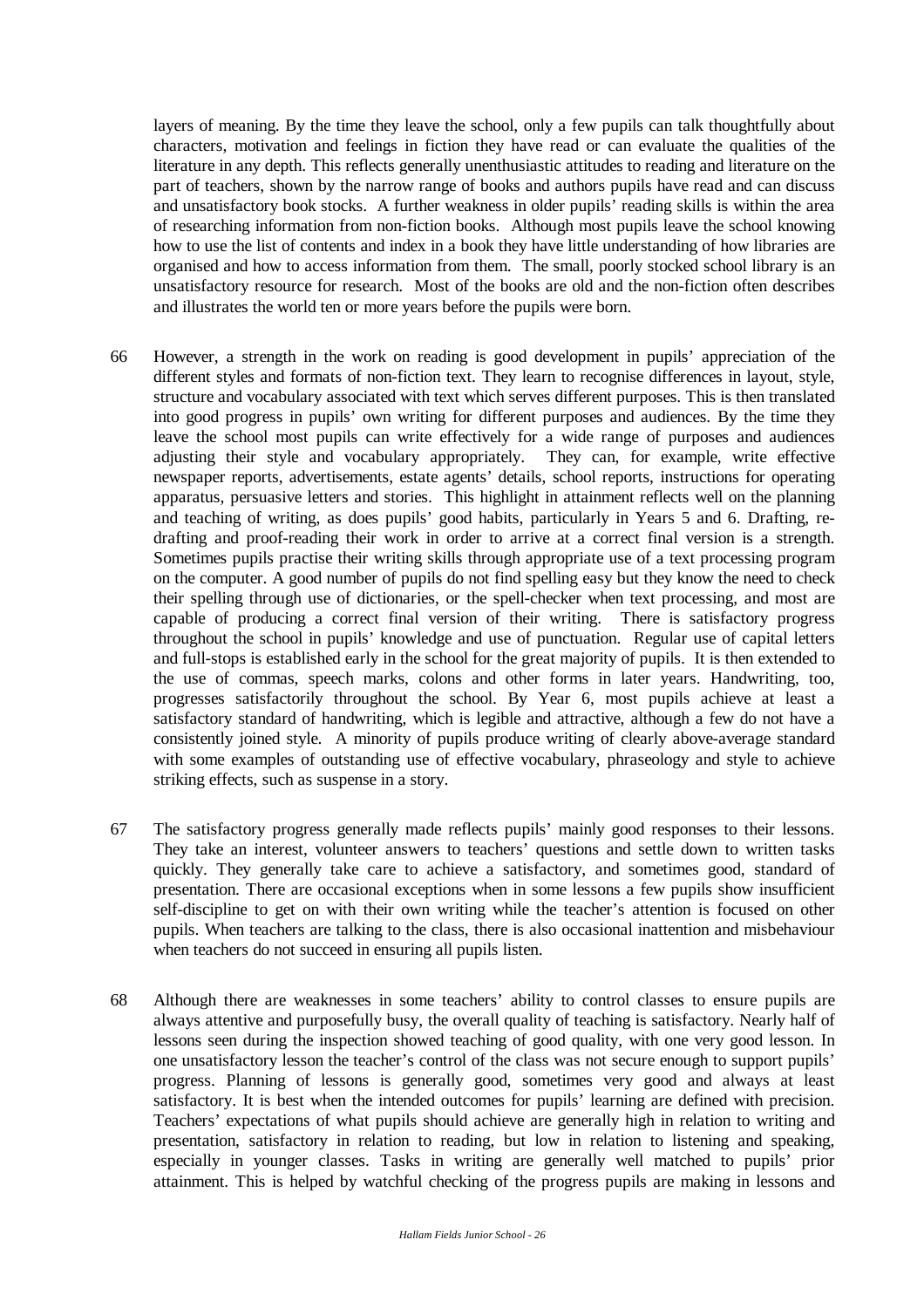good regular assessment of their long-term progress. Assessment information is beginning to be wellused to set specific targets for particular pupils to achieve within each year. Marking of pupils' work incorporates useful encouragement, but is inconsistent in provision of pointers to pupils on how to improve.

- 69 Planning reflects teachers' satisfactory knowledge and is well supported by the school's satisfactory implementation of the National Literacy Strategy. There are valuable supplementary lessons to the literacy hour when pupils are given good opportunities to practise and refine their writing. Thorough and imaginative planning and teaching of writing is a clear strength and much improved since the previous inspection. While generally satisfactory, the approach to reading pays insufficient attention to the more advanced skills older pupils should develop. Planning for speaking and listening is not sufficiently systematic with the result that there is a good deal of inconsistency between classes in the attention paid to promoting pupils' speaking. The best progress is achieved when there is effective use of open questions to draw out pupils' understanding and speaking. Teachers, however, generally use a very limited range of methods to promote speaking and listening, for example, there is little use of drama, role-play or small-group discussion. Lessons mostly proceed at a satisfactory pace and make effective use of learning resources. There are some satisfactory examples of homework being used to extend pupils' learning, but too little is done to encourage pupils to practise and extend their reading at home. The new co-ordinator for the subject has appropriate plans to address this shortcoming in the near future.
- 70 The curriculum is appropriately broad and covers most of the required aspects of the subjects at suitable depth, with the exception of the provision for drama. Literacy is appropriately used in most subjects and the literacy strategy is satisfactorily used to promote key language skills throughout the school. Pupils' cultural development is appropriately supported through the effective introduction to literature and poetry.
- 71 The co-ordinator has worked effectively to establish a structured approach to the subject in keeping with the National Literacy Strategy. While the current co-ordinator has a clear view of the improvements needed to raise standards, she has not yet been provided with suitable opportunities to develop her role and to monitor teaching and learning in other classes. Inconsistencies in the quality of teaching, particularly in the management of pupils' behaviour, reflect the school's failure to monitor the teaching with sufficient rigour. As a result weaknesses have not been recognised or put right. Resources for learning are satisfactory and are generally used appropriately to support learning.

#### **Mathematics**

72 The results of the 1999 statutory tests for pupils at the end of Key Stage 2, indicate that the percentage of pupils reaching the expected Level 4 and above was below the national average and well below the average for schools serving similar social areas. The percentage of pupils reaching the higher Level 5 was also below the national average. Statistics provided from the school suggest that this was a relatively low attaining group of pupils whose difficulties had been monitored from early on in their junior schooling. In the previous year, the percentage of pupils reaching Level 4 and above was above the national average, and the proportion of pupils reaching the higher Level 5 was close to the national average. Over the period 1996 to 1998, the performance of pupils in mathematics was close to the national average. This latter trend was verified by the results of the current inspection which confirm that pupils make satisfactory progress overall and that by the end of Key Stage 2, standards in mathematics are broadly in line with the national average. Attainment overall has remained at the level indicated at the previous inspection, but standards in numeracy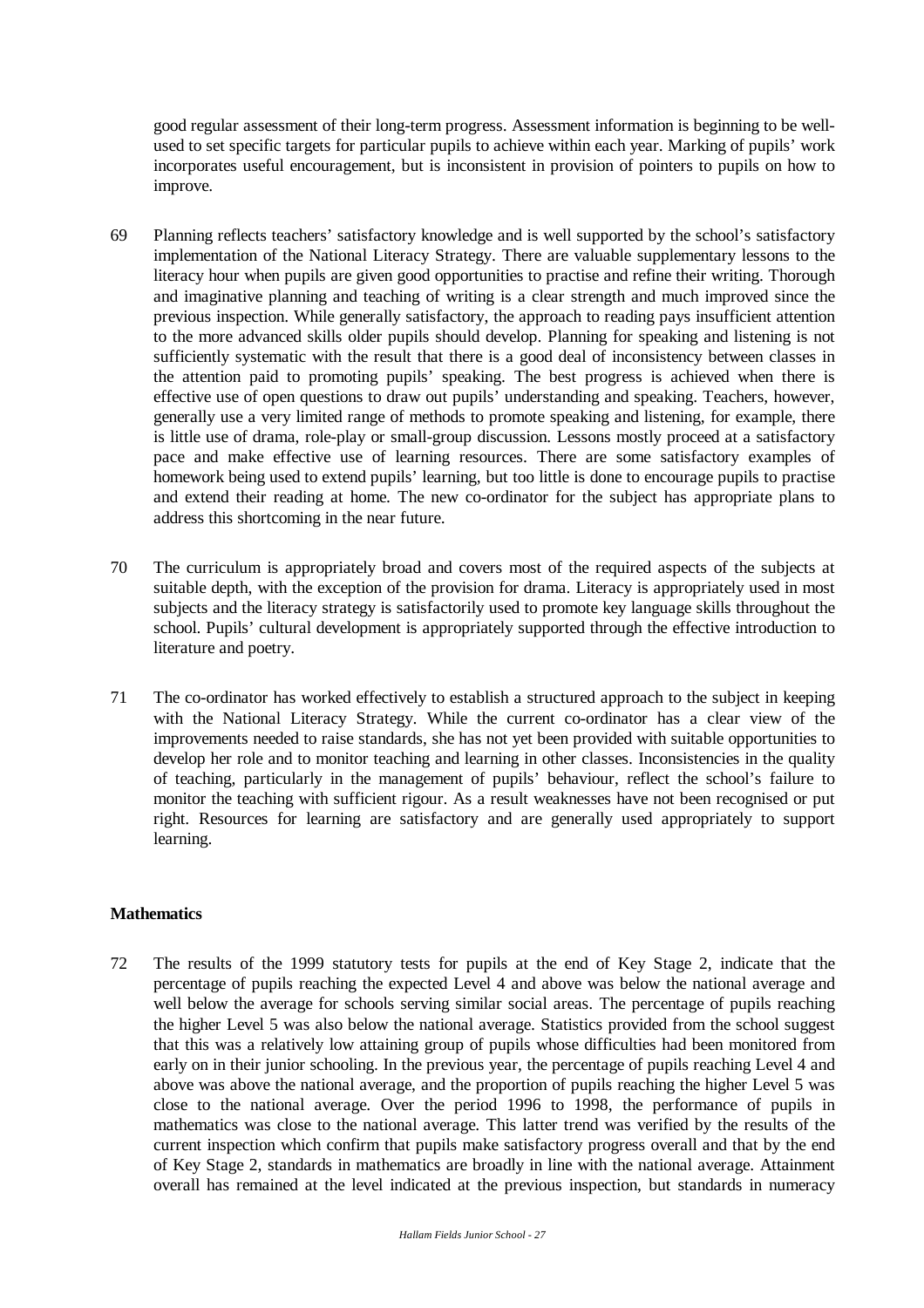have risen as a result of the additional emphasis given to this area of mathematics.

- 73 There are strong links between the quality of teaching and the levels of progress achieved by pupils. While progress is at least satisfactory throughout the school, it is heightened and strengthened towards the end of the key stage as the direct result of the most effective teaching, that carefully monitors pupils' previous learning and then consolidates and extends pupils' skills and experiences to new horizons. Additionally in Year 6, pupils make more gains by being 'set' for mathematics, which allows teachers to challenge more pupils within a similar span of attainment level. Pupils with special educational needs make mainly good progress set against their previous learning. Most are well targeted and supported on a daily basis.
- 74 In the majority of lessons, pupils also make the best progress where they are interested and responsive to the tasks they are set. For example, in a Year 6 lesson that aimed at teaching pupils suitable strategies for adding and subtracting with large numbers, pupils responded enthusiastically to the teaching, they behaved well and made very good progress in terms of consolidating their mental and written skills. The response of pupils is generally good and sometimes very good. Pupils enjoy the renewed emphasis on mental work and are keen to answer and participate fully in oral sessions. Where the response is less good or borders on unsatisfactory, it is most often because a lesson fails to engage their interest and they are insufficiently challenged to do their best.
- 75 Progress was frequently good in lessons observed, but in terms of work over a period of time, the work sample shows that most pupils make satisfactory progress overall. Pupils enter the school with broadly average attainment and leave in line with national averages, but with many doing particularly well in numeracy. The best progress occurs in Year 6 where the teaching is very focused and careful assessments are made at regular intervals to ensure that pupils remain on track to reach or extend beyond the targets set for them. Throughout the school, progress in mental arithmetic is good, with most pupils showing good understanding of number relationships, place value and patterns involving multiples of five, ten, hundreds and thousands. During the inspection week, particularly good progress was observed in terms of pupils rounding up and down, developing quick mental recall, and with written strategies that showed they understood the strong relationship that exists between addition and subtraction. In a lesson in Year 5, pupils made very good progress in their attempts to multiply and divide whole numbers by 10 or 100. This came about through their own measured response to the teacher and through the pace of learning generated by the teacher's planning and delivery. Where progress occasionally dips below satisfactory, it is usually the result of low expectations on pupils' standards and unsatisfactory management of pupils. This allows too many to drift through the lesson at an easy pace or to proceed without good levels of concentration.
- 76 By the end of Key Stage 2, higher attaining pupils in particular complete a wide range of accurate and well-presented work. Average attaining pupils almost match this output, but their work is governed by a lack of speed and less understanding of basic principles. The lower attaining pupils are less adept at using mental strategies, but make good progress overall in consolidating their basic skills and learning to apply these in simple problem solving situations. A strength of both the attainment and progress is the above average range of topics covered and understood by all pupils during the year.
- 77 Much good work is carried out in Year 6 involving decimals, data handling, co-ordinates, reading and writing numbers up to a million and the links between vulgar and decimal fractions and percentages. Pupils throughout the school show average attainment for their age in terms of weight, time, volume and shape. The introduction of the Numeracy Strategy has meant additional emphasis on understanding the relationships between the four operations of number, and the standards reached reflect the current input into this aspect of mathematics. In comparison, there is less time given over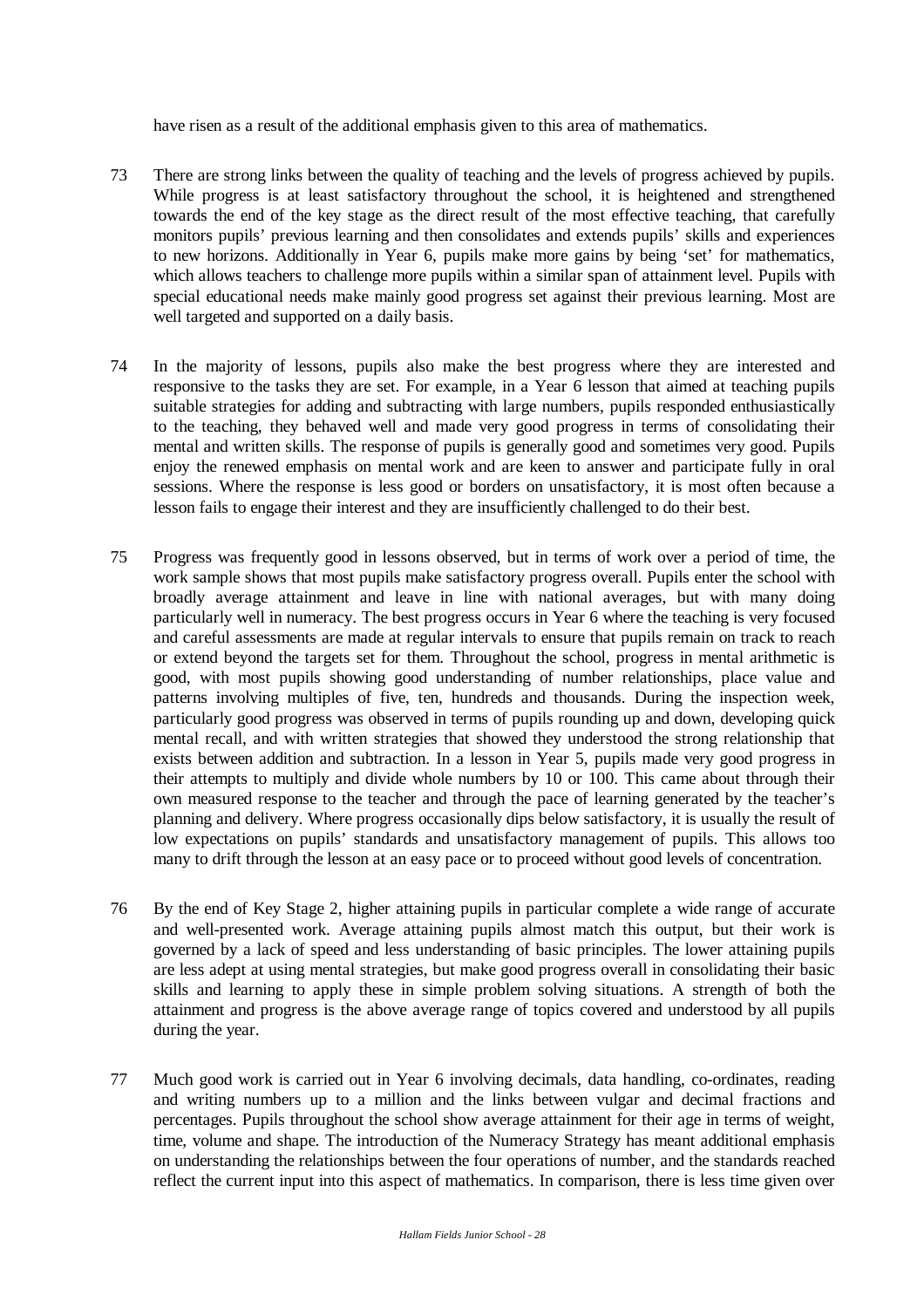to the use and application of mathematics in problem solving situations, although here too, standards are satisfactory overall.

- 78 The quality of teaching is mainly satisfactory to good but with over 36 per cent of teaching judged very good. A relatively small amount of unsatisfactory teaching was observed and this was mainly as the result of inefficient management strategies in the classroom allowing pupils to work off task and for inattention and even poor behaviour to predominate. In the great majority of lessons, teachers show clear evidence of the hard work they have put in to establish the Numeracy Strategy as a major tool and occasion for learning. In these lessons, teachers show good subject knowledge and planning is a considerable strength. The tasks given to pupils are usually appropriate to their level of skill and understanding, as could be seen during a Year 5 lesson on decimals and a Year 6 lesson on subtracting large numbers, using a system of partitioning and extended notation.
- 79 The management strategies employed by most teachers are effective in keeping pupils on task and ensuring there is a good pace to learning. Where this is not the case, the quality of what pupils achieve is not always their best and topics are not covered in sufficient depth. The assessments carried out in mathematics are at least half-termly, but also involve teachers in making more regular assessments set against the targets made for pupils or the more general aims of the lesson. Day-today assessments are satisfactory and appropriate use is made of the results of assessment to decide where the emphasis should be for the next stage of learning and teaching. Satisfactory use is made of homework as an extension to learning. Outside of formal mathematics lessons, teachers make satisfactory use of the development of numeracy skills across the wider curriculum, but there is scope for more improvement in this area.
- 80 The curriculum is broad, balanced and appropriate to the needs of all pupils. There is an appropriate policy and a scheme based on the National Numeracy Strategy to assist teachers in their medium term planning. There are satisfactory procedures for assessment, based mainly on the statutory assessment tasks and tests. Appropriate use is made of assessment information to set whole-school and individual targets. There is good provision for pupils with special educational needs and they are well supported by teachers and special needs assistants.
- 81 The subject is well led by an experienced co-ordinator who has a good overview of mathematics across the school. Strengths within the leadership and management of mathematics include good target setting for pupils and the adoption of the Numeracy Strategy across the school. A current weakness is the lack of monitoring in some classes where teachers would benefit from closer liaison to help improve their own classroom strategies during lessons. There is also insufficient use made of information technology to develop pupils' skills and experiences, particularly in relation to data handling. The lack of support staff is a disadvantage in relation to the individual help needed by many pupils. Resources are satisfactory and are particularly well used during the numeracy hour.

#### **Science**

82 Pupils enter the school with standards which are broadly average. The results of the National Curriculum tests in 1999 show that the proportion of pupils attaining the expected Level 4 or above was very low. The proportion of pupils attaining the higher Level 5 was well below the national average. When compared with schools with a similar number of pupils eligible for free school meals, the results are very low. These poor results can be largely attributed to the composition of the 1999 cohort, which contained a high proportion of pupils with special educational needs and lower attaining pupils. The trend over the past three years shows a steady improvement between 1996 and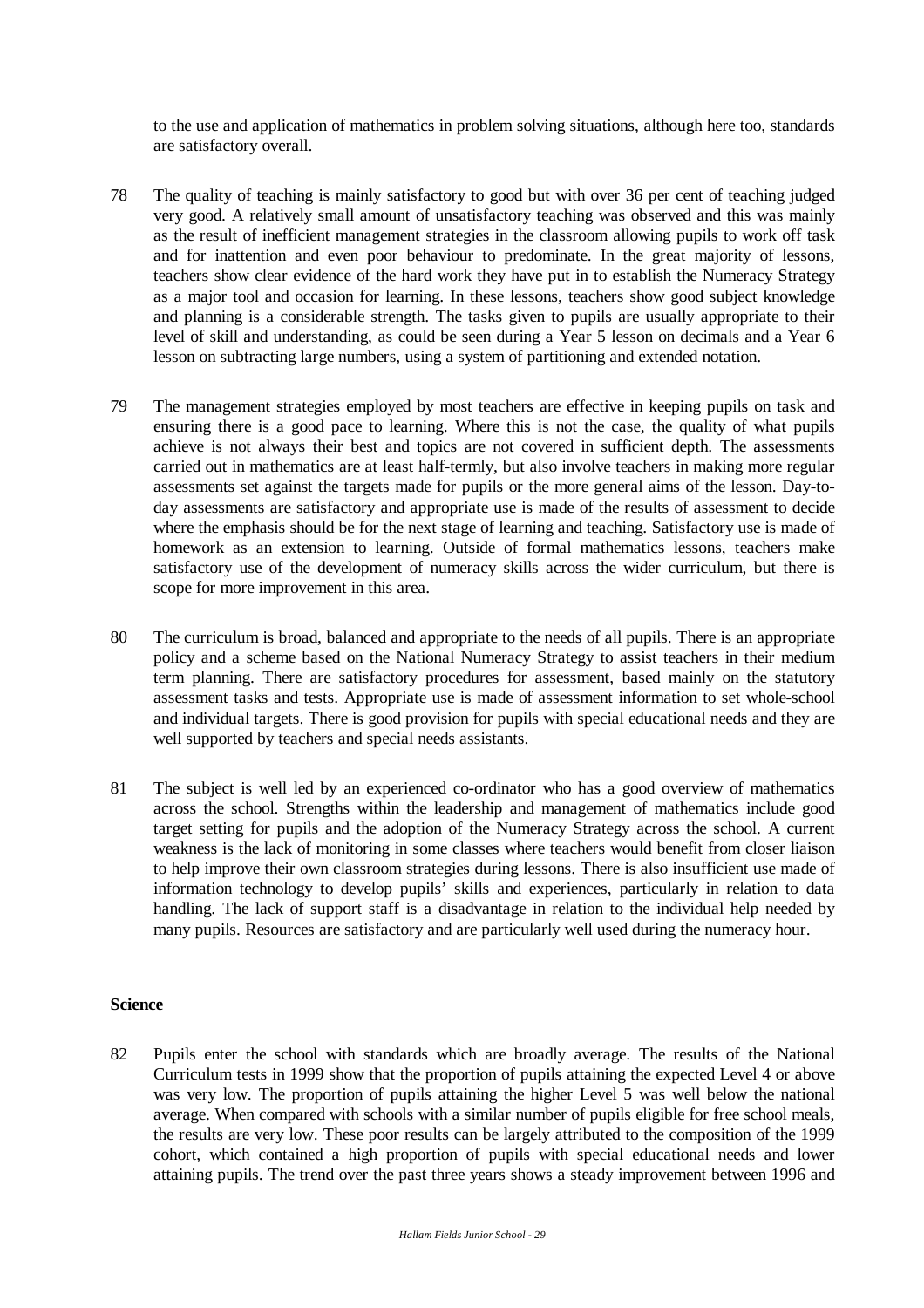1998. Inspection findings indicate that pupils make satisfactory progress overall and standards of attainment for the majority of pupils is similar to the national average. Pupils with special educational needs make satisfactory progress in relation to their capabilities. This is a similar position to that found by the previous inspection.

- 83 Younger pupils have a good grasp of investigative science and know how to conduct a fair test. They know how to make a sensible prediction and test the accuracy of that prediction against their experimental findings. They have an appropriate understanding of the bones of the human body. They can also name some of the teeth, recognising 'incisors', 'canines' and 'molars'. Older pupils have a satisfactory grasp of the composition of air and are able to explain the effects of burning in a confined space. For example, a group of pupils in Year 6 were able to correctly predict that a candle burning in a measuring jar immersed in water would use up the oxygen in the jar and then go out. They correctly explained the rise of water level in the jar as indicating the amount of oxygen consumed. They use appropriate scientific vocabulary and know the names of several measuring instruments. Pupils are able to conduct an investigation with reasonable accuracy. They make accurate observations and record their results in tables. For example, pupils in Year 4 were observed conducting an investigation into the insulating properties of various materials. They made careful measurements using thermometers and recorded these in appropriate tables. Pupils are able to describe the properties of different materials and explain how these differences are used to classify solids, liquids and gasses. The subject makes an appropriate contribution to pupils' literacy skills, providing them with opportunities to write up experiments and use scientific vocabulary. Pupils' numeracy skills are developed suitably by the use of measurement, the drawing of diagrams and the calculation of experimental results. Insufficient use is made of information and communications technology to support learning in the subject, and as a result pupils' skills in using computers scientifically are poor. The school lacks the appropriate software and hardware to enable pupils to monitor investigations or gather data.
- 84 The quality of response is generally good. Older pupils behave particularly well in lessons, but younger pupils find it difficult to work quietly. In several lessons this had a detrimental effect on the progress made. Pupils enjoy their work and this has a positive impact on learning and behaviour in the lessons for older pupils. When older pupils work in groups they display good concentration and support each other well. They listen politely when others are talking and respect their views. The good relationships between pupils and between teachers and pupils combine to create a good atmosphere for learning. When conducting investigations, pupils generally handle equipment appropriately and follow safety instructions carefully. Younger pupils find concentration difficult and their attention spans are considerably shorter than those of older pupils. As a consequence, the youngest pupils quickly lose interest and noise levels rise unacceptably.
- 85 The quality of teaching is satisfactory overall. Most teachers have appropriate subject knowledge and suitable use is made of questioning to direct pupils' learning. Teachers' expectations are satisfactory and they use effective organisational methods to ensure that pupils have a variety of learning experiences. Planning is generally good, although some teachers' lesson plans are not sufficiently focused on what pupils should know and understand at the end of the lesson. Also, most teachers do not regularly plan to use information and communications technology in their lessons, and as a consequence many valuable opportunities to link computer technology to science teaching is lost. As a result, pupils do not always achieve to the maximum of their potential. The management of behaviour and control of pupils is good in the older classes and teachers make appropriate use of time and resources. However, in some classes for younger pupils, behaviour management is insecure and as a consequence noise levels, rise and pupils lose concentration. There has not been sufficient emphasis on developing pupils' self-control and as a consequence, the impact of teaching is lost through the time taken by teachers regaining control of the situation. Although satisfactory overall, teachers' day-to day assessment is not always clearly focused and the data gathered is not regularly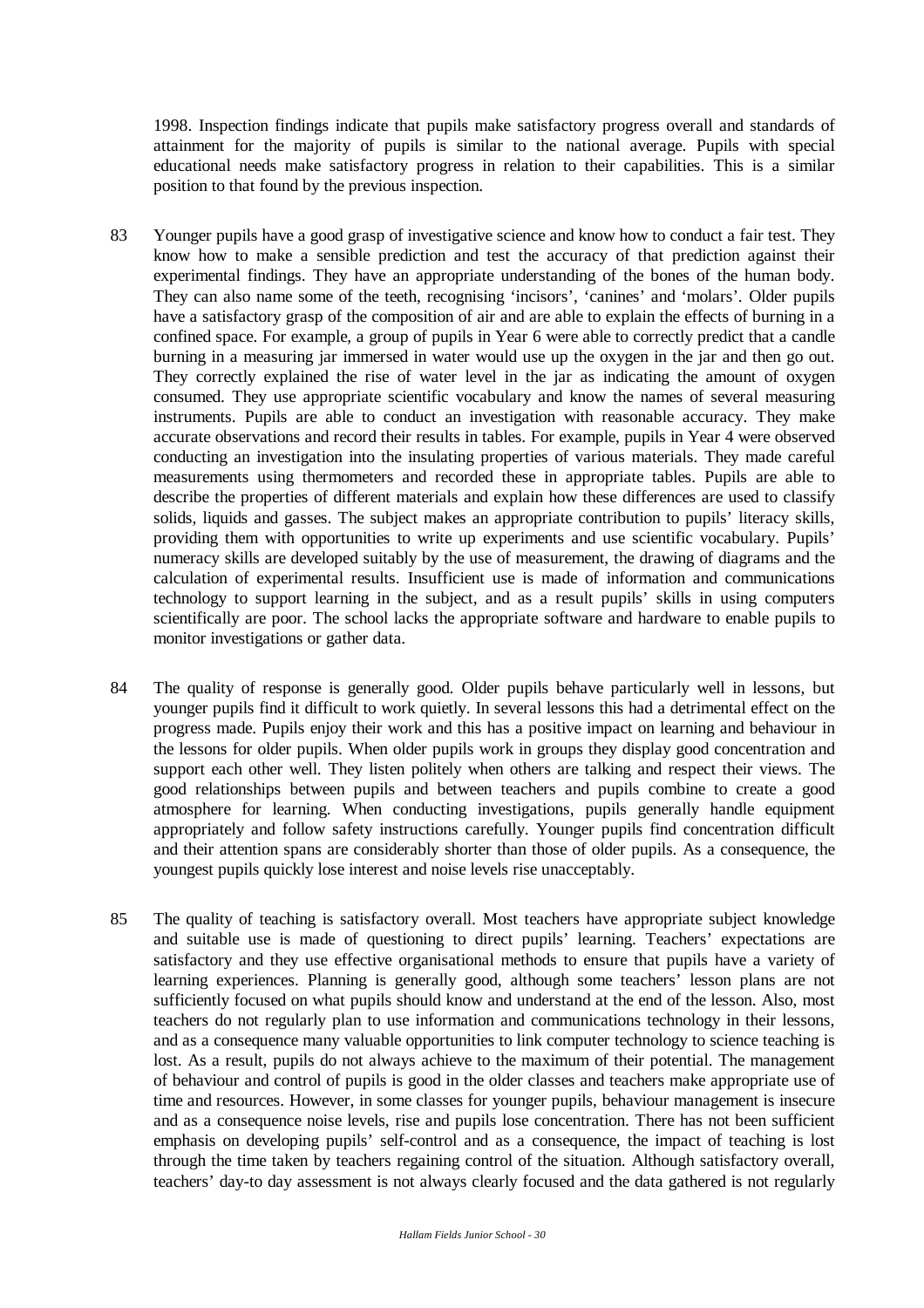used to adjust the planning for subsequent lessons. When teaching is good, it is characterised by clearly focused objectives, imaginative and stimulating discussion, and tasks which are well matched to the needs of individual pupils. Less successful lessons lack focus and as the tasks are the same for all pupils irrespective of prior attainment, higher attaining pupils are not sufficiently challenged. Homework makes an appropriate contribution to pupils' levels of achievement and adequately prepares pupils for their next stage of their education. Overall, teaching has a satisfactory impact on the progress made by pupils and the standards they attain by the end of the key stage.

- 86 The curriculum is broad, balanced and appropriate to the needs of all pupils. There is a satisfactory policy and a scheme based on national guidelines to assist teachers in their medium term planning. However, there are weaknesses in planning for the subject. Regular opportunities to make relevant use of information and communications technology are not identified and this results in very limited use of computers and other technology to support learning in a subject which lends itself readily to the use of such equipment. Another weakness is the present planning system which means that pupils are being taught different topics of the scheme of work at the same time in mixed age classes. For example, pupils in a class for Year 4 and Year 5, where pupils in Year 5 were studying the circulation of the heart, whilst the pupils in Year 4 were looking at the skeleton. Apart from the difficulties this presented for the teacher trying to cover both topics at the same time, the pupils in this Year 5 group did not get as thorough coverage of the topic as their peers in the parallel Year 5 single-age class. There is satisfactory provision for pupils with special educational needs and they are appropriately supported by teachers and special needs assistants in lessons. There are satisfactory procedures for assessment, based mainly on the statutory assessment tasks and tests. Appropriate use is made of the information collected, but this is limited mainly to tracking pupils through the school. Insufficient use is made of assessment information to adjust long-term planning in the light of the previous years' performance. The subject makes a satisfactory contribution to pupils' spiritual, moral, social and cultural development through the discussions of moral issues associated with scientific investigation.
- 87 The co-ordinator provides satisfactory leadership for the subject and she has appropriate ideas about how provision could be improved. She supports and monitors learning by regularly monitoring pupils' work and looking at teachers' planning. However, as there have been too few opportunities for the co-ordinator to effectively monitor the quality of teaching, this aspect of management is unsatisfactory. The subject is regularly reviewed in the school's development plan and evaluations are carried out in the light of national test results. There is generally a satisfactory ethos for learning and pupils in Year 6 are particularly enthusiastic about their scientific studies. There is a satisfactory number of teachers who are suitably qualified and trained and meet the demands of the curriculum. However, there are insufficient support staff, especially in the light of the high numbers of pupils in most classes. This has an adverse effect on practical lessons in classes for younger pupils, where the teacher is frequently trying to unsuccessfully support as many pupils as possible. As a consequence, pupils of average attainment make relatively slower progress in these lessons. Procedures for staff development are satisfactory and the school is adequately resourced.

#### **OTHER SUBJECTS**

#### **Information Technology**

88 Pupils make unsatisfactory progress and by the end of Year 6, standards are below those expected from pupils of this age. This is a similar position to that found by the previous inspection and as a consequence, the school has made unsatisfactory progress in addressing the issues raised at that time.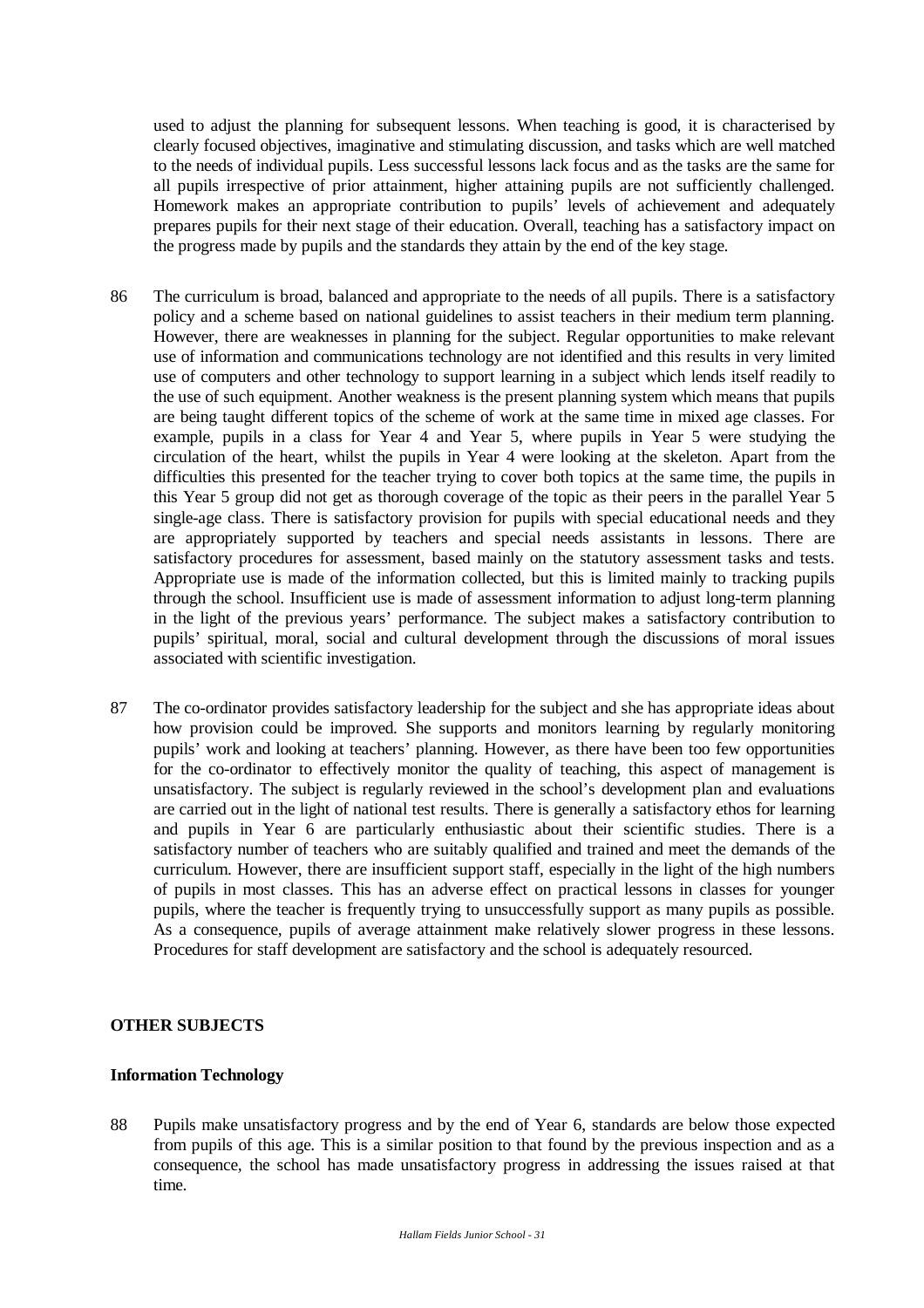- 89 Standards in text processing are at the expected level by the end of Year 6 and pupils have adequate opportunities to practice their skills. The quality of work seen was satisfactory, covering an appropriate range of tasks, from writing poetry to preparing brochures. However, standards in other areas of communicating and handling information are below the expected standard. Pupils have an insecure knowledge of the keyboard, do not know any shortcuts and are clumsy in handling the 'mouse'. They do not know how to change type colour, size or font. Pupils' attainment in data handling is below the expected standard. They have very limited opportunities to enter data into spreadsheets or databases and to manipulate data. Some pupils in Year 5 have done work entering personal information into a database and printing out the result, but pupils in Year 6 could not recall having used a database recently. Overall, pupils' attainment in using graphics is slightly better than other areas of the subject, but still unsatisfactory. Older pupils have not had many opportunities to manipulate images or create graphic designs.
- 90 Pupils have very limited opportunities to use control technology and as a result, progress in this area of the curriculum is poor and standards well below those expected. A few pupils in Year 6 have used a program which controlled an 'on screen' roamer, but they expressed frustration when interviewed because of their limited skills and the lack of direct teacher input. Standards in modelling and simulations are well below the expected level and pupils have only the vaguest memory of ever having covered any aspect of this area of the curriculum. A few pupils were observed using a simulation program based on the Aztecs, but again a pupil spoken to complained of the poor quality graphics and 'game play'. He clearly had a much more sophisticated computer at home and well developed computer skills which were not being effectively developed by the task in hand. Programs for the support of this aspect of the curriculum are severely limited and as a consequence pupils' progress is poor. Pupils' experience in the monitoring of external events through the use of remote data capture, the scanning of images or use of digital cameras is very poor as the school has no equipment or programs to support this aspect of the curriculum. As a result, attainment is very low in comparison with the standard expected.
- 91 Overall, all pupils make unsatisfactory progress irrespective of prior attainment. Pupils with special educational needs also make unsatisfactory progress. The quality and range of programs to support pupils with special educational needs is very limited and a significant number pre-date the introduction of the National Curriculum.
- 92 Pupils behave appropriately when using equipment and generally handle computers responsibly when given the opportunity. However, pupils' lack of proper training and insufficient supervision means they are learning 'bad' computer habits. For example, one pupil was observed attempting to remove a disc from the drive whilst it was still being accessed by the computer, thus risking the loss of data or damage to the drive 'heads'. Pupils' behaviour whilst working on computers is generally satisfactory. Pupils co-operate well with each other on collaborative computing tasks, but these opportunities are rare. As a consequence of pupils' limited opportunities to use relevant computer technology, several expressed frustration with the subject. This results in is poor motivation and a general lack of progress throughout the school.
- 93 The quality of teaching is generally unsatisfactory. There is virtually no direct teaching of the subject and pupils are expected to pick up expertise as they go along. As already noted, this results in the picking up of 'bad' computer habits. A lack of qualified direct teaching is having a detrimental effect on pupils' attainment and progress. Teachers generally have insufficient subject knowledge and computer expertise. Their knowledge of both the Acorn and the Windows operating systems means that programs are frequently ignored or not used to their full advantage. Expectations are generally low and no differentiation is made between pupils who have computers at home and those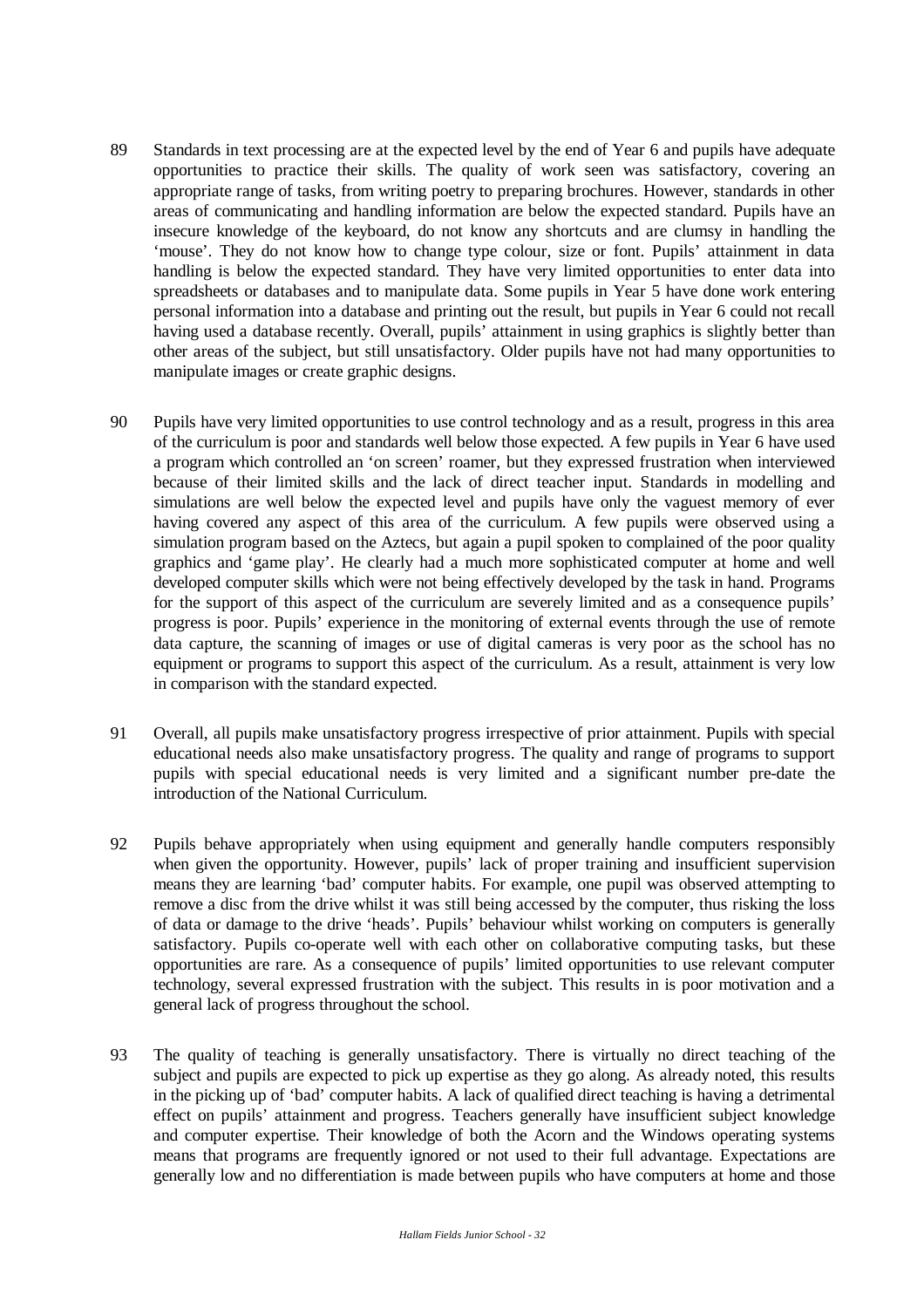who do not. The former usually have far greater capabilities, which some teachers fail to exploit to the maximum. As a consequence, more technologically capable pupils make relatively slower progress and are frustrated by the lack of opportunity to develop their skills. The organisation of information and communication technology is unsatisfactory and only a few teachers make any use of computers to support learning in their subjects. One good example was seen in Year 6, where a pupil was using a drawing program to design an Aztec mask in an art lesson. Elsewhere, the methods and organisation of the subject is poor, with pupils only having occasional access to computers. As sessions are generally unsupervised, their educational value is limited. Poor use is made of time, and resources, with some computers being left on the same screen for hours on end. Teachers' day-to-day assessment of pupils is unsatisfactory and in most cases only records who has used the computer.

- 94 The curriculum is neither broad nor balanced. Access is limited and pupils are given a very unbalanced programme of study, restricted mainly to text processing and data handling. It makes an unsatisfactory contribution to the development to pupils' literacy and number skills. There is also clear evidence that the majority of pupils do not have access to their curriculum entitlement in the subject. Overall, the school is failing to provide an adequate education in the subject and in the key computing skills needed in later life. As it stands, the school does not meet statutory requirements. The provision for pupils with special educational needs is similar to their peers. The scheme of work is based on national guidelines and is appropriate. However, a significant number of staff do not use these plans to support the teaching of the subject and as a consequence, planning is unsatisfactory overall. There is no systematic whole-school procedure for ensuring continuity as pupils move from class to class and there has been no recent audit of pupils' key skills. Systems for assessing pupils' attainment are unsatisfactory and do not focus on what pupils know and can do. As a consequence, teachers do not have sufficient information to set whole-school or individual targets for improvement. The subject does not make any significant contribution to pupils' spiritual, moral, social and cultural development. As it stands, the curriculum for the subject does not meet statutory requirements.
- 95 The management of the subject is unsatisfactory, although the co-ordinator has worked hard to develop a policy and scheme of work. The well-conceived action plan is currently frustrated by the insufficient time given to teaching the subject, the lack of planning for information and communications technology in many subjects and the generally low level of subject knowledge possessed by many teachers. Insufficient time has been spent monitoring teaching and learning and this has resulted in low standards and slow progress in addressing the issues raised by the previous report. As a result of low expectations in many classes, the ethos for learning in the subject is unsatisfactory and many pupils and some staff are frustrated by the low profile given to the subject.
- 96 The arrangements for staff development are unsatisfactory overall. The co-ordinator has conducted an audit of teachers' skills, which indicates generally low levels of expertise and confidence, and from this has drawn up a schedule for professional development. However, this is yet to take place and expertise remains low. Although there are sufficient numbers of teachers, the general lack of expertise and understanding of the equipment at the school's disposal means that the demands of the curriculum are not being met. The situation is exacerbated by the lack of sufficient support staff, especially in the classes for younger pupils. Although accommodation for the teaching of the subject is adequate, the number of computers available for pupils to use is well below the national average. Resources are generally unsatisfactory and a significant proportion of software pre-dates the National Curriculum and is generally inappropriate. The use of resources and staff is poor and many valuable opportunities to extend pupils' learning in the subject are missed.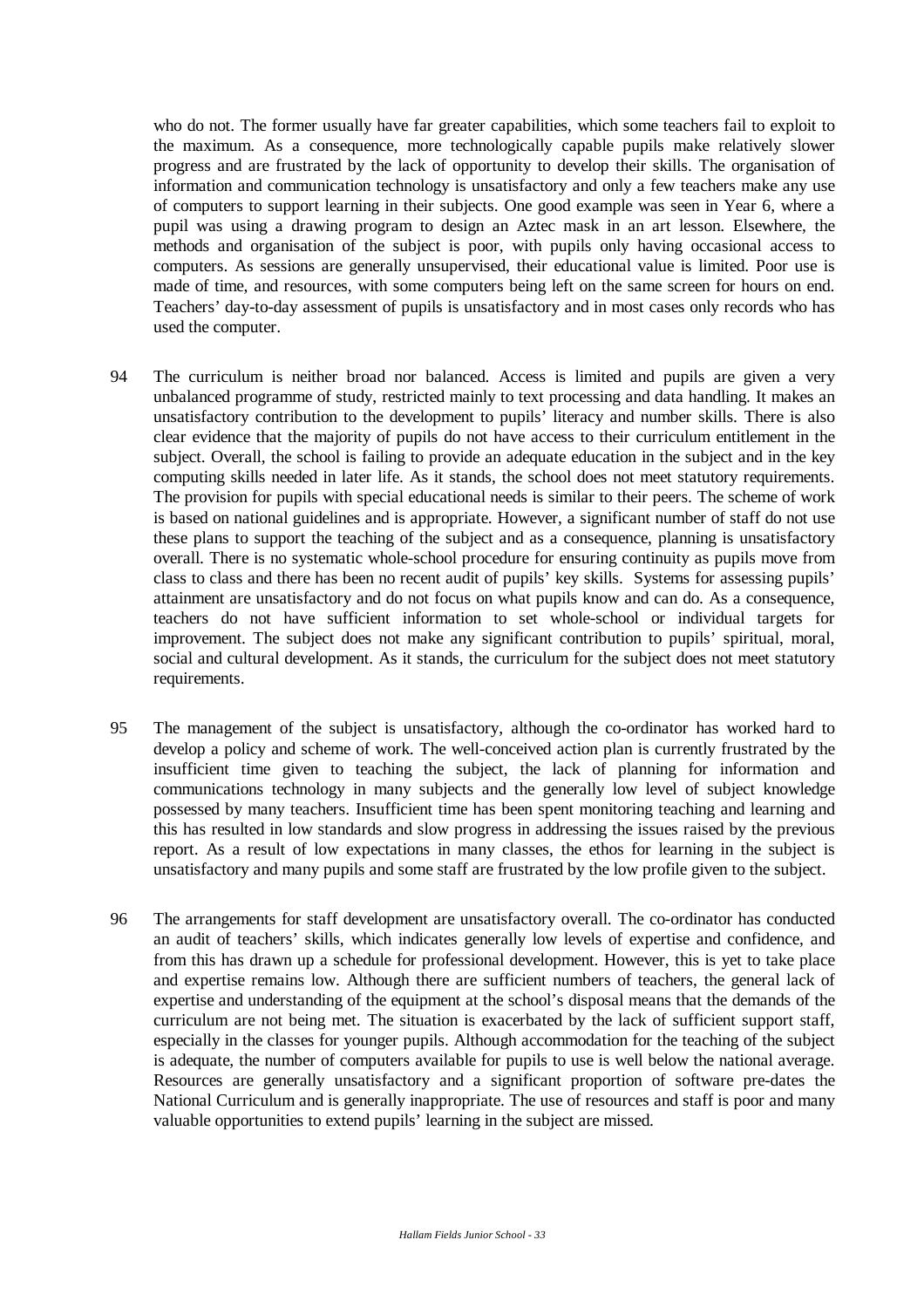#### **Religious Education**

- 97 Standards meet the expectations of the local agreed syllabus and most pupils make satisfactory progress overall. Attainment and progress in the subject have remained at the levels indicated at the previous inspection. The knowledge and understanding expressed by pupils reflects both the quality of the teaching in the subject, as well as pupils' overall response during lessons. The current arrangements for teaching and learning ensure that statutory requirements are met.
- 98 By the end of Key Stage 2, pupils have a satisfactory grasp of the topics and learning they have undertaken. They know mainly about the basis of the Christian faith and understand the importance of Christ's teaching and leadership as factors in how Christianity has emerged as a world-wide faith. Pupils in Year 6 know about the importance of group membership and how belief and activity underpin common agreement in worship. The oldest pupils also understand something of the history of the Jewish faith, as revealed in Old Testament times, and recall with ease the stories of Joseph, Moses and Ezekiel. Pupils understand that faith has often to be tested and they recall the lessons learned in the story of Elijah and the followers of Baal.
- 99 As they move through the school, pupils revisit the teachings of Jesus and know, for example, the moral and social implications of stories such as 'The Good Samaritan' and the healing of the blind. Considerable work is undertaken on the theme of 'celebrations' and pupils know how believers in a single faith come to view certain dates or seasons, such as Lent, as central to belief and reflection. Pupils also undertake studies of moral issues during their lessons. For example, they are asked to look at events in the world from differing viewpoints and respond well to such a challenge.
- 100 There is considerable evidence of pupils learning about world-wide faiths other than Christianity. Several displays are on show, illustrating pupils' work and knowledge of faiths such as Judaism and Hinduism. Pupils have a satisfactory grasp of the traditions of these and other faiths and particularly the importance of their religious writings. For example, a class in Year 5 studied the Koran, the Torah and the Bible and knew the important backgrounds behind each. They have appropriate knowledge of the Bible as a collection of books and know these are divided into chapters and verses and can access particular references such as Noah and the Flood with reasonable accuracy.
- 101 Pupils make satisfactory progress in relation to their previous learning, including pupils with special educational needs. The subject has relatively high priority in the school development plan and this, coupled with the curriculum time given to it, ensures that pupils' learning is both continuous and progressive. Pupils make particularly good progress in the field of multicultural awareness and this has strengthened since the previous inspection. Appropriate emphasis and time is given to the teaching about minority ethnic groups.
- 102 The response of pupils in lessons observed was at least satisfactory and sometimes good. Pupils show appropriate interest and motivation in the work they undertake. In a particularly good lesson in Year 6, pupils were very well behaved and anxious to express their feelings during the debate on viewpoints of the world. In a less successful lesson on leadership and faith, pupils were less directly involved in their own learning and became restless, contributing too little to the main theme and thrust of the lesson. Overall, the subject makes a good contribution to pupils' spiritual development by providing regular opportunities to consider their own beliefs and those of others. Good contributions are also made to pupils' moral development as they consider important ethical issues and moral dilemmas. The subject makes an appropriate contribution to pupils' social and cultural development through the study of the social and cultural traditions of various world religions.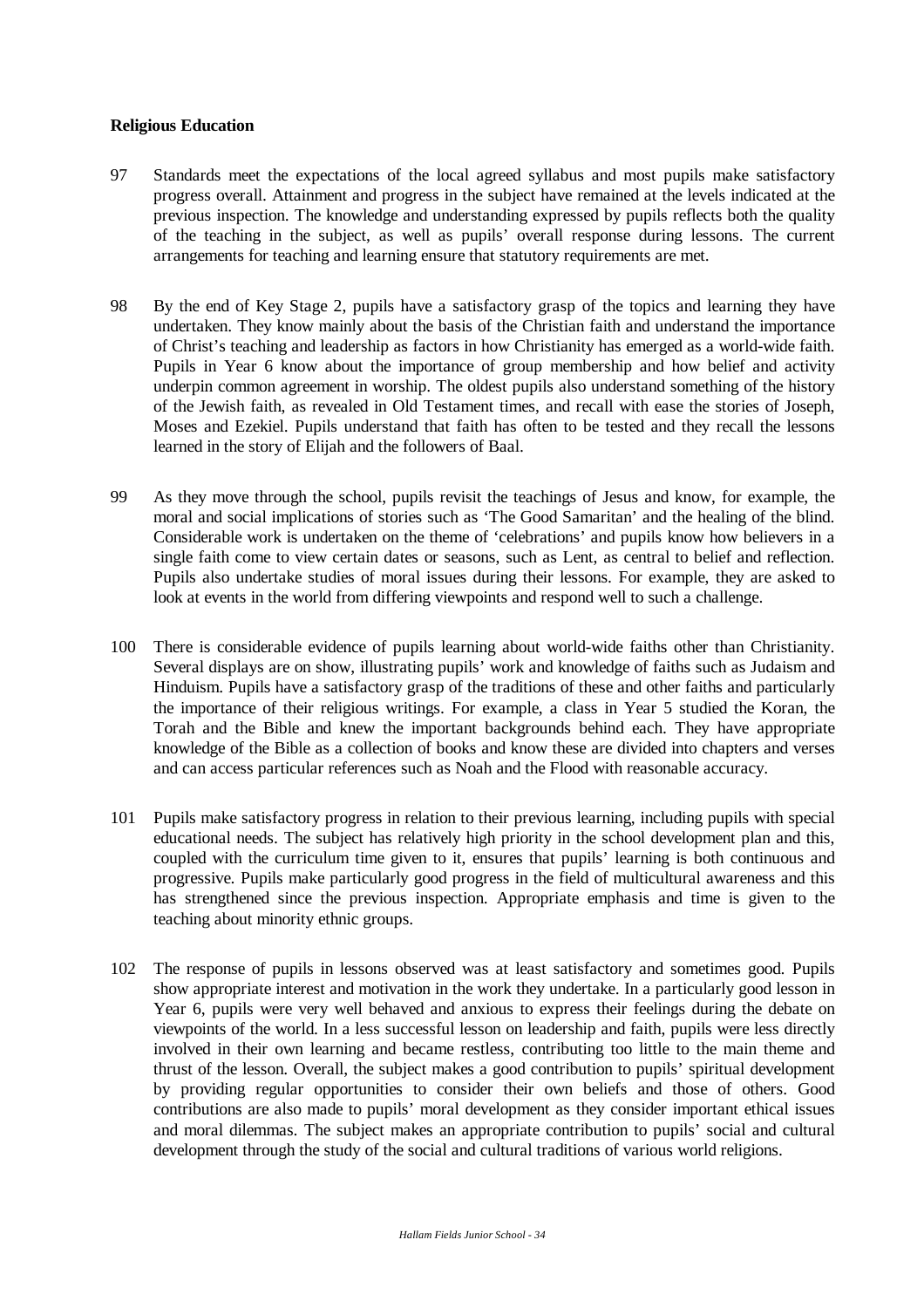- 103 The quality of teaching is satisfactory overall and some good teaching was observed in the upper part of the key stage. The strength of the teaching is the use made of time and resources in the great majority of lessons. This is particularly true during lessons on comparative faiths and the importance of the scriptures. The tasks set for pupils are generally well chosen to extend and enrich their learning and are seldom merely worksheets that give brief consolidation of the main facts learned. Some of the best work seen, for example on Hinduism and Sikhism, was mainly based on oral discussion, but this was well used to build up the confidence and knowledge base of the pupils. Overall the subject makes an appropriate contribution to the development of pupils' literacy skills.
- 104 The subject is satisfactorily led and there is good reference to the locally agreed syllabus and to the overall subject policy. Assessment is weak and this is a matter acknowledged by the co-ordinator and is rightly on the agenda for improvement. Resources are satisfactory overall and appropriate use is made of the local parish church to extend the concept of Christians at worship. The centralised library is insufficiently stocked with books that depict the multicultural nature of society and there is too little emphasis on pupils researching their own work, including the use of information technology where this is seen to be relevant and appropriate.

## **Art**

- 105 Pupils generally have skills which are below those expected of seven year old pupils when they enter the school. They make very good progress and by the end of Year 6 attain standards which are higher than those expected for pupils of this age. This is an improvement since the previous inspection. In one lesson in Year 6, for example, pupils produced good quality clay sculptures in the style of the Aztecs. They applied patterns to the surface of the clay to produce interesting textures and appraised their work effectively as it progressed. Several pupils produced very good clay masks, which reflected Aztec design conventions very well. Younger pupils produce well drawn observational pictures of plans, which show a wide range of skills in colouring, shading and line drawing. A survey of samples of work undertaken during the past year shows that pupils undertake a wide variety of art tasks. They investigate and make interesting artefacts in a variety of scales and different media. Pupils have good opportunities to develop an understanding of artists' work and apply it to their own. Many painters and other artists are investigated and in one lesson, pupils were seen producing good quality coloured pencil drawings in the style of Lowery. Other examples see include work in the style of Toulouse-Lautrec, Mattisse, Turner and Gauguin.
- 106 Pupils' response in lessons is good. Pupils enjoy their art activities, listen carefully to the teacher, and respond well to practical guidelines and show pride in their work. The subject makes a good contribution to pupils' cultural development, introducing them to a wide range of Western and some non-western artists. The good response of pupils has a positive impact on the standards achieved and the progress made in lessons.
- 107 The quality of teaching is good overall. Teachers demonstrate good subject knowledge, maintain a good pace throughout lessons, motivate pupils well and, through good one-to-one support, encourage them to evaluate their work effectively. This is having a positive effect on pupils' enthusiasm and the progress they make. Teachers make effective use of the scheme of work to ensure that all aspects of the curriculum are covered. They provide pupils with experience of a wide range of artists from different cultures and ensure continuity and progression in the key skills as pupils move through the school. Resources for art are generally of satisfactory quality, are well-utilised and are readily accessible.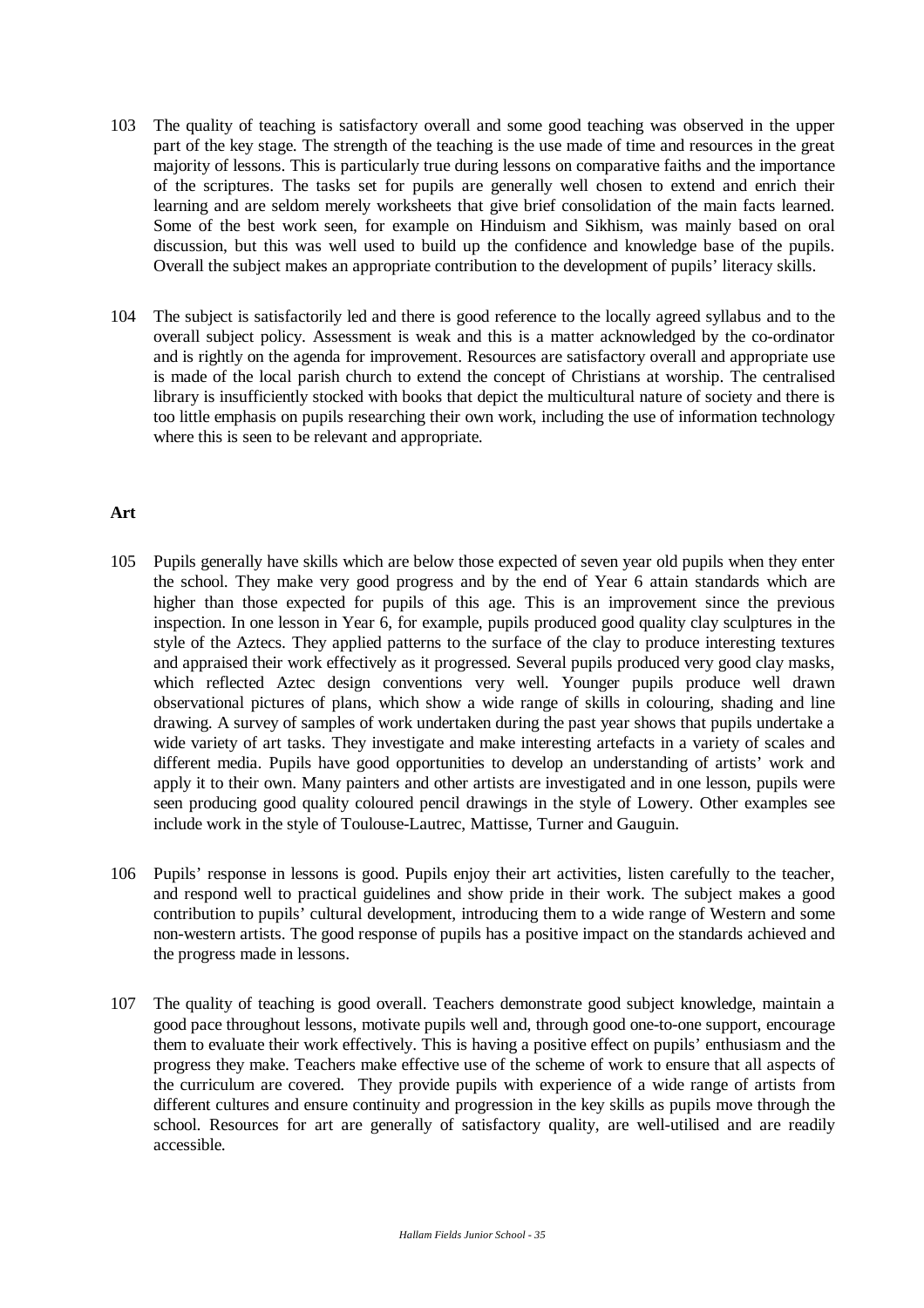# **Design and technology**

- 108 Pupils make satisfactory progress overall. Standards are similar to those reported at the previous inspection, but there has been improvement in teachers' planning for higher attainers. The best progress observed during the inspection was seen in a lesson in Year 6, where the teacher's very good planning and provision of resources was promoting very good progress in pupils' understanding and skills in both the design and making aspects of the subject. Pupils were given a challenging task to design attractive and practical packaging for a provided piece of fragile pottery, the packages were then to be tested. Pupils responded with a lively interest and a determination to design and produce a quality product. A good understanding of the functions of the planned product was evident. Pupils disassembled examples of commercial packages thoughtfully and used these, and their own imagination, very effectively to produce their designs. They also showed commendable care and precision in measuring, cutting and assembling their materials. These qualities of care were also a positive feature of pupils' work in another lesson in Year 6, although on this occasion the teacher overlooked some opportunities to challenge pupils on design considerations. Previous work from Year 6 on display shows good progress being made on the design of advertising materials.
- 109 In other year groups good progress was seen during the inspection when pupils in Year 4 tackled a challenging task of making a pop-up mechanism for a greetings card. They showed enthusiasm and persistence as they experimented with their constructions, refining their approach until almost all produced mechanisms that worked well. In a class in Year 3 pupils mostly showed satisfactory progress in consolidating basic skills of manipulating card and paper to make masks but again the teacher failed to exploit opportunities to challenge pupils on design issues or the selection of materials, tools and techniques. The teacher's planning had pre-empted consideration of these matters. In another similar lesson in a year 3 and 4 class, pupils' progress was unsatisfactory because the poor attitudes and behaviour of a significant number of pupils resulted in careless work and poor-quality products. Past work on making musical instruments displayed in the school shows that pupils have made some attempt to evaluate their products, but that this has been done only superficially.
- 110 Pupils show a good level of interest in the subject, but their progress in individual lessons is closely related to their attitude to work and to their behaviour. Though satisfactory overall, attitudes and behaviour range from very good, as in a lesson in Year 6, to unsatisfactory on occasions with younger pupils. This reflects the range in the quality of teaching which is also satisfactory overall but includes examples of both very good and unsatisfactory practice. Planning is satisfactory overall, though better in relation to the making than to the design aspects. The range of activities planned is somewhat limited, with few examples of the use of electrical and mechanical devices. Inconsistency is found in expectations of pupils' learning and behaviour. They are high, for example in Year 6, but low in some Year 3 and 4 lessons. The same variations apply to teachers' effectiveness in managing pupils' behaviour. In the most effective lessons teachers are able calmly and quietly to conduct pupils with little need for correction. In less successful lessons, teachers spend too much time attempting to correct pupils, sometimes with little success, and this leads to unsatisfactory progress.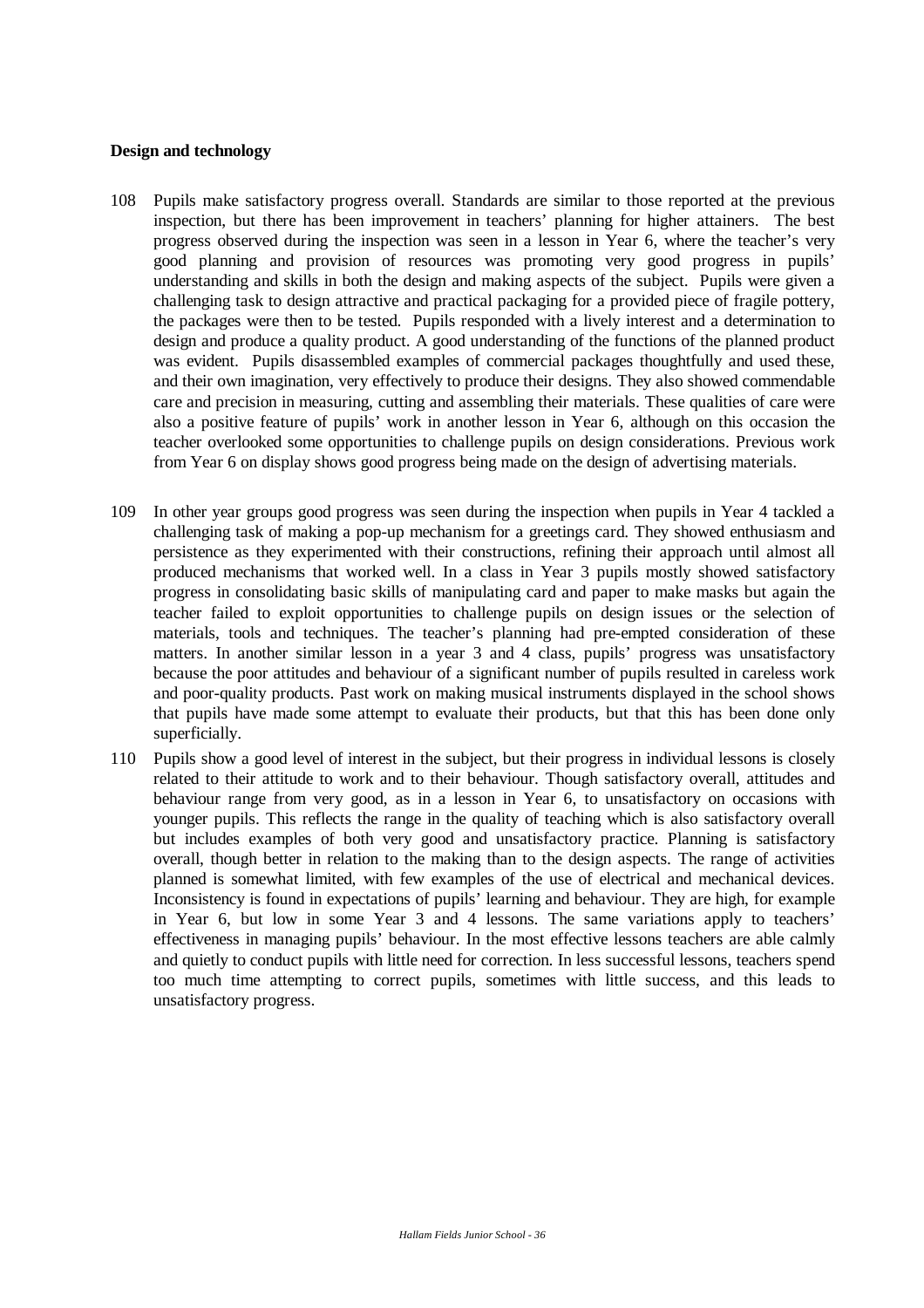## **History**

- 111 Pupils make satisfactory progress, including those with special educational needs. Standards in the subject have remained broadly the same since the last inspection. Pupils make satisfactory progress in relation to their understanding of chronology. The structured scheme allows them to study a wide range of topics relating to periods as far apart as the Aztecs and post-war Britain. Pupils develop an appropriate bank of knowledge but their enquiry skills are undeveloped. When studying topics such as the Romans and Victorian Britain pupils are aware of the importance of leadership and its influence on the lives of ordinary people. They show good recall of many important events and make satisfactory progress in their use of artefacts and information gained form textbooks or worksheets. For example, Year 4 pupils illustrate their knowledge of the kinds of food eaten by the Ancient Greeks and write appropriate sentences about what they know. Pupils make good progress in interpreting evidence and in separating fact from fiction when they are given the opportunity to do so.
- 112 The response of pupils is satisfactory. Most enjoy their lessons and are fully involved in their own learning, although in some classes too little is asked of their own enquiry skills. In a particularly good lesson dealing with 'invaders,' pupils showed a keen interest and responded to their teachers' questions with clear, confident and extensive answers. Behaviour was good in observed lessons but in the lower school, a few pupils are unable to concentrate for long periods and this is reflected in some of the length and quality of their written work.
- 113 The quality of teaching is satisfactory. Teachers have good subject knowledge and research their topics well. This is reflected in the knowledge gained by pupils. Planning is also good with effective links made with other subjects, including literacy. Teachers make satisfactory use of the scheme of work, but the fact that it omits sufficient emphasis on the development of pupils' enquiry skills, means this aspect is given too little emphasis. Some resources are outdated, but are generally used effectively in lessons.

# **Geography**

- 114 Progress is satisfactory, with pupils generally showing levels of attainment appropriate to their age. Standards and the quality of provision are similar to those reported following the last inspection. Pupils in Years 4 and 5 have a good knowledge and understanding of rain forests. This includes climate, layers of vegetation, and the habitats of animals. Pupils have a suitable understanding of how climate influences the crops that can be grown, land-use, people's jobs and homes and the trade of a country. Pupils know which parts of the world have rain-forests and why they are found there. Pupils have a good understanding of man's impact on the environment. This was evident in a lesson where pupils representing developers wishing to cut down the rain-forest and others representing forest residents, debated the ethics of the situation.
- 115 Pupils in Year 6 make satisfactory progress in their knowledge of a foreign country and the consolidation of their map reading skills. Pupils also make satisfactory progress throughout the school in developing basic skills of using maps and symbols. Most pupils know the purpose of compass points and can work out, for example, that a journey form London to their home would take a north-westerly direction. They also learn the basic use of grid references. Generally, however, pupils' ability to interpret geographical data such as photographs or statistical evidence is underdeveloped.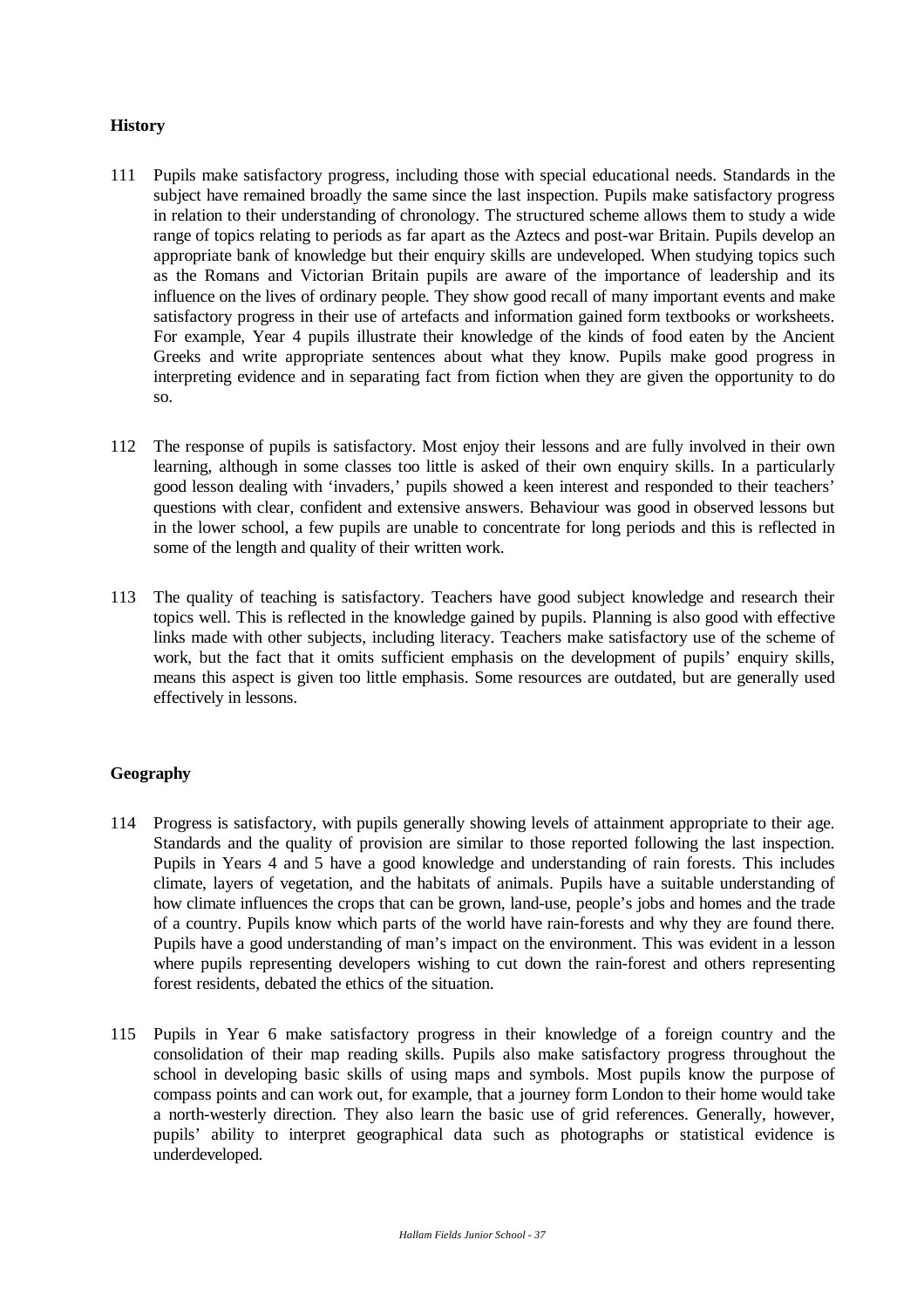116 In the two lessons seen, pupils showed interest in the work and behaved well. Examples of pupils' past written work also shows pupils undertaking their work with care. Evidence from the two lessons seen, from pupils' progress in past work and from planning for the work shows teaching to be satisfactory overall. However, good practice was evident in one of the lessons seen. Here high expectations of pupils' understanding, effective questioning, good use of video-tape resources, imaginative planning of a range of teaching methods and good management of pupils promoted good progress. Where teaching is effective, pupils behave well and these combined factors ensure that they make satisfactory progress overall.

## **Music**

- 117 Pupils make satisfactory progress overall, which is a similar judgement to that made at the previous inspection. There is significant variation in the progress made in lessons. During the inspection it ranged from very good in Year 6 to unsatisfactory in a lesson in Years 4 and 5. This results from differences in pupils' attitudes and behaviour that are in turn reflections of the quality of teaching. Pupils show a steady development of the awareness of basic musical ideas like rhythm, pitch, volume and structure. They apply this understanding to their performances when clapping rhythms, singing or playing percussion instruments. The best progress is made in Year 6 where both classes are taught by the subject co-ordinator. A high level of musical expertise is evident in the very good planning and teaching. High expectations are set, pupils' enthusiasm and concentration is effectively encouraged and the result is very good progress. Consequently, most pupils leave the school with a satisfactory grasp of the basics of conventional musical notation. They know how music is structured and symbolised when written down and can correctly read the pitch and duration of notes. They use these skills well to read a conventional score and join in an accurate whole-class performance in which every pupil plays a tuned percussion instrument, such as a xylophone. Pupils play percussion instruments with a good measure of care and control. The quality of the work in Year 6 is very good and enables pupils to achieve satisfactory progress overall.
- 118 In Years 3, 4 and 5, teachers' planning of lessons is satisfactory and sometimes makes appropriate use of commercially produced resources of taped broadcasts and the accompanying books. However, the impact of these satisfactory plans and resources was reduced in the two lessons seen in these year-groups because the teachers' control of pupils' behaviour was not secure. Pupils responded by talking out of turn or showing a frivolous attitude not conducive to progress. Attempts by the teacher to regain control by raising her voice proved ineffective. This was particularly true in one such lesson which was judged unsatisfactory. School assemblies represent a missed opportunity to build on pupils' progress by reminding them of musical concepts and encouraging them to apply them to their singing.

#### **Physical Education**

- 119 Pupils make good progress overall, including those with special educational needs. This represents a similar picture to that found in the previous inspection. Among the factors creating and influencing the above average progress are the good leadership in the subject, combined with some effective teaching that not only targets essential skills, but emphasises the importance of competitive enjoyment, a factor that brings out a positive response from pupils.
- 120 Pupils show good progress in their overall skills across a range of activities. In Year 3 they use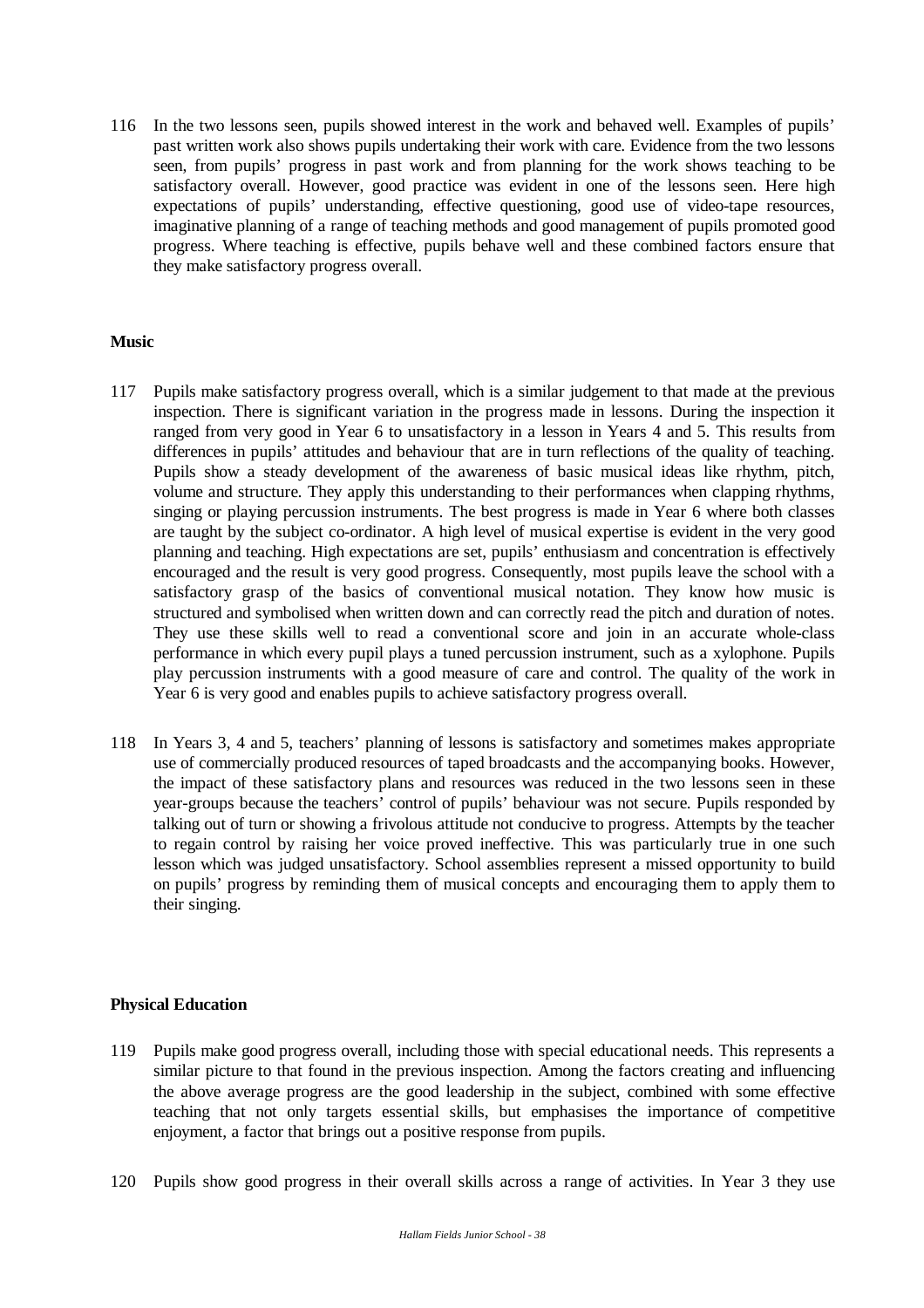movement and dance expressively and progress well with strong and gentle movements. For example, in a lesson on the theme of 'The Body Machine', they show satisfactory awareness of their levels of performance and a strong desire to improve on their efforts still further. In a Year 4 lesson, pupils had progressed onto more complex movements and sequences, combining their rehearsed movements with those of a partner to illustrate moving machines. By Year 6, pupils show good knowledge of competitive games and play tag rugby, basketball and football to at least average standards. They build up their knowledge of several minor and national games and understand the significance of teamwork and progressive practice. Pupils in all year groups show satisfactory awareness of the impact of exercise on the human body and illustrate good self-control and appropriate levels of safety. Pupils make good progress in using self-assessment, which allows them to take a critical view of their own progress and that of others, and this creates effective new targets for improvement. Standards in gymnastics are also good and the great majority of pupils are able to transfer their balances and sequences between floor and apparatus.

- 121 Swimming was a particular focus during this inspection, with the target pupils being in Year 4. Standards in this age group are broadly average, but by the time pupils leave the school, the national requirement that they should be able to swim at least 25 metres, is met in all but a small minority of pupils. Provision in the school is good. All age groups attend the local pool at some time during the school year and when any one class attends, they do so for between eight and ten weeks, thus allowing for progressive skills to be taught and well established. During the inspection week, some unsatisfactory teaching was seen that prevented pupils in both the learner and larger pool to make the progress they could and should have made. The teaching provision is under the control of the local authority and does not formally involve the class teachers. It is clear from the standards reached by the end of Year 6 and the awards pupils receive, that progress over time is better than that suggested by the observed lessons. Pupils receive transport and tuition at no expense to themselves and the overall provision presents satisfactory value for money.
- 122 The response of pupils to their swimming and other provision is almost entirely good. Pupils prepare themselves well for lessons, are appropriately dressed and are enthusiastic and willing to learn. The majority listen carefully to instructions and show good awareness of each other and the need to compete hard but fairly. These are also important factors in the good progress that is achieved.
- 123 The quality of teaching is good overall, with particular strengths in Years 4 and 6. Teachers show good awareness of the skills they are to introduce or consolidate, and have the necessary knowledge and enthusiasm to ensure this is reflected in their planning and lesson organisation. The use of time and resources is good, as seen in a lesson in Year 6 when pupils were kept fully active and a good range of equipment was used to ensure pupils made good progress in the area under review. A further strength of several lessons is the use made of pupils to demonstration good practice. This teaches pupils to evaluate their own performance effectively as well as that of others. The teaching of progressive skills is often good and teachers use their ongoing assessment satisfactorily to ensure work is well consolidated before moving pupils onto new areas. Teachers provide appropriately for adventure activities at a residential field-study centre. They also make good use of outside coaching brought in to supplement that done by the school itself.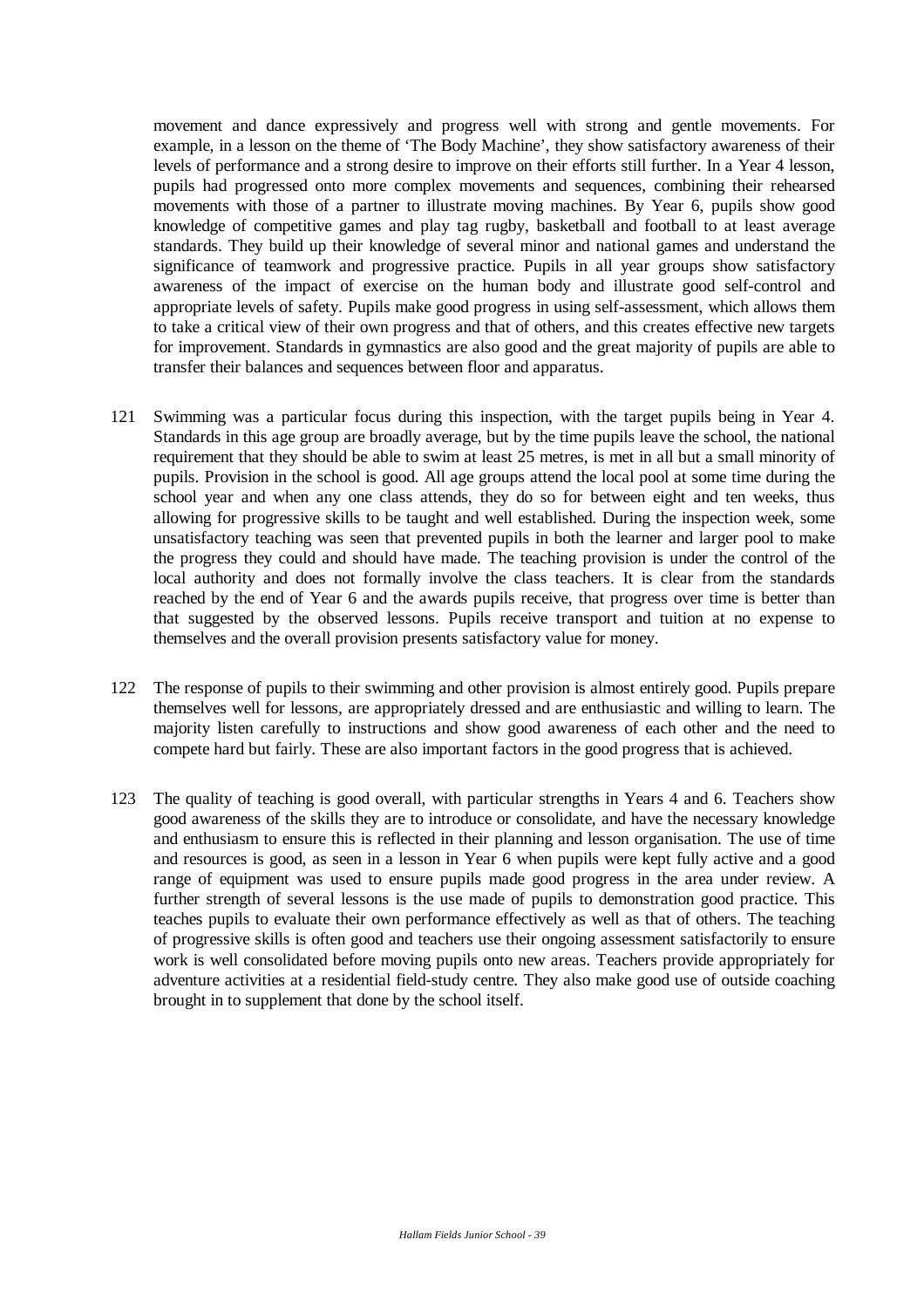## **PART C: INSPECTION DATA**

#### **SUMMARY OF INSPECTION EVIDENCE**

- 124 The inspection was carried out by a team of four inspectors who, over a period of four days, completed a total of fourteen inspection days in school.
- 125 For the majority of the time in school the inspectors visited classes, talked to individual groups of pupils, and evaluated their work. A total of 55 lesson observations were made for a total of 38 hours. A range of work from a representative sample of pupils from each year group was examined, together with their records and reports. A representative sample from each year group was heard to read and interviewed. Formal interviews were held with a representative sample from some year groups relating to specific curricular issues. Approximately 25 hours were spent on these activities.
- 126 In addition:
	- interviews were held with the deputy headteacher, subject co-ordinators, the chair of governors and other members of school management;
	- informal and formal discussions took place with members of the non-teaching staff;
	- informal discussions took place with many pupils as part of lesson observations;
	- the documentation provided by the school, including teachers' planning, was carefully analysed;
	- the school's attendance registers and discipline documents were examined;
	- playground arrangements, dining arrangements, registration periods and collective worship were observed;
	- the budget figures were analysed;
	- a parents' meeting was attended by 10 parents and completed questionnaires were received from 73 parents. In addition 16 parents submitted written comments. The issues raised helped inform the inspection process.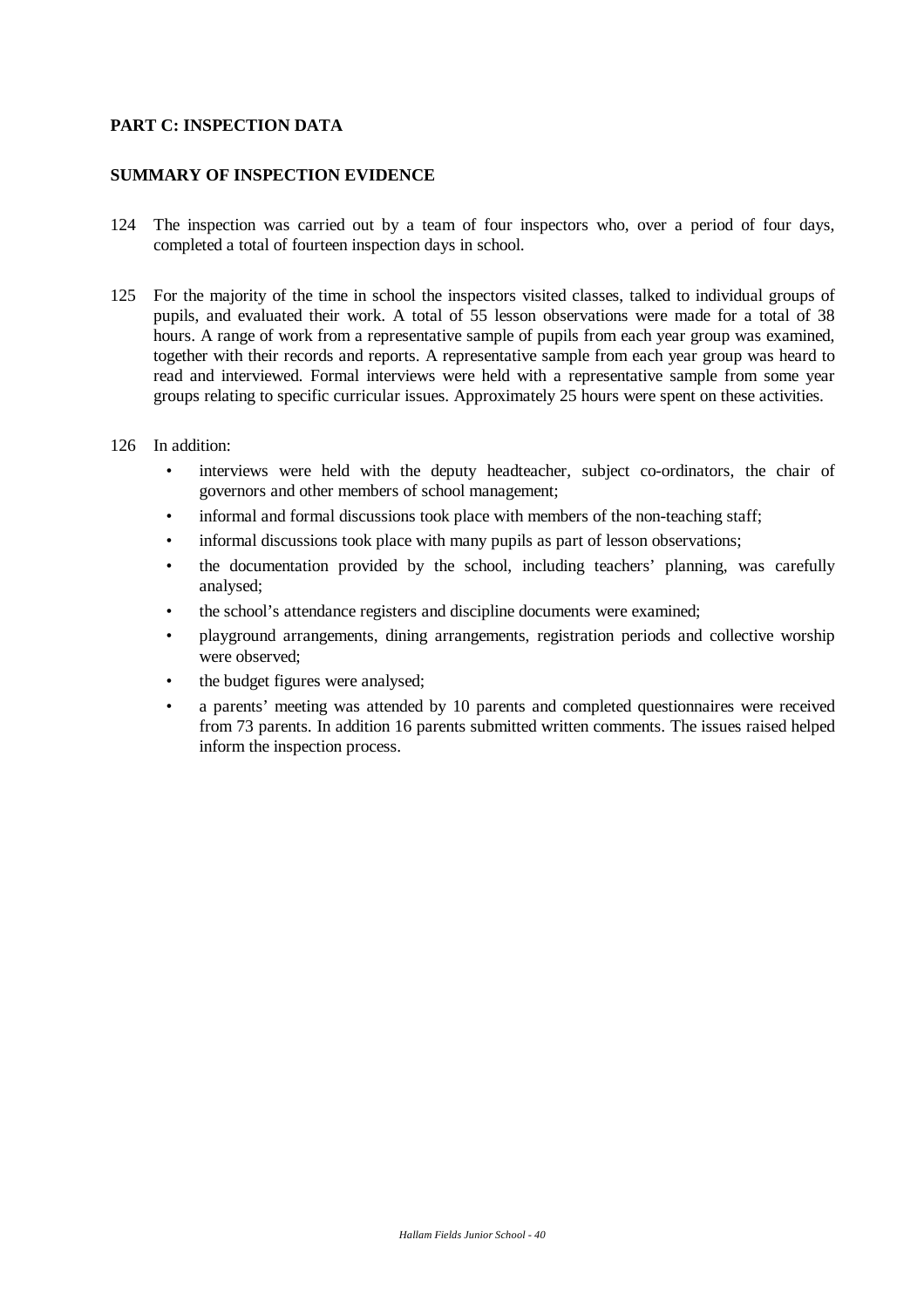# **DATA AND INDICATORS**

#### **Pupil data**

|         | Number of pupils on | Number of pupils   | Number of pupils on  | Number of full-time |  |
|---------|---------------------|--------------------|----------------------|---------------------|--|
|         | roll (full-time     | with statements of | school's register of | pupils eligible for |  |
|         | equivalent)         | SEN                | SEN                  | free school meals   |  |
| Y3 - 6Y | 233                 |                    |                      |                     |  |

## **Teachers and classes**

## **Qualified teachers (Y3 - 6Y)**

**Education support staff (Y3 - 6Y)**

Total number of qualified teachers (full-time equivalent): 8 Number of pupils per qualified teacher:

| Q<br>Ω |  |
|--------|--|
| 20     |  |



| Average class size: | JJ.J |
|---------------------|------|
|                     |      |

# **Financial data**

| Financial year:                            | 1998/9  |  |  |  |
|--------------------------------------------|---------|--|--|--|
|                                            |         |  |  |  |
|                                            |         |  |  |  |
| Total Income                               | 271,983 |  |  |  |
| <b>Total Expenditure</b>                   | 276,707 |  |  |  |
| Expenditure per pupil                      | 1,246   |  |  |  |
| Balance brought forward from previous year | 8,991   |  |  |  |
| Balance carried forward to next year       | 4.267   |  |  |  |